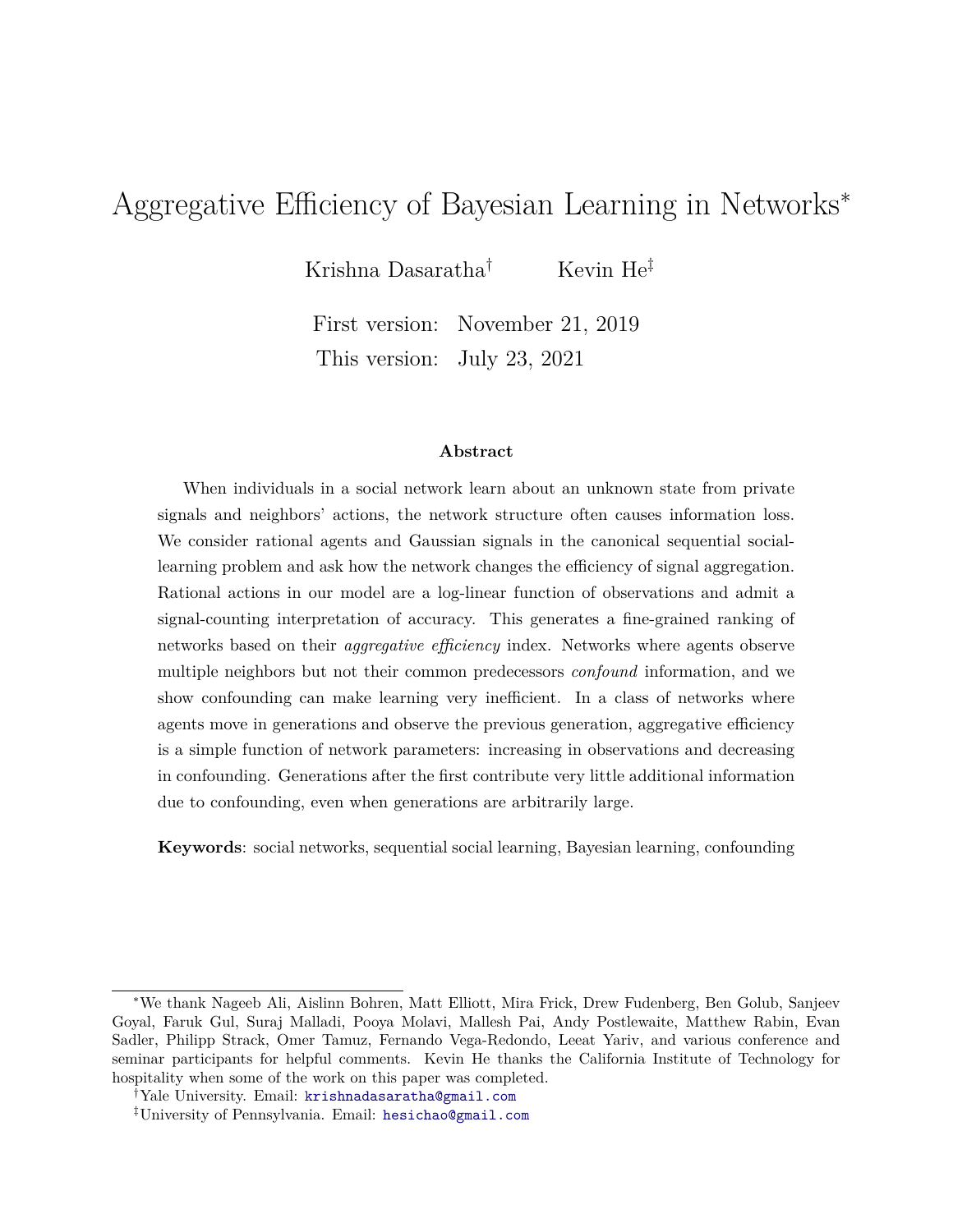### **1 Introduction**

In many economic environments, information about an unknown state of the world is dispersed among many agents. As people take actions based on their private signals and their observations of social neighbors, the process of social learning gradually aggregates their decentralized information into a group consensus.

We ask how the underlying social network influences the efficiency of this information aggregation. Understanding social-learning dynamics in different observation networks is especially relevant today, as communication technology drastically reshapes our networks. Social media platforms like Facebook and Twitter, for instance, expand our social neighborhoods far beyond the friends and family with whom we interact face-to-face.

Starting with [Banerjee](#page-24-0) [\(1992\)](#page-24-0) and [Bikhchandani, Hirshleifer, and Welch](#page-24-1) [\(1992\)](#page-24-1), the economic theory literature contains a large body of work on Bayesian models of sequential social learning, where privately informed individuals move in turn and draw rational inferences from their observations. Yet much of this literature has focused on settings where individuals see all predecessors or peers (i.e., the complete observation network). Less is known about how learning compares across different networks, and the existing results in this area tell us that rational agents will *eventually* learn completely in all networks within reasonable parameters.

The primary open questions concern how various social network structures affect the efficiency of signal aggregation (i.e., the rate of learning), as [Golub and Sadler](#page-25-0) [\(2016\)](#page-25-0)'s recent survey points out:

"A significant gap in our knowledge concerns short-run dynamics and rates of learning in these models. [...] The complexity of Bayesian updating in a network makes this difficult, but even limited results would offer a valuable contribution to the literature."

This paper studies the impact of the social network on the efficiency of private-signal aggregation. We work with the canonical sequential social-learning model, but make two assumptions to make our analysis tractable. First, we assume the state is binary and agents have Gaussian private signals about the state. Second, we suppose that agents have sufficiently informative actions so that their behavior fully reveal their beliefs.[1](#page-1-0) This *rich-signals, rich-actions* world strips away some other obstructions to efficient learning (considered by [Harel, Mossel, Strack, and Tamuz](#page-25-1) [2021;](#page-25-1) [Molavi, Tahbaz-Salehi, and Jadbabaie](#page-25-2) [2018;](#page-25-2) [Rosen](#page-26-0)[berg and Vieille](#page-26-0) [2019](#page-26-0) and others) and isolates the effect of the social network. Our analysis

<span id="page-1-0"></span><sup>&</sup>lt;sup>1</sup>The simplest example is that agents choose actions equal to their posterior beliefs given their information. This framework also applies to any other decision problem where actions fully communicate beliefs.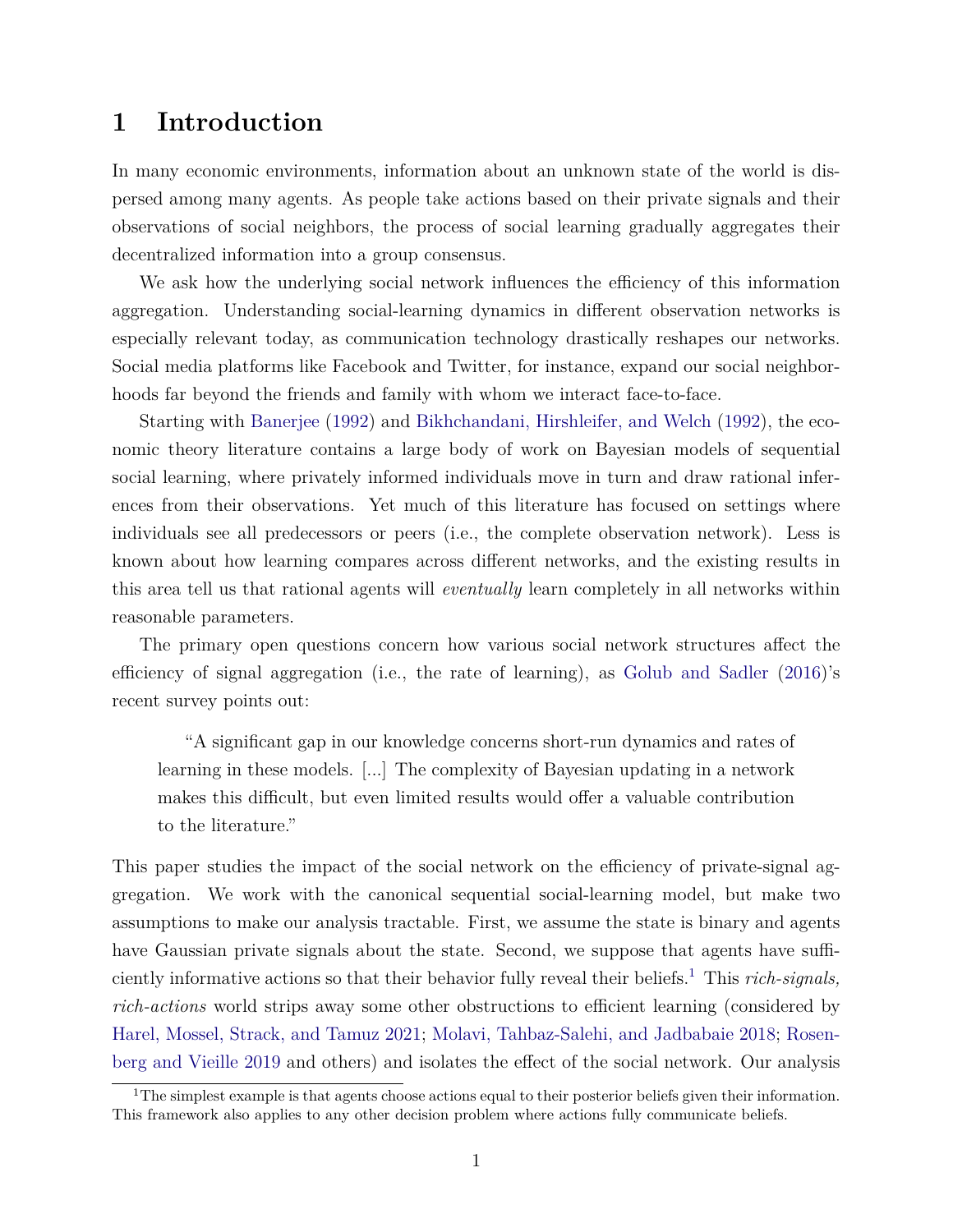provides a fine-grained ranking of networks based on their efficiency for social learning, and generates rich and interpretable comparative statics results about how network parameters influence learning.

We emphasize that *informational confounds,* which appear in almost all realistic social networks, can cause nearly total information loss in social learning. Suppose an agent only observes the actions of a pair of neighbors who have both seen the action of an even earlier predecessor. From the agent's perspective, this unobserved early action confounds the informational content of her two neighbors' behavior, as the observation network makes it impossible to fully incorporate the neighbors' private information without over-weighting the early mover's private information. Even with rich actions, rational agents must solve a signal-extraction problem to decide how to draw inferences from multiple neighbors' behavior in light of confounding. Networks differ in the severity of such informational confounds, so Bayesian social learning can vary in its efficiency and welfare properties across different networks that all lead to eventual complete learning. Our main results show that the information loss generated by confounds can be arbitrarily large.

To formalize these findings, we first describe several general properties of the sociallearning model that allow us to define and calculate the efficiency of learning. The unique equilibrium of the social-learning game has a log-linear form. We characterize the equilibrium strategy profile that solves agents' signal-extraction problems and give a procedure to compute every agent's accuracy in any network. The equilibrium action of each agent is distributed as if she saw some (possibly non-integer) number of independent private signals.<sup>[2](#page-2-0)</sup> This lets us define *aggregative efficiency* as the fraction of private signals in the society that are consolidated in the equilibrium actions. Aggregative efficiency is an index of the network that measures its efficiency for social learning.

As the main application of these general properties, we quantify the information loss due to confounding in a class of *generations networks*. Agents are arranged into generations of size *K* and each agent in generation *t* observes some subset of her generation *t* − 1 predecessors. This network structure could correspond to actual generations in families or countries, or successive cohorts in organizations like firms or universities. A broad insight is that these networks cannot sustain much learning: even if generation sizes are large, additional generations after the first contribute very little extra information.

We first study the rate of signal aggregation in *maximal generations networks* where each agent in generation *t* observes the actions of all predecessors in generation *t*−1*.* Society learns

<span id="page-2-0"></span><sup>&</sup>lt;sup>2</sup>In our model, if an agent acts on  $n \in \mathbb{N}_+$  independent private signals with conditional variance  $\sigma^2$ , then her log-action has the distribution  $\mathcal{N}(n \cdot \frac{2}{\sigma^2}, n \cdot \frac{4}{\sigma^2})$  conditional on the binary state being 1. We show that for any agent *i* in any network, there exists  $r \in \mathbb{R}_+$  so that *i*'s equilibrium log-action has the distribution  $\mathcal{N}(r \cdot \frac{2}{\sigma^2}, r \cdot \frac{4}{\sigma^2})$  conditional on the state being 1. So, *i* acts as if she saw "*r* independent signals."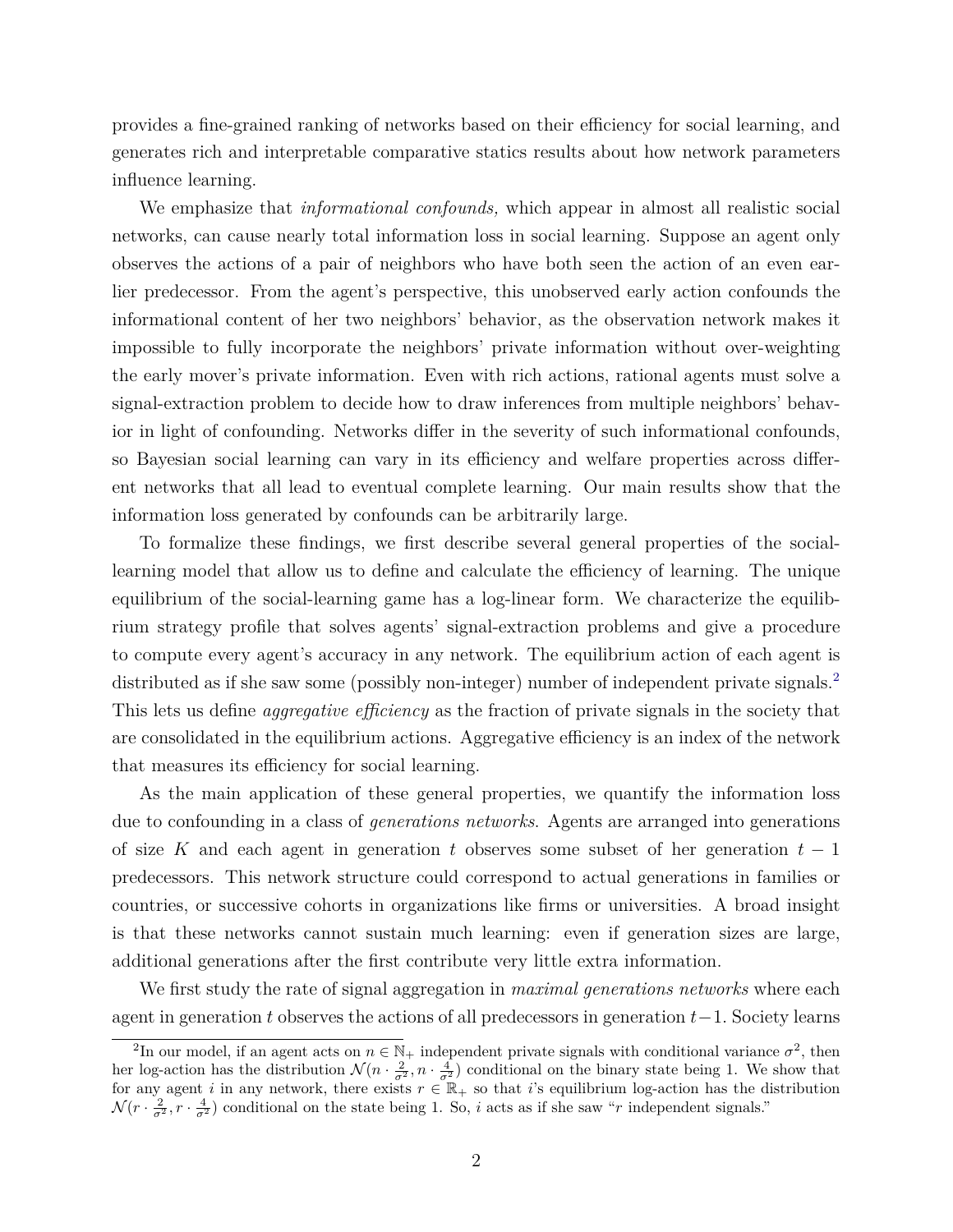<span id="page-3-0"></span>

Figure 1: Left: A maximal generations network with generation size  $K = 3$ . An arrow from *i* to *j* means *i* observes *j*'s action. **Middle**: Number of signals aggregated per generation asymptotically in maximal generations networks, as a function of generation size. **Right**: Aggregative efficiency in maximal generations networks, as a function of generation size.

completely in the long run for every generation size  $K$ , but aggregative efficiency is worse with larger K. No matter the size of the generations, social learning accumulates no more than three signals per generation starting with the third generation, and no more than two signals per generation asymptotically. Therefore, aggregative efficiency is arbitrarily close to zero when generations are large, as illustrated in Figure [1.](#page-3-0) A large number of endogenously correlated observations, such as the actions of all predecessors from the previous generation, can be less informative than a small number of independent signals.

More generally, consider any *symmetric* intergenerational observation structure — all agents observe the same number of neighbors and all pairs of distinct agents in the same generation share the same number of common neighbors. We prove the same long-run bound of two signals aggregated per generations holds for all networks in this class and for all generation sizes  $K$ . An arbitrarily small fraction of available signals is included in the social consensus and agents learn arbitrarily slowly relative to the efficient rate. This failure to aggregate information reflects an inefficiency of equilibrium behavior, not an inherent limitation on information flow in the environment: we show that in any strongly connected symmetric generations network, there is a feasible (but non-equilibrium) log-linear strategy profile that eventually aggregates more than  $K_0$  signals per generation for every  $K_0 < K$ .

We also compare equilibrium social-learning dynamics across different symmetric generations networks. We derive a simple formula for aggregative efficiency as a function of the network parameters. This expression shows the number of signals aggregated per generation increases in the number of neighbors for each agent and decreases in the level of confounding (i.e., the number of common neighbors for pairs of distinct agents), thus quantifying the trade-offs in changing the network. For instance, an improvement in communication tech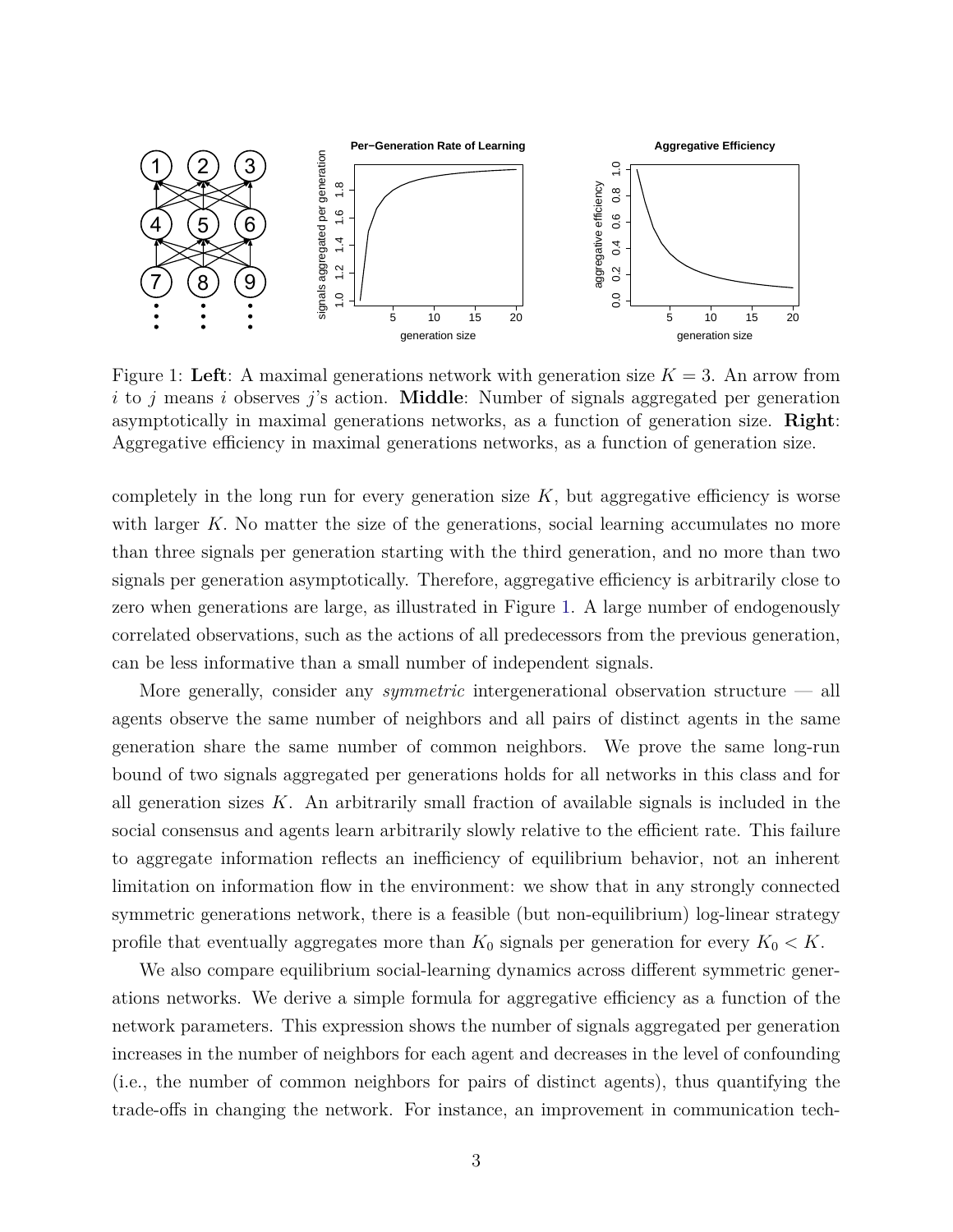nology that increases the density of the observation network may bring two countervailing effects on learning: it can speed up the per-generation learning rate by adding more social observations, but also slow it down by lowering the informational content of each observation through extra confounding.

We discuss two economic applications of our results to organization structure. First, we demonstrate that opening up new channels of communication in an organization, such as starting a mentorship program where seniors share their private signals with newcomers, can have large benefits for organizational learning. Also, we show that *information silos* partitioning some employees into insular groups that do not communicate with each other — improve executives' information aggregation at the expense of workers' learning.

Aggregative efficiency also helps characterize social learning in classes of networks that do not have a generations structure. We apply our techniques to analyze learning in the canonical random network where each agent observes *d >* 1 predecessors uniformly at random. These random networks, like the symmetric generations networks, also lead to very inefficient learning: almost surely, society learns in the long run but only aggregates a vanishing fraction of the available signals. Unlike in the generations networks, inefficiency is due to physical constraints on the flow of information and not only informational confounds.

Our analysis focuses on aggregative efficiency because prior work has shown that rational agents fully learn the state *in the long run* on all networks satisfying mild conditions [\(Acemoglu, Dahleh, Lobel, and Ozdaglar,](#page-23-0) [2011\)](#page-23-0).[3](#page-4-0) Since all "reasonable" networks lead to long-run learning, the economic questions of interest concern short-run accuracy and rates of learning. Our framework lets us address these questions, while existing techniques in the literature are designed to analyze long-run learning outcomes. Efficiency matters for welfare: agents attain any utility threshold earlier on the more efficient network (provided private signals are not too precise), and the more efficient network is strictly preferred by all sufficiently (but finitely) patient social planners.

### **1.1 Related Literature**

We study rational<sup>[4](#page-4-1)</sup> learning in a sequential model (as first introduced by [Banerjee](#page-24-0) [\(1992\)](#page-24-0) and [Bikhchandani, Hirshleifer, and Welch](#page-24-1) [\(1992\)](#page-24-1)) with network observations and show in-

<span id="page-4-0"></span><sup>3</sup>When private signals and actions are coarse, [Banerjee](#page-24-0) [\(1992\)](#page-24-0) and [Bikhchandani, Hirshleifer, and Welch](#page-24-1) [\(1992\)](#page-24-1) show rational agents can herd on incorrect beliefs. Because we allow unboundedly informative private signals and rich actions, agents learn the true state asymptotically in our framework, given mild conditions on the network.

<span id="page-4-1"></span><sup>4</sup>Several papers calculate speed of learning under naive updating heuristics instead of rational learning, e.g., [Ellison and Fudenberg](#page-24-2) [\(1993\)](#page-24-2) and [Molavi, Tahbaz-Salehi, and Jadbabaie](#page-25-2) [\(2018\)](#page-25-2). In the DeGroot updating model, [Golub and Jackson](#page-25-3) [\(2012\)](#page-25-3) show that speed of learning is determined by a simple network statistic that also measures the amount of homophily in the network.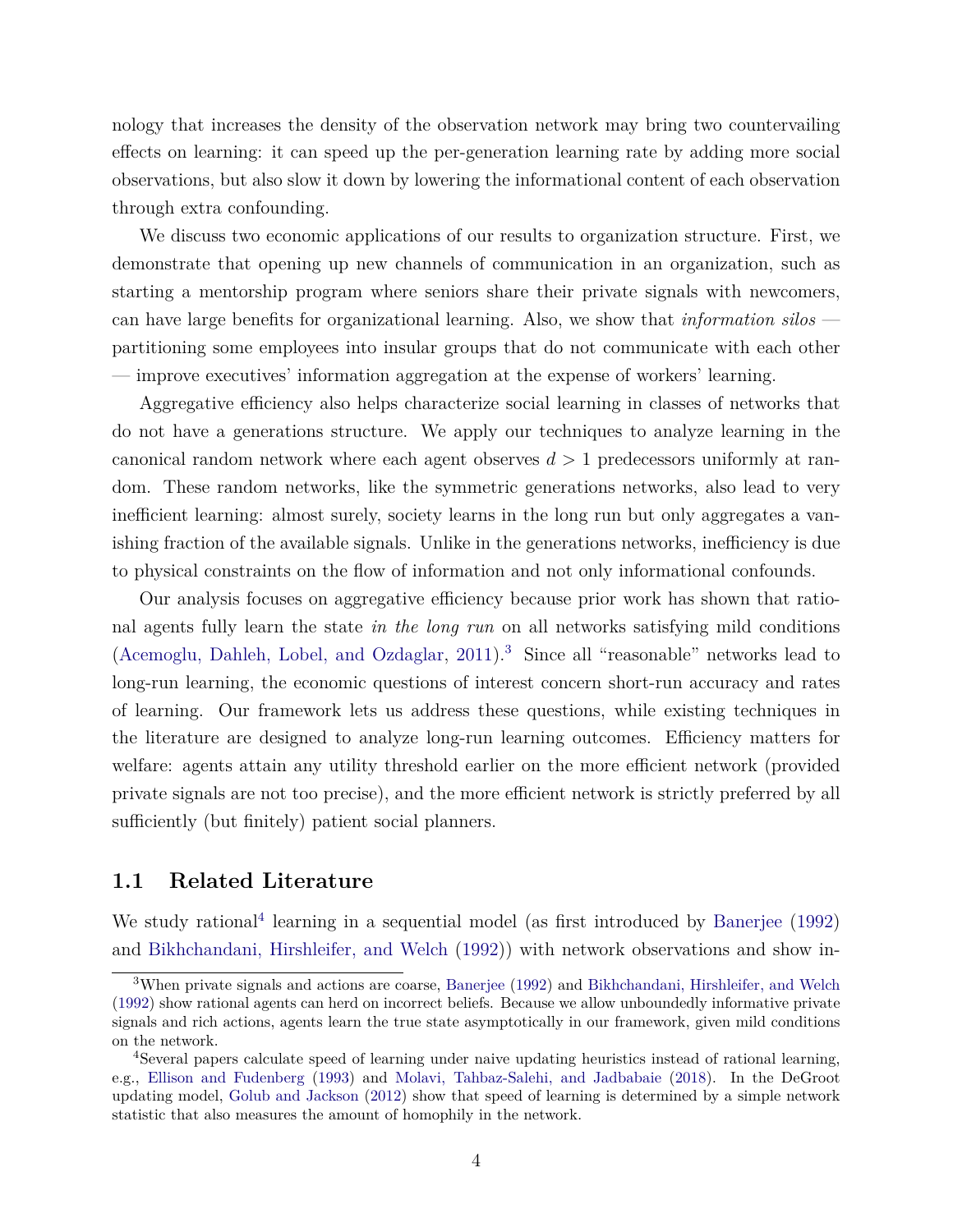complete observation networks can lead to very inefficient learning.

There is considerable interest in comparing rational learning across social networks, but fewer analytical results that distinguish learning on different incomplete networks. Several papers deliver the message that network structure matters little for social learning. [Ace](#page-23-0)[moglu, Dahleh, Lobel, and Ozdaglar](#page-23-0) [\(2011\)](#page-23-0) and [Lobel and Sadler](#page-25-4) [\(2015\)](#page-25-4) show that all networks satisfying weak sufficient conditions guarantee complete long-run learning. [Rosen](#page-26-0)[berg and Vieille](#page-26-0) [\(2019\)](#page-26-0) use a different criterion for good social learning, but come to the same conclusion that "the nature of the feedback on previous choices matters little."

In addition, several prior examples and numerical simulations suggest network struc-ture can affect learning considerably in finite populations.<sup>[5](#page-5-0)</sup> [Lobel, Acemoglu, Dahleh, and](#page-25-5) [Ozdaglar](#page-25-5) [\(2009\)](#page-25-5) compare the rate of rational learning in two specific network structures where each agent has one neighbor. [Sgroi](#page-26-1) [\(2002\)](#page-26-1) shows that networks with autarkic agents can improve social welfare relative to the complete network, and uses a numerical simulation to study comparative statics of welfare as a function of the number of autarkic agents. [Arieli and Mueller-Frank](#page-24-3) [\(2019\)](#page-24-3) consider multi-dimensional networks of different connectivity  $p \in [0, 1]$ . They prove networks with large  $p < 1$  lead to better learning than the complete network  $(p = 1)$ , and use numerical simulations to compare different incomplete networks. The prevalence of simulations in this literature suggests that comparing social learning on more complex networks is a relevant (if difficult) question. Our framework can analytically compare incomplete networks and networks that lead to the same long-run learning accuracy.

In another related setting, [Board and Meyer-ter-Vehn](#page-24-4) [\(2021\)](#page-24-4) also study the role of the social network in a continuous-time product adoption model featuring random entry times and perfectly informative private signals. They show that starting from a network where none of *i*'s direct neighbors share common indirect neighbors, adding links among *i*'s neighbors always leads to slower adoption for *i*. These additional links would not affect *i*'s learning in a sequential social-learning model, since they do not generate what we call informational confounds — that is, multiple neighbors of *i* learning from a common source that *i* does not observe.

Several strands of the social learning literature have studied other obstructions to efficient learning. [Harel, Mossel, Strack, and Tamuz](#page-25-1) [\(2021\)](#page-25-1) study a social-learning environment with coarse communication and find, as in our generations network, that agents learn at the same rate as they would if they perfectly observed an arbitrarily small fraction of private

<span id="page-5-0"></span><sup>&</sup>lt;sup>5</sup>In a different class of non-sequential social-learning models where a finite set of agents repeatedly observe their neighbors in a fixed network and simultaneously choose actions every period, [Gale and Kariv](#page-24-5) [\(2003\)](#page-24-5) and [Goyal](#page-25-6) [\(2012\)](#page-25-6) have compared learning dynamics in specific networks to highlight a possible trade-off between the accuracy of the long-run consensus and the speed of convergence to said consensus. In our setting with rich actions, this trade-off is absent as the long-run consensus is correct in all reasonable networks.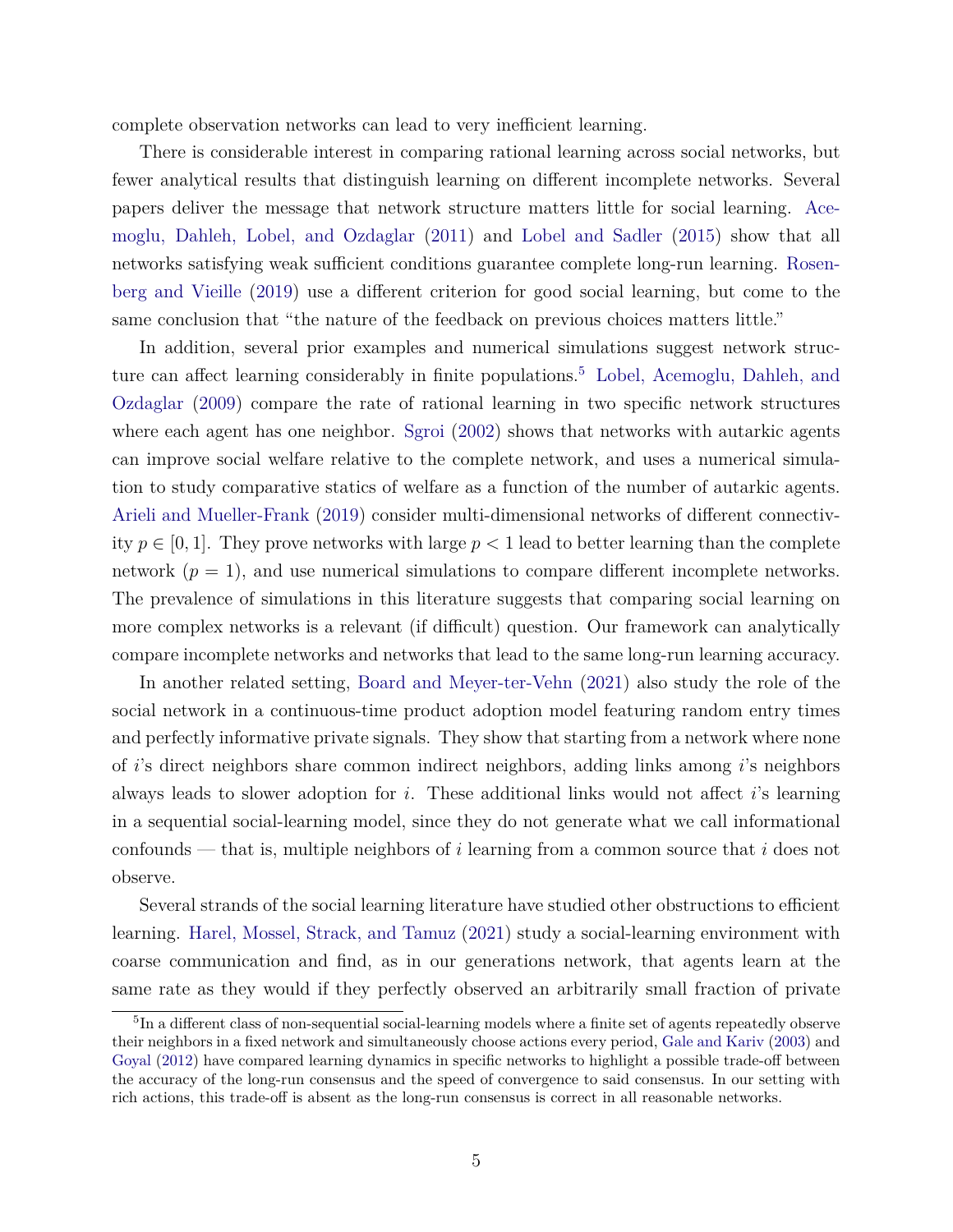signals. The mechanism behind their result, "rational groupthink," relies on agents' finite action spaces. In fact, social learning in their environment would proceed at the efficient rate if actions revealed posterior beliefs, as they do in ours. The coarseness of the action space serves as the primary obstruction to the efficient rate of social learning in several other papers, including [Rosenberg and Vieille](#page-26-0) [\(2019\)](#page-26-0) and [Hann-Caruthers, Martynov, and Tamuz](#page-25-7)  $(2018).<sup>6</sup>$  $(2018).<sup>6</sup>$  $(2018).<sup>6</sup>$  $(2018).<sup>6</sup>$  We highlight a different mechanism for inefficient aggregation of decentralized information: an observation network that generates informational confounds can also lead to rates of learning far below the optimum even in a setting with rich actions.

Another group of papers point out that if signals about the state comes from myopic agents' information-acquisition choices, then individuals can make socially inefficient choices and slow down learning [\(Burguet and Vives,](#page-24-6) [2000;](#page-24-6) [Mueller-Frank and Pai,](#page-25-8) [2016;](#page-25-8) [Ali,](#page-23-1) [2018;](#page-23-1) [Lomys,](#page-25-9) [2020;](#page-25-9) [Liang and Mu,](#page-25-10) [2020\)](#page-25-10). We abstract away from this source of slow learning by giving agents exogenous signals, following most of the literature on sequential social learning. This allows us to focus on the role of the network structure on social learning.

### **2 Model**

There are two equally likely states of the world,  $\omega \in \{0,1\}$ . An infinite sequence of agents indexed by  $i \in \mathbb{N}_+$  move in order, each acting once. On her turn, agent *i* observes a *private signal*  $s_i \in \mathbb{R}$  and the actions of her *neighbors*,  $N(i) \subseteq \{1, \ldots i-1\}$ . Agent *i* then chooses an *action*  $a_i \in (0,1)$  to maximize the expectation of  $u_i(a_i,\omega) := -(a_i-\omega)^2$  given her belief about *ω*. So, she will pick the action equal to the probability she assigns to the event  $\{\omega = 1\}$ .

We consider a Gaussian information structure where private signals (*si*) are conditionally i.i.d. given the state. We have  $s_i \sim \mathcal{N}(1, \sigma^2)$  when  $\omega = 1$  and  $s_i \sim \mathcal{N}(-1, \sigma^2)$  when  $\omega = 0$ , where  $\mathcal{N}(a, b^2)$  is the normal distribution with mean *a* and variance  $b^2$ , and  $0 < 1/\sigma^2 < \infty$ is the private signal precision.

Neighborhoods of different agents define a deterministic network *M*, where there is a directed link  $i \to j$  if and only if  $j \in N(i)$ . We also view M as the adjacency matrix, with  $M_{i,j} = 1$  if  $j \in N(i)$  and  $M_{i,j} = 0$  otherwise. Since  $N(i) \subseteq \{1, ..., i-1\}$ , M is upper triangular. The network *M* is common knowledge. The goal of this paper is to map the structure of this network to the efficiency of information aggregation via social learning.

With the network *M* fixed, let  $d_i := |N(i)|$  denote the number of *i*'s neighbors. A *strategy* for agent *i* is a function  $A_i : (0,1)^{d_i} \times \mathbb{R} \to (0,1)$ , where  $A_i(a_{j(1)},...,a_{j(d_i)},s_i)$  specifies *i*'s

<span id="page-6-0"></span><sup>&</sup>lt;sup>6</sup>Slow learning from coarse actions is also related at a conceptual level to incomplete learning with coarse actions (e.g., [Banerjee](#page-24-0) [\(1992\)](#page-24-0) and [Bikhchandani, Hirshleifer, and Welch](#page-24-1) [\(1992\)](#page-24-1)) and slow learning with noisy observations of others' actions (e.g., [Vives](#page-26-2) [\(1993\)](#page-26-2)).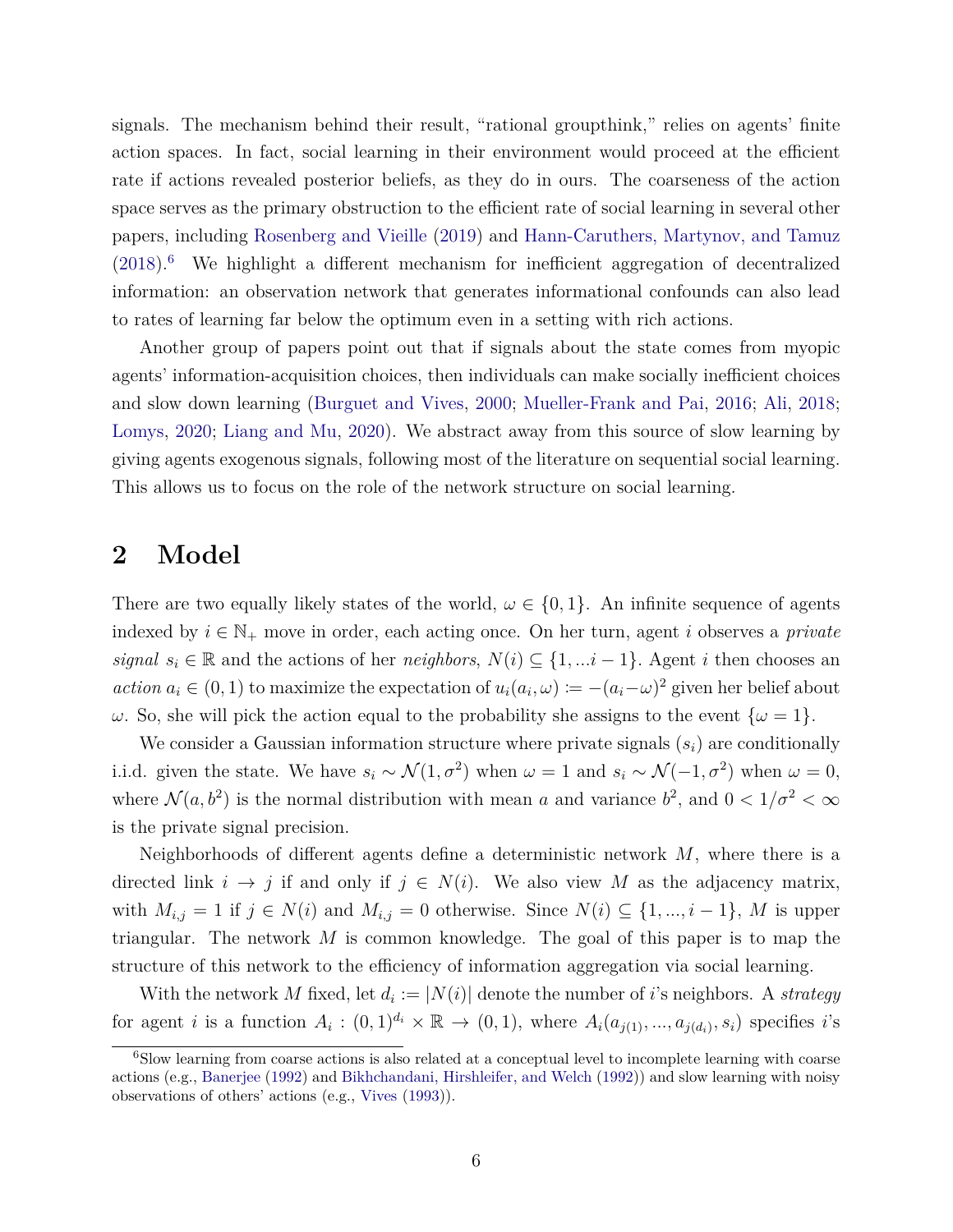play after observing actions  $a_{j(1)},...,a_{j(d_i)}$  from neighbors<sup>[7](#page-7-0)</sup>  $N(i) = \{j(1),...,j(d_i)\}$  and when own private signal is *s<sup>i</sup>* . [8](#page-7-1) A Bayesian Nash equilibrium (*equilibrium* for short) is a strategy profile  $(A_i^*)_{i \in \mathbb{N}_+}$  so that for all *i* and for all observations of *i*,  $A_i^*$  maximizes the Bayesian expected utility given the posterior belief about  $\omega$ <sup>[9](#page-7-2)</sup>

The sequential nature of the social-learning game and the existence of a unique optimal action at any belief imply there is a unique equilibrium. Agent 1 has no social observations, so must use the same strategy  $A_1^*(s_1)$  in all equilibria. This implies agent 2 also only has one equilibrium strategy  $A_2^*$ , as the behavior of agent 1 is unique across all equilibria. Proceeding inductively, there is a unique equilibrium profile  $(A_i^*)_{i \in \mathbb{N}_+}$ .

The quadratic-loss form of the utility functions is not crucial for the results, and all results remain unchanged if actions are "rich" enough to fully reflect beliefs in the following sense. Let each agent *i* have an arbitrary action set  $\hat{A}_i$  and utility function  $\hat{u}_i : \hat{A}_i \times \{0, 1\} \to \mathbb{R}$ . Suppose  $\hat{A}_i$  and  $\hat{u}_i$  are such that  $\hat{a}_i^*(p) := \operatorname{argmax}_{\hat{a}_i \in \hat{A}_i} \mathbb{E}_p[\hat{u}_i(\hat{a}_i, \omega)]$  is single-valued for every  $p \in (0,1)$ , where  $\mathbb{E}_p$  is the expectation under the belief that assigns *p* chance to  $\{\omega = 1\}$ . Finally, suppose that  $\hat{a}_i^* : (0,1) \to \hat{A}_i$  is one-to-one. In equilibrium, agents who have *i* as a neighbor can exactly infer *i*'s belief using the on-path observation of *i*'s action in  $\hat{A}_i$ , just as they can when *i* has the quadratic-loss utility function and reports own belief through the action *a<sup>i</sup> .*

### **3 Equilibrium**

### **3.1 Linearity of Equilibrium**

As is common in analyzing social-learning problems, we will find it convenient to work with the following log-transformations of variables:  $\lambda_i := \ln \left( \frac{\mathbb{P}[\omega=1|s_i]}{\mathbb{P}[\omega=0|s_i]} \right)$  $\overline{\mathbb{P}[\omega=0|s_i]}$  $\int$ ,  $\ell_i := \ln \left( \frac{a_i}{1-\epsilon} \right)$ 1−*a<sup>i</sup>* . We call  $\lambda_i$  the *log-signal* of *i* and  $\ell_i$  the *log-action* of *i*. These changes are bijective, so it is without loss to use the log versions. Write  $\mathcal{L}_i^*(\ell_{j(1)},...,\ell_{j(d_i)},\lambda_i)$  for *i*'s equilibrium log-strategy: the (unique) equilibrium map between the log-actions of *i*'s neighbors and *i*'s own log-signal to *i*'s log-action.

In this section, we show that every  $\mathcal{L}_i^*$  is a linear function of its arguments, with coefficients that only depend on the network *M* and not on the precision of private signals.

<span id="page-7-0"></span><sup>&</sup>lt;sup>7</sup>We use  $j(k)$  to indicate the *k*-th neighbor of *i* and suppress the dependence of *j* on *i* when no confusion arises.

<span id="page-7-1"></span><sup>&</sup>lt;sup>8</sup>It is without loss for equilibrium analysis to focus on pure strategies, since every belief about the state induces a unique optimal action for each agent.

<span id="page-7-2"></span><sup>&</sup>lt;sup>9</sup>We will see that in any equilibrium,  $s_i \mapsto A_i^*(a_{j(1)},...,a_{j(d_i)},s_i)$  is a surjective function onto  $(0,1)$  for all *i* and  $a_{j(1)},...,a_{j(d_i)}$ . So all observations are on-path in equilibrium, and therefore the posterior beliefs are well-defined.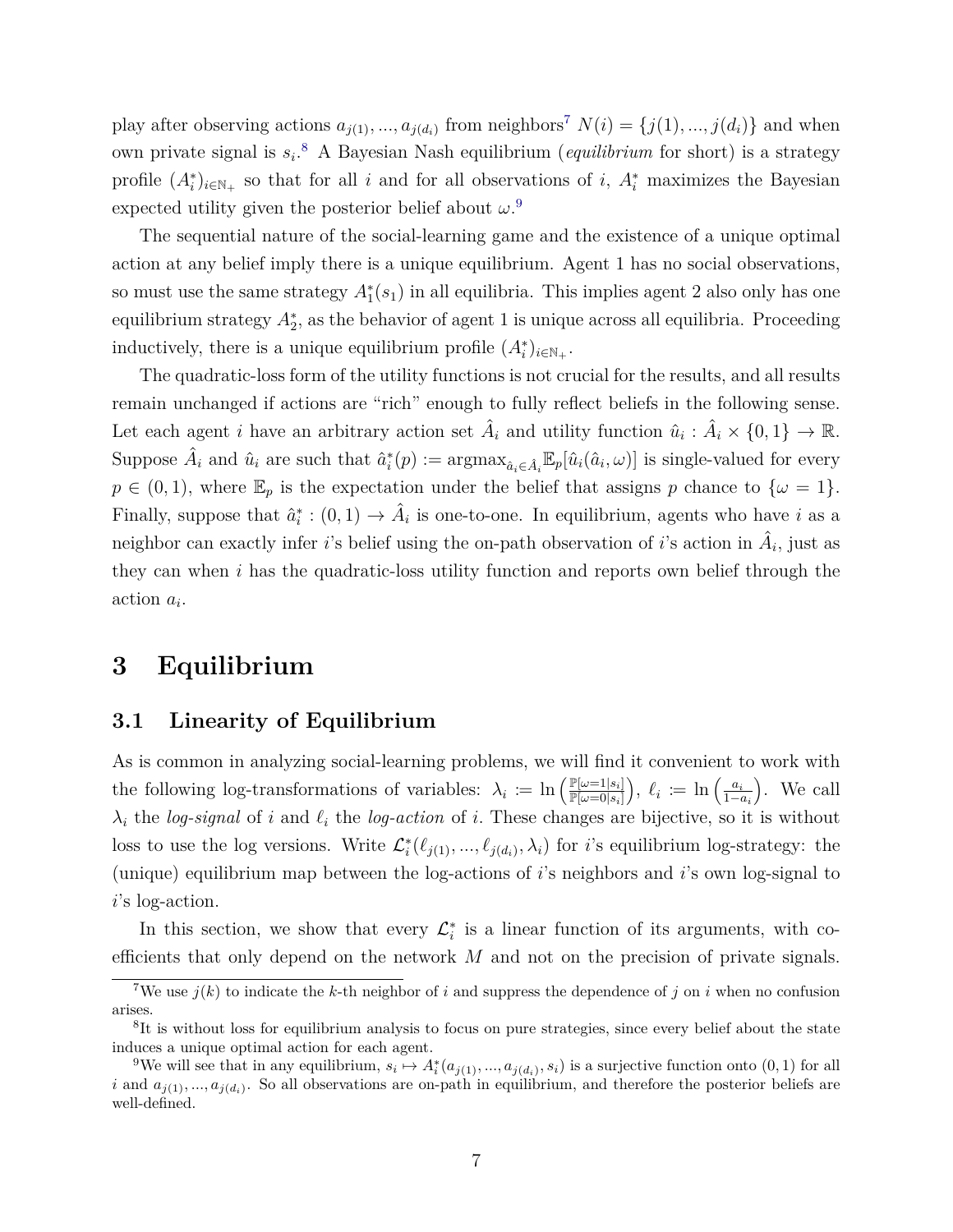We also show that there exist constants  $(r_i)_{i \in \mathbb{N}_+}$  with  $1 \leq r_i \leq i$  so that in equilibrium,  $(a_i, \omega)$  is jointly distributed as if *i* chose  $a_i$  solely based on  $r_i$  independent private signals.<sup>[10](#page-8-0)</sup> The constants *r<sup>i</sup>* depend on the network and may be interpreted as the number of signals that social learning in *M* aggregates by agent *i*. This gives a sufficient statistic to compare society's short-run accuracy in different networks.

In general, the actions of *i*'s neighbors are correlated even after conditioning on the state. Intuitively, agent *i* would like to put enough weight on the actions of her neighbors to incorporate their private signals, but doing so would also over-count the signals of the earlier agents observed by several members of *N*(*i*) but not by *i*. The social network *M* thus creates an informational confound that generally prevents *i* from fully extracting the signals of the individuals in  $N(i)$ . The equilibrium strategy of *i* represents the optimal aggregation of her neighbors' actions. The next result shows the optimal aggregation is linear and gives an explicit expression for the coefficients. All proofs are in the Appendix.

<span id="page-8-1"></span>**Proposition 1.** For each agent i with  $N(i) = \{j(1), ..., j(d_i)\}\$ , there exist constants  $(\beta_{i,j(k)})_{k=1}^{d_i}$ *so that i's equilibrium log-strategy is given by*

$$
\mathcal{L}_i^*(\ell_{j(1)}, ..., \ell_{j(d_i)}, \lambda_i) = \lambda_i + \sum_{k=1}^{d_i} \beta_{i,j(k)} \ell_{j(k)}.
$$

*The vector of coefficients*  $\vec{\beta}_i$  *is given by* 

$$
\vec{\beta}_i = 2 \left( \mathbb{E}[(\ell_{j(1)}, ..., \ell_{j(d_i)}) \mid \omega = 1] \times \text{Cov}[\ell_{j(1)}, ..., \ell_{j(d_i)} \mid \omega = 1]^{-1} \right),
$$

*where*  $Cov[\ell_{j(1)},...,\ell_{j(d_i)} | \omega = 1]^{-1}$  *is the inverse of the conditional covariance matrix for i*<sup>'</sup>*s* neighbors' log-actions given  $\omega = 1$ . These coefficients do not depend on the conditional *variance of the private signals*  $1/\sigma^2$ .

The interpretation of the inverse covariance matrix in  $\vec{\beta}_i$  is that *i* rationally discounts the actions of two neighbors  $j(1)$  and  $j(2)$  if their actions are conditionally correlated in equilibrium.

For general private signal distributions, models of Bayesian updating in networks have tractability issues, as [Golub and Sadler](#page-25-0) [\(2016\)](#page-25-0) point out. The key lemma to proving Proposition [1](#page-8-1) is the following property of the Gaussian information structure in our model, which ensures that *i*'s observations have a jointly Gaussian distribution conditional on  $\omega$ . This permits us to study optimal inference in closed form.

<span id="page-8-0"></span><sup>&</sup>lt;sup>10</sup>The constants  $r_i$  need not be integers, and we will formalize the meaning this claim for non-integer  $r_i$ in Definition [1.](#page-9-0)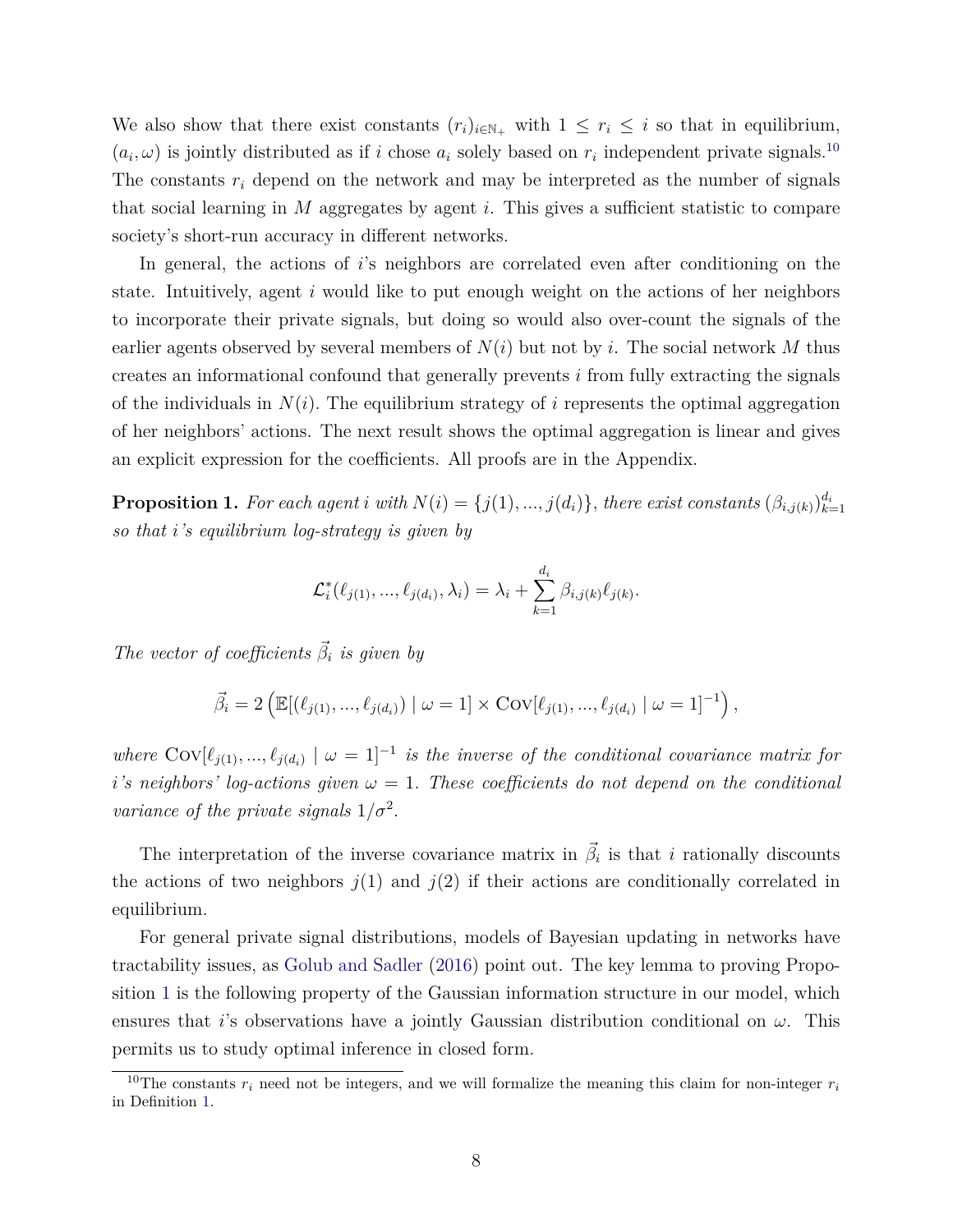<span id="page-9-1"></span>**Lemma 1.** For each *i*, the log-signal  $\lambda_i$  has a Gaussian distribution conditional on  $\omega$ , with  $\mathbb{E}[\lambda_i \mid \omega = 0] = -2/\sigma^2$ ,  $\mathbb{E}[\lambda_i \mid \omega = 1] = 2/\sigma^2$ , and  $\text{Var}[\lambda_i \mid \omega = 0] = \text{Var}[\lambda_i \mid \omega = 1] = 4/\sigma^2$ .

Proposition [1](#page-8-1) implies that we may find weights  $(w_{i,j})_{j\leq i}$  so that the realizations of equilibrium log-actions are related to the realizations of log-signals by  $\ell_i = \sum_{j=1}^i w_{i,j} \lambda_j$ . Let *W* be the matrix containing all such weights. Since none of the  $\vec{\beta}_i$  vectors depends on  $\sigma^2$ , neither does *W.*

Proposition [1](#page-8-1) leads to an inductive procedure to compute the coefficients in the unique equilibrium profile and the matrix *W*. We start with the first row of *W*,  $W_1 = (1, 0, 0, \ldots)$ . Proceeding iteratively, once the first *i* − 1 rows of *W* have been constructed, we know the weights that each of *i*'s neighbor's log-actions  $\ell_{j(k)}$  puts on different log-signals, hence we can compute  $\mathbb{E}[(\ell_{j(1)},...,\ell_{j(d_i)}) \mid \omega = 1]$  and  $Cov[\ell_{j(1)},...,\ell_{j(d_i)} \mid \omega = 1]$ . We can find  $\vec{\beta}_i$  using Proposition [1,](#page-8-1) and hence construct the *i*-th row of *W.*

### **3.2 Measure of Accuracy**

We would like to evaluate networks in terms of their short-run social-learning accuracy, so as to compare the rates of Bayesian learning in different networks. Towards a measure of accuracy, imagine that agent *i*'s only information about  $\omega$  consists of  $n \in \mathbb{N}_+$  independent private signals. Then, the Bayesian *i* would play the log-action equal to the sum of the *n* log-signals, so by Lemma [1](#page-9-1) her behavior would follow the conditional distributions  $\ell_i \sim \mathcal{N}\left(\pm n\cdot \frac{2}{\sigma^2}\right)$  $\frac{2}{\sigma^2}, n \cdot \frac{4}{\sigma^2}$ *σ*<sup>2</sup> ), with the positive and negative means in states  $\omega = 1$  and  $\omega = 0$ respectively. We quantify learning accuracy using distributions of this form that allow for non-integer *n*, thus denominating accuracy in the units of private signals.

<span id="page-9-0"></span>**Definition 1.** Social learning *aggregates*  $r \in \mathbb{R}_+$  *signals by agent i* if the equilibrium logaction  $\ell_i$  has the conditional distributions  $\mathcal{N}\left(\pm r\cdot\frac{2}{\sigma^2}\right)$  $\frac{2}{\sigma^2}, r \cdot \frac{4}{\sigma^2}$  $\overline{\sigma^2}$ ) in the two states. If this holds for some  $r \in \mathbb{R}_+$ , then we say *i*'s behavior has a *signal-counting interpretation*.

When agents use a non-equilibrium strategy profile, in general the conditional distributions of  $\ell_i$  need not equal  $\mathcal{N}(\pm r \cdot \frac{2}{\sigma^2})$  $\frac{2}{\sigma^2}, r \cdot \frac{4}{\sigma^2}$ *σ*<sup>2</sup> for any  $r$ , even when the strategy profile is log-linear (i.e., each agent's log-action is a linear function of her log-signal and neighbors' log-actions). Indeed, if this profile results in *i* putting weights  $(w_{i,j})_{j\leq i}$  on log-signals  $(\lambda_j)_{j\leq i}$ , then  $\ell_i$  has a signal-counting interpretation if and only if  $\sum_{j=1}^i w_{i,j} = \sum_{j=1}^i w_{i,j}^2$ .

But as the next result shows, the equilibrium log-actions always admit a signal-counting interpretation in any network.

<span id="page-9-2"></span>**Proposition 2.** *In any network, every agent's behavior has a signal-counting interpretation. That is, there exist*  $(r_i)_{i>1}$  *so that social learning aggregates*  $r_i$  *signals by agent i. These*  $(r_i)_{i>1}$ *depend on the network M, but not on private signal precision.*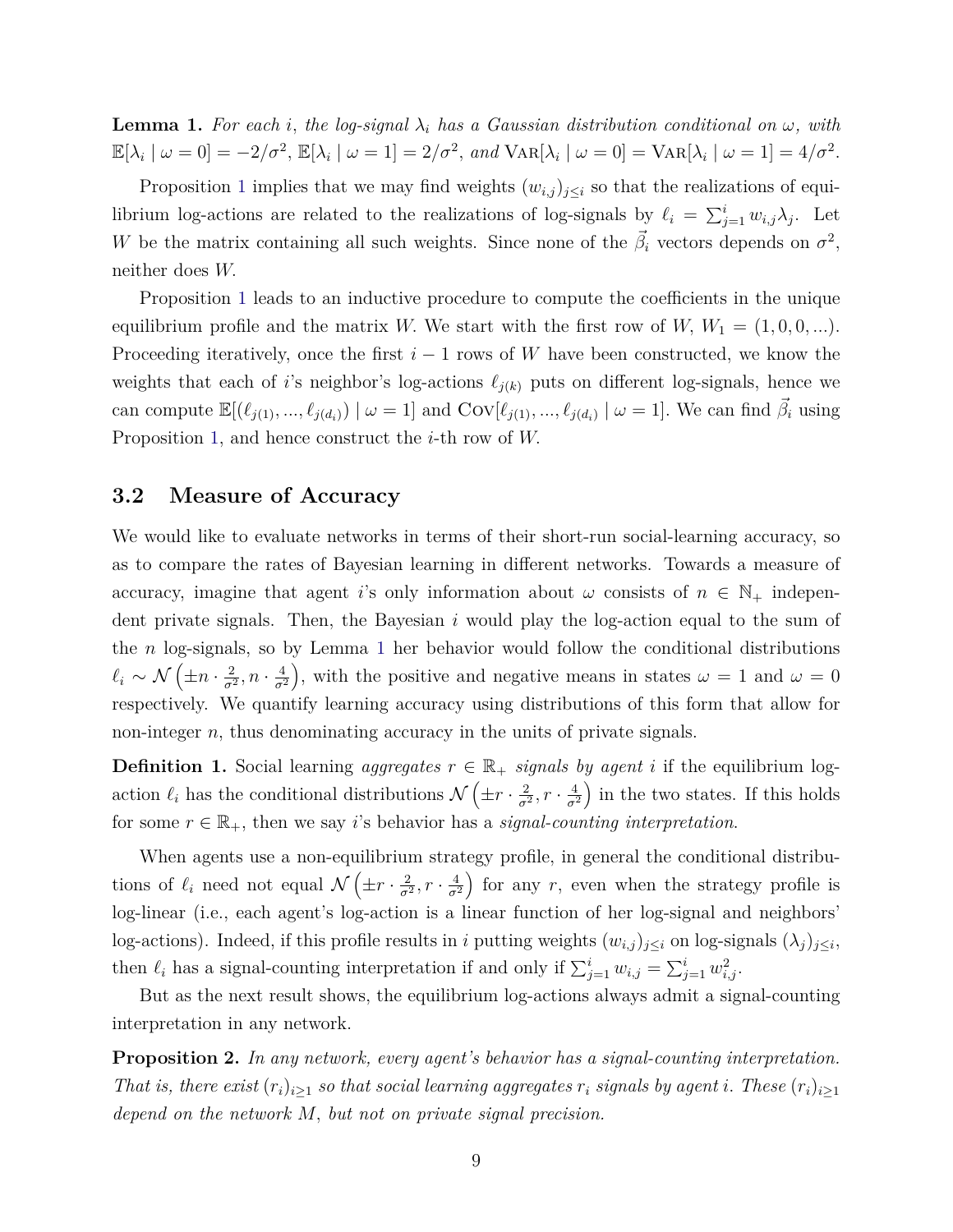We can use  $r_i/i \in [0,1]$  to measure the fraction of all available signals that get incorporated into agent *i*'s action, with some signals lost during social learning.

#### **Definition 2.** If  $\lim_{i\to\infty} (r_i/i)$  exists, it is called the *aggregative efficiency* of the network.

Aggregative efficiency measures the fraction of signals in the entire society that individuals manage to aggregate under social learning. Networks that induce faster social learning in the long run are equivalently those with higher levels of aggregative efficiency. The limit defining aggregative efficiency need not exist in all networks, but does exist in almost all of the examples we focus on.

The signal-counting interpretation of behavior is closely identified with the rational learning rule. Even if all of *i*'s predecessors are rational, one can show that *i*'s log-action does not admit a signal-counting interpretation under "generic" log-linear strategies. Conversely, a rational agent's behavior always admits a signal-counting interpretation even when her predecessors use arbitrary non-rational log-linear strategies.

<span id="page-10-0"></span>**Corollary 1.** Fix arbitrary log-linear strategies for agents  $i < I$ , that is  $i$ 's log-action is  $\beta_{i,0}\lambda_i+\sum_{k=1}^{d_i}\beta_{i,j(k)}\ell_{j(k)}$  for any constants  $(\beta_{i,j(k)})_{k=0}^{d_i}$  where  $N(i)=\{j(1),...,j(d_i)\}$ . If agent I *best responds to the strategies of i < I, then I's behavior has a signal-counting interpretation.*

This result provides one way to extend the definitions of *r<sup>i</sup>* and aggregative efficiency to analyze the rate of social learning under any log-linear heuristic. For a given heuristic, consider a rational outside observer who has no private signal and who only sees the action of the *i*-th heuristic learner. It follows from Corollary [1](#page-10-0) that this observer's log-action has the conditional distributions  $\mathcal{N}\left(\pm r_i\cdot \frac{2}{\sigma^2}\right)$  $\frac{2}{\sigma^2}$ ,  $r_i \cdot \frac{4}{\sigma^2}$ *σ*<sup>2</sup> for some  $r_i$ . Here  $r_i$  measures the informativeness of the heuristic learner *i*'s behavior in the units of private signals and leads to an upper-bound on *i*'s utility.

#### **3.3 Long-Run Learning**

Before turning to our main results about the efficiency of signal aggregation in different networks, we perform a sanity check on our model by developing necessary and sufficient conditions for long-run learning. These conditions turn out to be similar to those in the existing literature, which shows our model is comparable to the standard models on this dimension. But the key innovation of our model is that it is tractable enough to provide a rich ranking of different network structures based on the rate of social learning, which will be the focus of the next section.

We say society *learns completely in the long run* if  $(a_i)$  converges to  $\omega$  in probability. For a given network M, write  $PL(i) \in \mathbb{N}$  to refer to the length of the longest path in M originating from *i* (this length is 0 if  $N(i) = \emptyset$ ).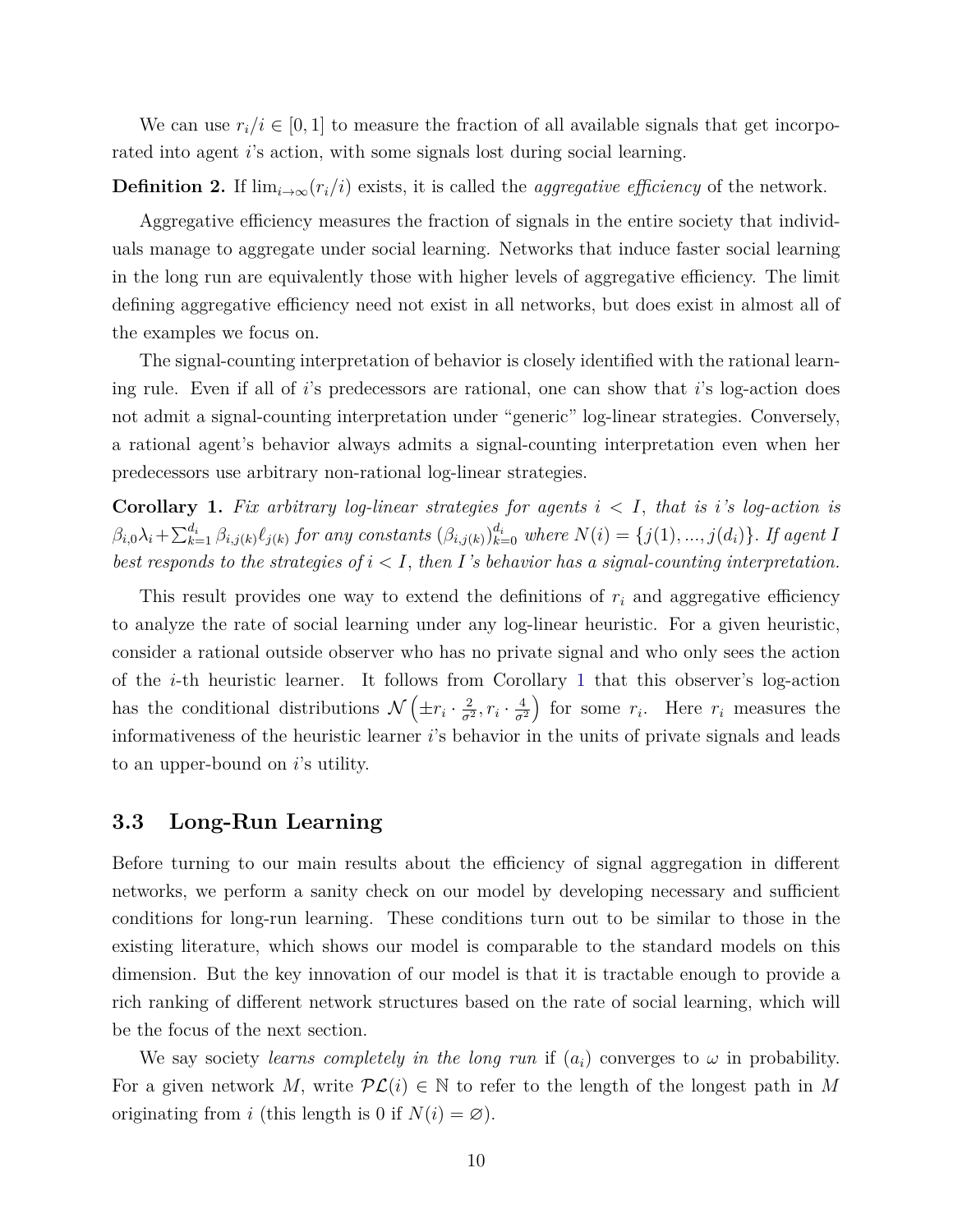<span id="page-11-0"></span>**Proposition 3.** *The following are equivalent: (1) late enough agents have arbitrarily long observational paths, that is*  $\lim_{i\to\infty}$   $\mathcal{PL}(i) = \infty$ ; (2) there are not infinitely many agents whose *neighborhoods are contained in the same finite set, that is*  $\lim_{i\to\infty}$  $\left[\max_{j \in N(i)} j\right] = \infty$ ; (3) social *learning eventually aggregates arbitrarily many signals, that is*  $\lim_{i\to\infty} r_i = \infty$ ; (4) society *learns completely in the long run.*

Condition (2) is the analog of [Acemoglu, Dahleh, Lobel, and Ozdaglar](#page-23-0) [\(2011\)](#page-23-0)'s *expanding observations* property for a deterministic network. It says if we consider the most recent neighbor observed by each agent, then this sequence of most recent neighbors tends to infinity. [Acemoglu, Dahleh, Lobel, and Ozdaglar](#page-23-0) [\(2011\)](#page-23-0) show that expanding observations is necessary and sufficient for long-run learning in a random-networks model with unboundedly informative signals and binary actions. With continuous actions, the same result is a consequence of Proposition [3.](#page-11-0)

The key takeaway message from Proposition [3](#page-11-0) is that whether society learns in the long run is not a useful criterion for comparing different networks in this setting, as the conditions (1) and (2) that guarantee long-run learning are very mild. It is of course possible that  $\lim_{i\to\infty} r_i = \infty$  but aggregative efficiency  $\lim_{i\to\infty} (r_i/i)$  is close to 0, which corresponds to a network where agents learn completely but do so very slowly. We will therefore focus on comparing how quickly  $(r_i)_{i\geq 1}$  grows across different networks and the aggregative efficiency of different networks. Comparisons of aggregative efficiency also translate into welfare comparisons, as Section [6](#page-22-0) will show.

### **4 Rate of Learning in Generations Networks**

This section shows that informational confounding can lead to arbitrarily large information losses and derives a closed-form expression for how confounding influences learning in a class of networks. We study *generations networks*<sup>[11](#page-11-1)</sup> and find that they can lead to very inefficient learning due to confounding. We also compare aggregative efficiency across these networks.

Agents are sequentially arranged into generations of size *K*, with agents within each generation placed into *positions* 1 through *K*. Agents in the first generation (i.e.,  $i = 1, ..., K$ ) have no neighbors. A collection of *observation sets*,  $\Psi_k \subseteq \{1, ..., K\}$  for  $k = 1, ..., K$  define the network *M* for agents in later generations. The agent in position *k* in generation  $t \geq$ 2 observes agents in positions  $\Psi_k$  from generation  $t-1$  (and no agents from any other

<span id="page-11-1"></span><sup>&</sup>lt;sup>11</sup>This class of networks follows a strand of social-learning literature where agents move in generations, for instance [Wolitzky](#page-26-3) [\(2018\)](#page-26-3), [Banerjee and Fudenberg](#page-24-7) [\(2004\)](#page-24-7), [Burguet and Vives](#page-24-6) [\(2000\)](#page-24-6), and [Dasaratha,](#page-24-8) [Golub, and Hak](#page-24-8) [\(2020\)](#page-24-8).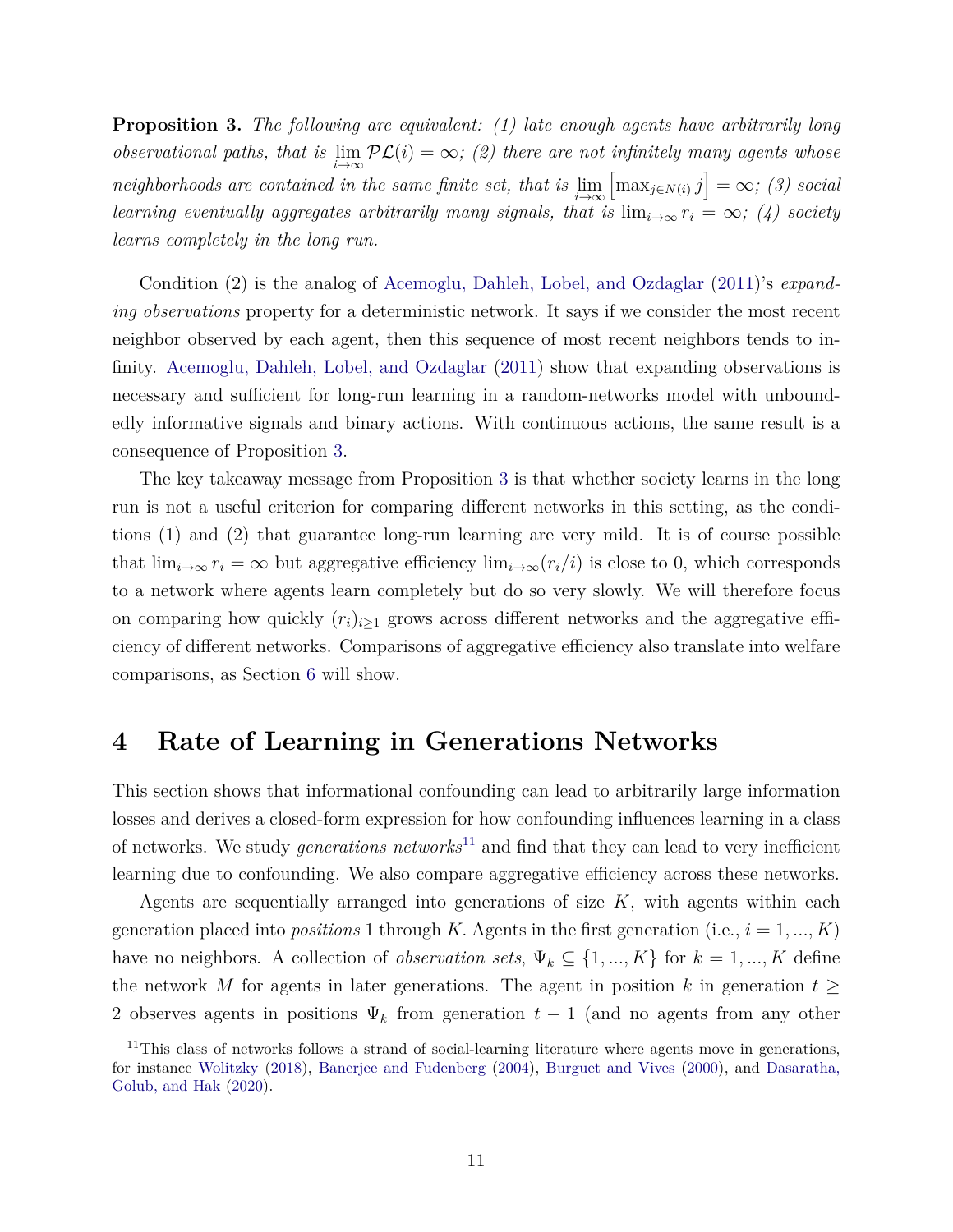

<span id="page-12-1"></span>Figure 2: A generations network with  $K = 3$  agents per generation and the observation sets  $\Psi_1 = \{1, 2\}, \Psi_2 = \{2, 3\}, \text{ and } \Psi_3 = \{1, 3\}.$ 

generation). That is, for  $i = (t-1)K + k$  where  $t \geq 2$  and  $1 \leq k \leq K$ , network M has  $N(i) = \{(t-2)K + \psi : \psi \in \Psi_k\}.$  $N(i) = \{(t-2)K + \psi : \psi \in \Psi_k\}.$  $N(i) = \{(t-2)K + \psi : \psi \in \Psi_k\}.$ <sup>[12](#page-12-0)</sup> Figure 2 shows an example with  $K = 3$ .

### **4.1 Full Observations and the Role of Generation Size**

We first focus on the *maximal generations network* where  $\Psi_k = \{1, ..., K\}$  for all *k*, so agents in generation *t* for  $t \geq 2$  have all agents in generation  $t-1$  as their neighbors.<sup>[13](#page-12-2)</sup> The following result relates the generation size *K* to the speed of signal aggregation.

<span id="page-12-3"></span>**Proposition 4.** *Consider a maximal generations network with*  $K \geq 1$ *. We have*  $\lim_{i\to\infty} (r_i/i)$ (2*K*−1)  $\frac{K-1}{K^2}$ , so aggregative efficiency is lower with larger  $K$ , and social learning aggregates no more *than two signals per generation asymptotically for any K. Starting from the third generation, every generation aggregates at most three signals more than the previous one: for any K and any agents i, i' in generation t and*  $t - 1$  *with*  $t \geq 3$ *,*  $r_i - r_{i'} \leq 3$ *.* 

Proposition [4](#page-12-3) contains two parts. First, it shows that even though society learns completely with any  $K$ , the aggregative efficiency is lower with higher  $K$ . Indeed, if  $K = 1$ , then every agent perfectly incorporates all past private signals and the speed of social learning is the highest possible. Not only does this result about the aggregative efficiency imply an asymptotic ranking on the speed of learning, but the same comparative statics about speed also hold numerically for all agents  $i \ge 16$  when comparing among  $K \in \{2, 3, 4, 5\}$ , as shown in Figure [3.](#page-13-0)

Second, Proposition [4](#page-12-3) bounds the number of signals that social learning aggregates per generation in the maximal generations network. The proof of Proposition [3](#page-11-0) shows  $r_i \geq$ 

<span id="page-12-0"></span><sup>&</sup>lt;sup>12</sup>[Stolarczyk, Bhardwaj, Bassler, Ma, and Josić](#page-26-4) [\(2017\)](#page-26-4) study a related model where only the first generation observes private signals. Their main results characterize when no information gets lost between generations, i.e., social learning is completely efficient.

<span id="page-12-2"></span><sup>&</sup>lt;sup>13</sup>This network is similar to the "multi-file" treatment in the laboratory experiment of [Eyster, Rabin, and](#page-24-9) [Weizsacker](#page-24-9) [\(2018\)](#page-24-9), except agents only observe the actions of the immediate past generation, not those of all previous generations. In the multi-file treatment, unlike in the maximal generations network, Bayesian agents can perfectly infer the private signals of all previous movers in equilibrium.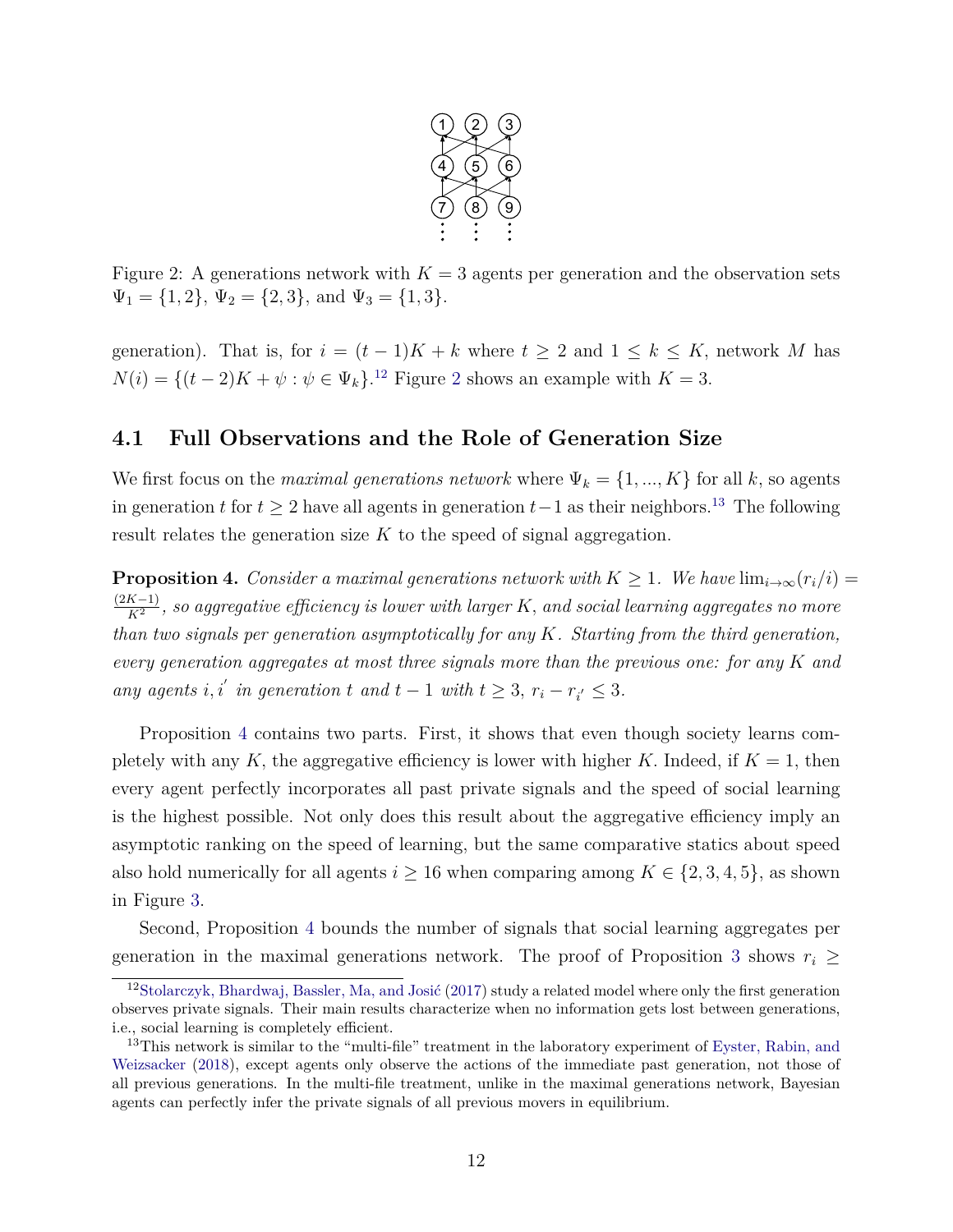<span id="page-13-0"></span>

#### **Aggregative Efficiency and Generation Size K**

Figure 3: Number of signals aggregated by social learning in maximal generations networks with different generation sizes,  $K \in \{2, 3, 4, 5\}$ .

 $\mathcal{PL}(i) + 1$  in all networks and thus provides a lower bound of 1: each generation must aggregate at least one signal, since each agent *i* in generation *t* has  $\mathcal{PL}(i) = t - 1$ . Proposition [4](#page-12-3) shows this lower bound is not too far from the actual learning rate. No matter how large *K* is, social learning aggregates fewer than two signals per generation asymptotically. There is also a short-run version of this result: starting with generation 3, fewer than three signals are aggregated per generation for any *K*. For *K* large, these bounds of two or three signals per generation constitute an arbitrarily small fraction of available signals.

This result relates to a statistical intuition that says a small number of independent signals can contain more information than an arbitrarily large number of pairwise correlated signals. In the social-learning setting, neighbors' actions serve as signals about the state of the world. The actions of these neighbors are endogenously correlated due to the structure of the maximal generations networks. The correlation is so strong that observing *K* neighbors' actions is less informative than just one of these actions and one additional private signal.

### **4.2 Partial Observations and Aggregative Efficiency**

Proposition [4](#page-12-3) shows that social learning aggregates fewer than two signals per generation asymptotically in maximal generations networks with any *K.* We now provide an exact expression for the aggregative efficiency in a broad class of generations networks with more general observation sets. In particular, this result will imply the same two signals per generation bound holds for all networks in this larger class.

We only impose one regularity assumption on the observation sets  $(\Psi_k)_k$ : symmetry.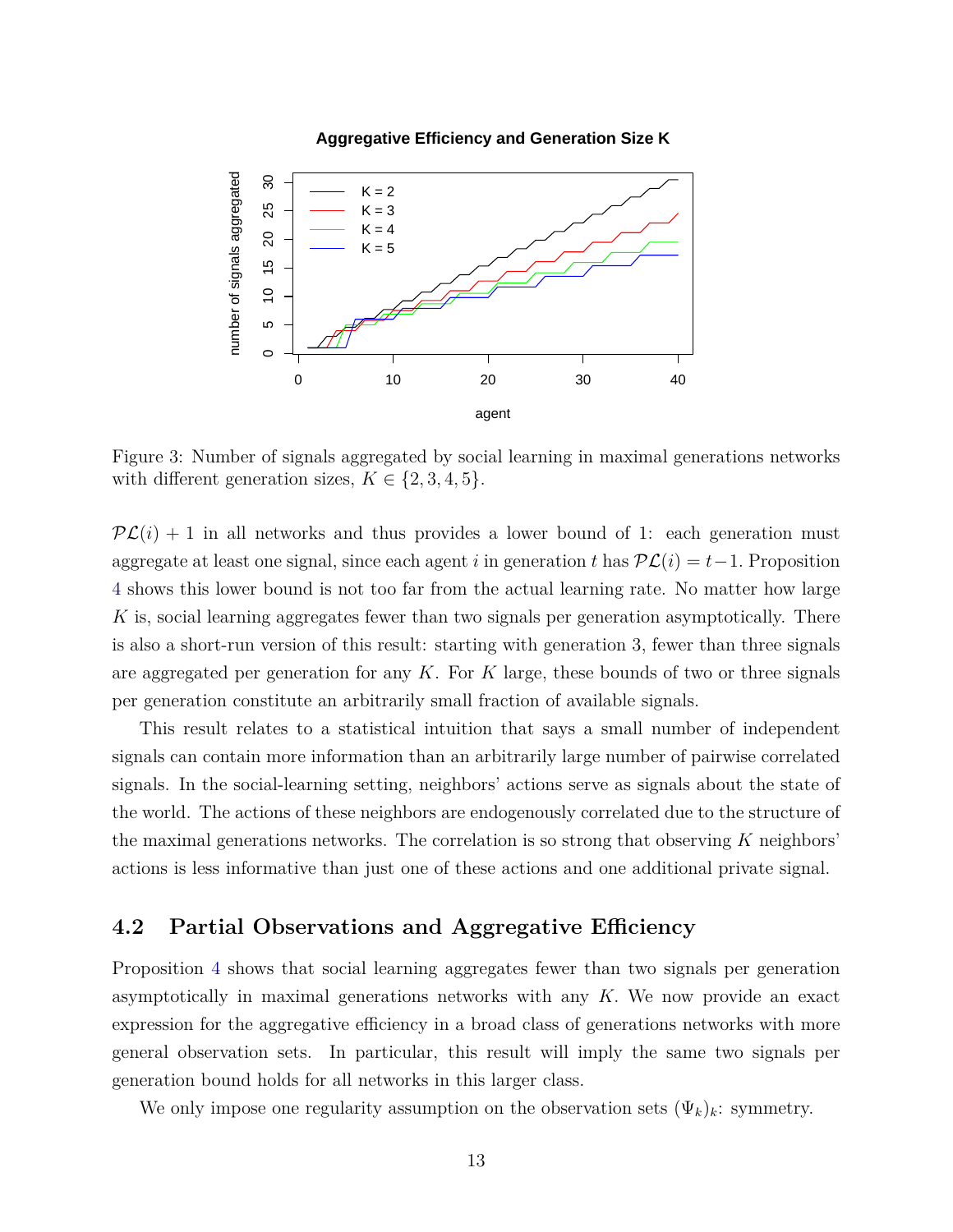**Definition 3.** The observation sets are *symmetric* if all agents observe  $d \geq 1$  neighbors and all pairs of agents in the same generation share *c* common neighbors, i.e.  $|\Psi_k| = d$  for every  $1 \leq k \leq K$  and  $|\Psi_{k_1} \cap \Psi_{k_2}| = c$  for distinct positions  $1 \leq k_1 < k_2 \leq K$ .

A generations network defined by symmetric observation sets is called a *symmetric network*. To give a class of examples of symmetric networks, fix any non-empty subset  $E \subseteq \{1, ..., K\}$ , and let  $(\Psi_k)_k$  be such that for all  $1 \leq k \leq K$ ,  $\Psi_k = E$ . Here we have  $d = c = |E|$ . To interpret, *E* represents the prominent positions in the society, and agents only observe predecessors in these prominent positions from the past generation. The maximal generations network is the special case of  $E = \{1, ..., K\}$ . For another class of examples, suppose  $K \geq 2$  and each agent observes a different subset of  $K - 1$  predecessors from the previous generation. Specifically,  $\Psi_k = \{1, ..., K\} \setminus \{k-1\}$  for  $2 \leq k \leq K$ , and  $\Psi_1 = \{1, ..., K-1\}$ . This network is symmetric with  $d = K - 1$  and  $c = K - 2$ . (The network in Figure [2](#page-12-1) has this structure, with  $d = 2$  and  $c = 1$ .) There remains a large variety of other symmetric networks that are not covered by these two classes of examples: one enumeration shows there are at least 103 pairs of feasible  $(d, c)$  parameters in the range of  $3 \leq d \leq 41$  and 1 ≤  $c$  ≤  $d-2$  that correspond to at least one symmetric network, typically with multiple non-isomorphic networks for each feasible parameter pair [\(Mathon and Rosa,](#page-25-11) [1985\)](#page-25-11). The next result applies to all such networks.

<span id="page-14-0"></span>**Theorem 1.** *Given any symmetric observation sets*  $(\Psi_k)_k$  *where every agent observes d neighbors and every pair of agents in the same generation share c common neighbors, aggregative efficiency is*

$$
\lim_{i \to \infty} (r_i/i) = \left(1 + \frac{d^2 - d}{d^2 - d + c}\right) \frac{1}{K}
$$

*with the convention*  $0/0 = 0$ *. For*  $c \geq 1$ *, the number of signals aggregated per generation is strictly increasing in d and strictly decreasing in c.*

Theorem [1](#page-14-0) gives the exact aggregative efficiency for a broader class of generations networks and quantifies the information loss due to confounding. The interpretation of the comparative statics result is that more observations speed up the rate of learning per generation but more confounding slows it down, all else equal. This result lets us compare learning dynamics across different symmetric networks characterized by different (*d, c*) parameter pairs. Changing from one network to the other typically affects both *d* and *c.* Theorem [1](#page-14-0) decomposes the repercussions of such changes on the per-generation learning rate into their effects on the two primitive network parameters that have monotonic influences on said rate.

Theorem [1](#page-14-0) specializes to the expression for aggregative efficiency in Proposition [4](#page-12-3) by letting  $d = c = K$ . In fact, the maximal generations networks lead to the slowest per-generation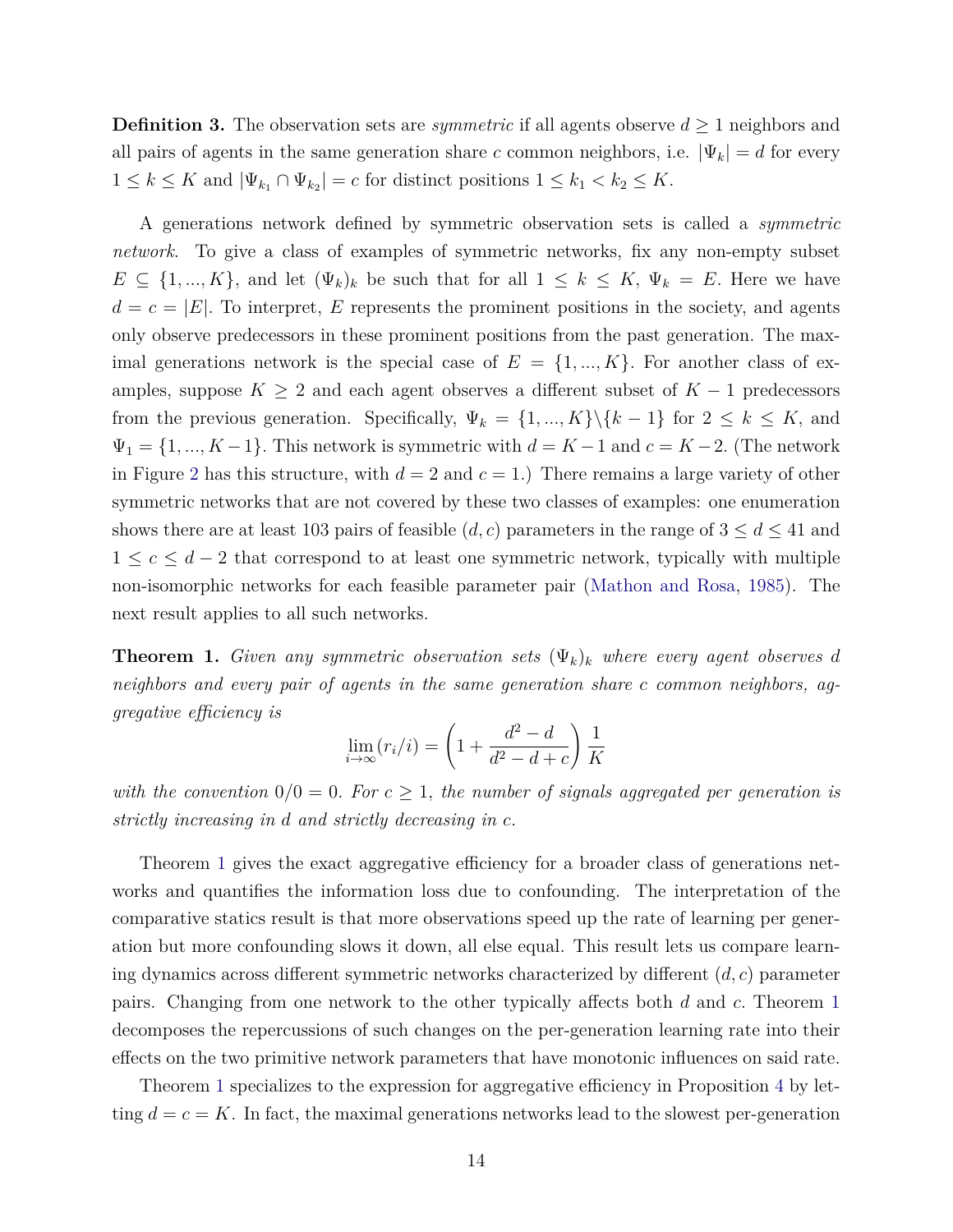rate of learning among all symmetric networks with the same number of observations per agent, since they feature the most severe confounding. Nevertheless, Theorem [1](#page-14-0) provides a uniform learning-rate bound of two signals per generation across all symmetric networks  $\left(\text{as } \frac{d^2 - d}{d^2 - d}\right)$  $\frac{d^2-d}{d^2-d+c} \leq 1$ , even though these networks may involve much less confounding than the maximal generations networks. To provide some intuition for this bound, imagine that instead of observing their predecessors, all agents in generation *t* observe a common set of *n* independent private signals, in addition to their own private signal. We can show an agent in generation  $t + 1$  who observes *d* of these generation *t* predecessors puts a weight of  $\frac{n+1}{dn+1}$ on each of their log-actions, and aggregates  $\frac{n(2d-1)+1}{nd+1}$  more signals than they do. As  $n \to \infty$ , the number of extra signals aggregated approaches  $\frac{2d-1}{d} \leq 2$ . In any generations network for late enough *t*, each generation *t* agent's social observation constitutes a highly informative signal of the state, so it is analogous to observing *n* independent private signals with  $n \to \infty$ .

Formalizing this intuition is more subtle because different agents may observe different predecessors. This somewhat alleviates the informational confounding for generation  $t + 1$ , but the benefits are limited by the fact that in any symmetric network, actions in the same generation have a conditional correlation approaching 1 when  $t \to \infty$ . Even agents with very different observation sets end up observing highly correlated information in the long run, so no symmetric network aggregates more than two signals per generation asymptotically. To prove the correlation coefficient converges to 1, we construct a stochastic process with the state space given by the different network positions and the transition probabilities given by the observation structure. We then apply a mixing argument to show that the actions of two agents in the same generation are influenced in very similar ways by the signal realizations of their common ancestors from many generations ago.

This bound of two signals per generation does not always apply to non-symmetric generations networks. Section [4.5](#page-18-0) shows there are generations networks with *K* agents per generation where agents in the first position aggregate up to  $K-1$  signals per generation in the long run. Even if we restrict attention to environments with a generations structure, learning dynamics can depend greatly on the details of the social network.

Finally, we show that the aggregative efficiency in symmetric networks depends only on the generation size. An insight that extends from maximal generations networks to any symmetric networks is that aggregative efficiency is worse with larger generations. Compare the symmetric network from Figure [2](#page-12-1) with  $d = 2, c = 1, K = 3$  with the maximal generations network with  $K = 3$ . Theorem [1](#page-14-0) implies they have the same aggregative efficiency. The extra social observations in the second network exactly cancel out the reduced informational content of each observation, due to the more severe informational confounds in equilibrium. It turns out that more generally, any symmetric network with parameters (*d, c, K*) where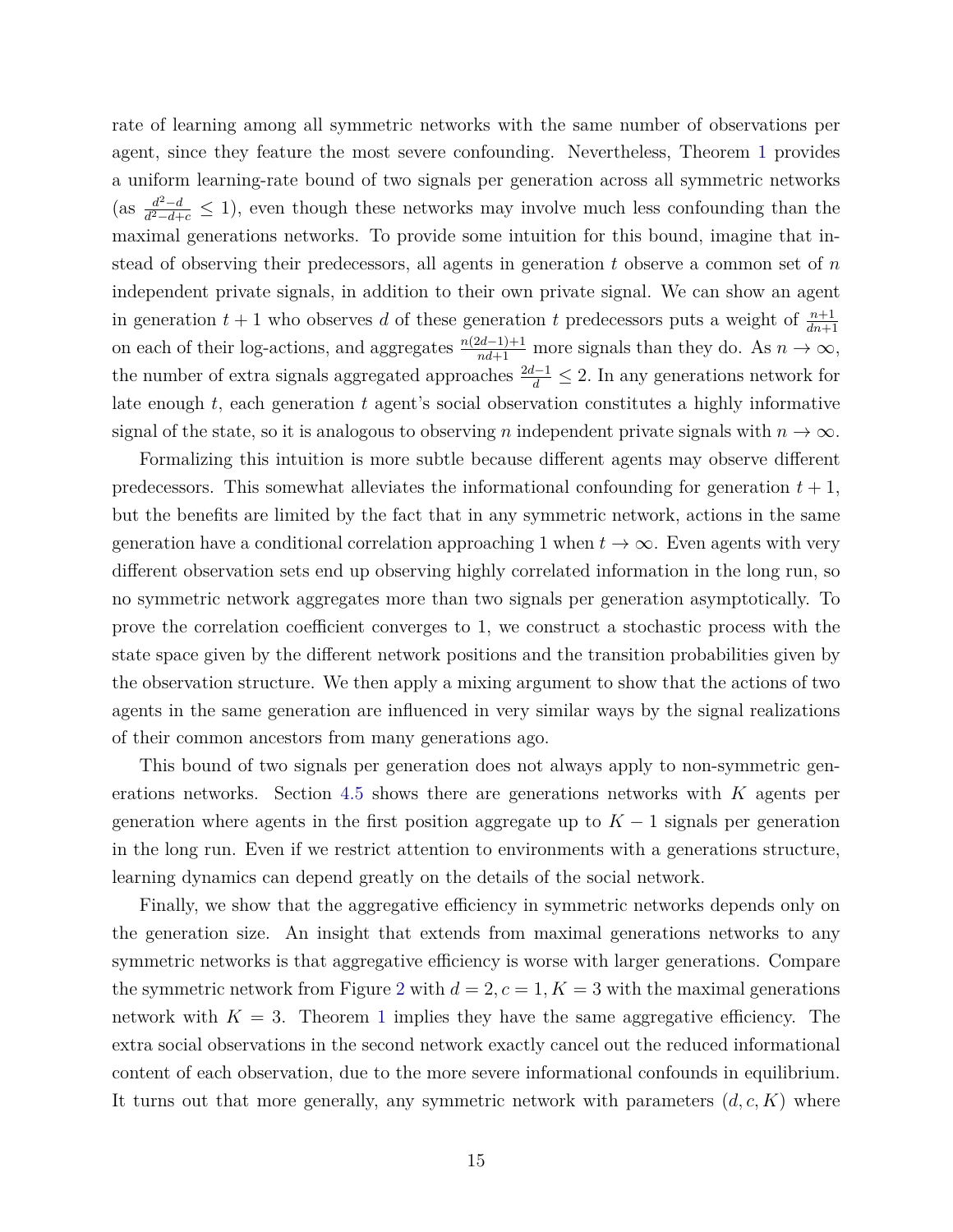$d \geq 2, c < d$  has the same aggregative efficiency as the maximal generations network with the same generation size  $K$ . Therefore, the idea of worse efficiency with larger generations depicted in Figure [3](#page-13-0) for maximal generations networks also holds in the broader class of symmetric networks.

<span id="page-16-0"></span>**Corollary 2.** *In any symmetric network with K agents per generation, every agent observing*  $d \geq 2$  *neighbors, and every pair of agents in the same generation sharing*  $c < d$  *common*  $neighbors, \lim_{i \to \infty} (r_i/i) = (2 - (1/K)) \cdot \frac{1}{K}$  $\frac{1}{K}$ .

This corollary follows from the fact that the symmetry condition imposes some combinatorial constraints on the feasible (*d, c*) parameter pairs when we hold the generation size *K* constant. It turns out these constraints allow us to simplify the expression in Theorem [1](#page-14-0) when we know the generation size. While Corollary [2](#page-16-0) gives a simple expression of aggregative efficiency that just depends on *K*, Theorem [1](#page-14-0) lets us compare networks that differ in *d* and *c* (and possibly also *K*) more transparently.

#### **4.3 Social Planner's Benchmark**

The uniformly slow speed of signal aggregation across all symmetric networks comes from an inefficiency generated by decentralized social learning, not from an inherent limitation on information flow in these networks. To illustrate this point, we study the social planner's problem and show there exists a feasible (but non-equilibrium) log-linear strategy profile such that social learning eventually aggregates more than  $K_0$  signals per generation for every  $K_0 < K$ .

We study a class of networks where agents can plausibly include most predecessors' signals in their estimates.

**Definition 4.** The observation sets  $(\Psi_k)_k$  are *strongly connected* if for every  $1 \leq k_1 \leq k_2 \leq$ *K*, there exist  $t_1 < t_2$  so that there is a path from  $t_2K + k_2$  to  $t_1K + k_1$  in *M*.

This rules out the cases such as when the second agent in every generation is always excluded from the indirect neighborhood of the first agent of every future generation, which would mean agents in the first position cannot aggregate more than  $K - 1$  signals per generation.

A social planner can choose a log-linear strategy that achieves nearly perfect information aggregation:

<span id="page-16-1"></span>**Proposition 5.** *Suppose the observation sets*  $(\Psi_k)_k$  *are strongly connected and symmetric with*  $c \geq 1$ . There is a log-linear (but non-equilibrium) strategy profile such that, for every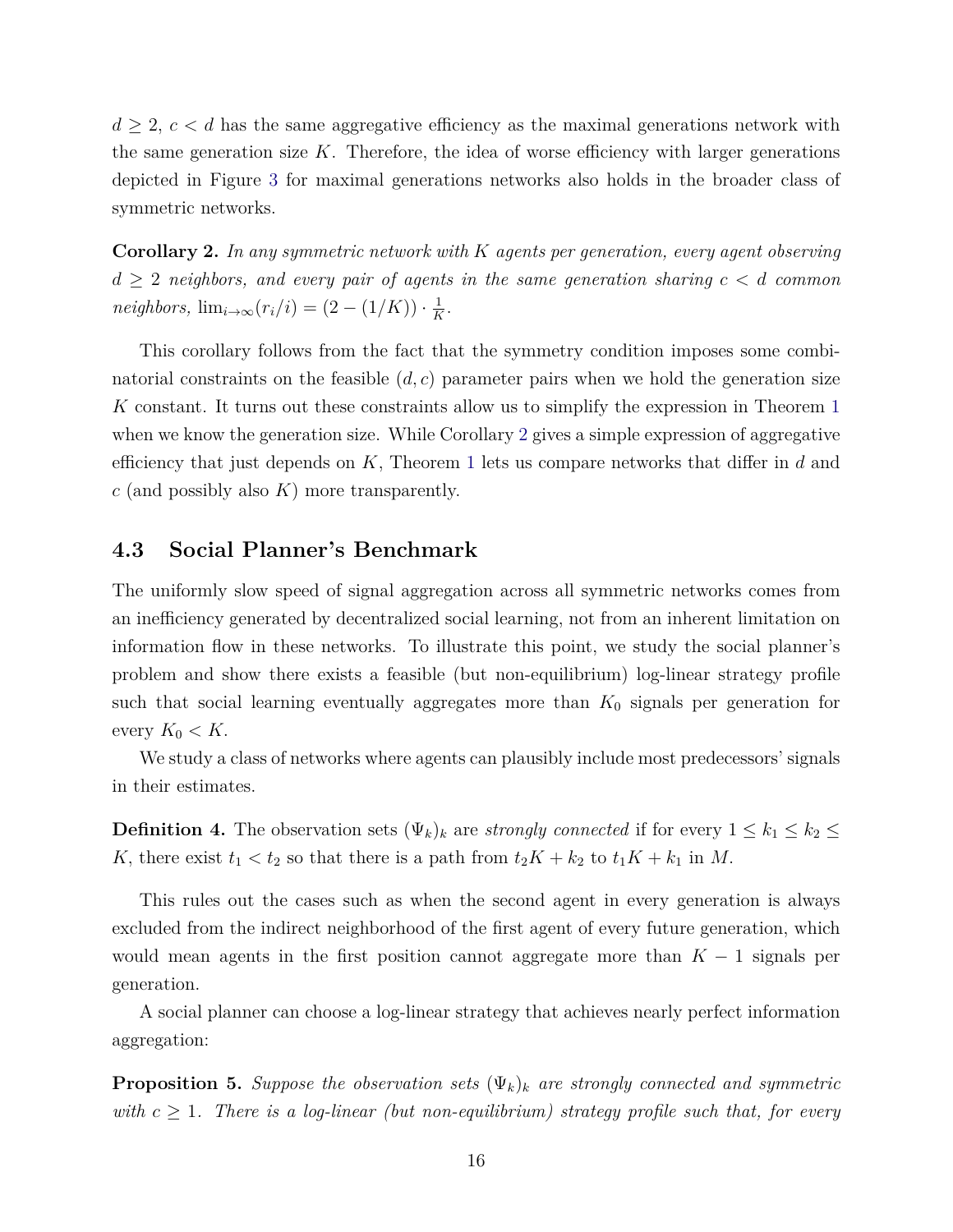*positive real number*  $K_0 < K$ , there exists a corresponding T so that for all  $t \geq T$  and 1 ≤ *k* ≤ *K, social learning aggregates more than* (*t* − 1)*K*<sup>0</sup> *signals by agent* (*t* − 1)*K* + *k.*

As *K* grows large, Theorem [1](#page-14-0) and Proposition [5](#page-16-1) combine to say that in strongly connected and symmetric generations networks with  $c \geq 1$ , individuals only manage to aggregate an arbitrarily small fraction of the private signals that can be feasibly aggregated by a social planner using a log-linear strategy. The idea behind the construction is that the social planner can counteract the muddling of private signals when a group of individuals share common social observations by asking each individual to put extra weight on her own private signal in choosing her action.<sup>[14](#page-17-0)</sup>

### <span id="page-17-2"></span>**4.4 Application 1: Value of Mentorship**

We provide an economic application of our results in terms of the value of mentors who share their private signals with mentees in the next generation.

Many organizations with cohort structures, such as universities and firms, have mentorship programs that pair newcomers with members of a previous cohort. Our results suggest that one benefit of such programs is that mentors provide information that helps newcomers interpret others' actions, thus increasing the speed of learning within the organization.

Formally, we model a mentor as someone who shares her private signal with a mentee in the subsequent generation. Equivalently, the mentor could share a sufficient statistic describing her best estimate of the state based on her social observations. If we begin with the maximal generations network and add mentorship relationships in this way, learning is nearly efficient.

<span id="page-17-1"></span>**Corollary 3.** *Suppose each agent observes the actions of all members of the previous generation and the private signal of one member of the previous generation. Then social learning aggregates more than*  $i - K$  *signals by every agent*  $i$ , *so aggregative efficiency is 1.* 

If an agent observes the actions of the previous generation along with one of their private signals, she can calculate the common confounding information and fully compensate for this confound. In networks with large  $K$ , showing each agent just one extra signal (of someone from the previous generation) increases aggregative efficiency from nearly 0 to 1.

In the context of the application, incumbents in the organization act based on private information and shared organizational knowledge. A newcomer ignorant of the organizational knowledge cannot fully separate these two forces that shape others' behavior. But by

<span id="page-17-0"></span><sup>14</sup>If non-log-linear strategies are allowed, then the social planner can achieve close to perfect information aggregation in every generation using exotic strategies that encode individuals' signals far into the decimal expansions of their actions, for example.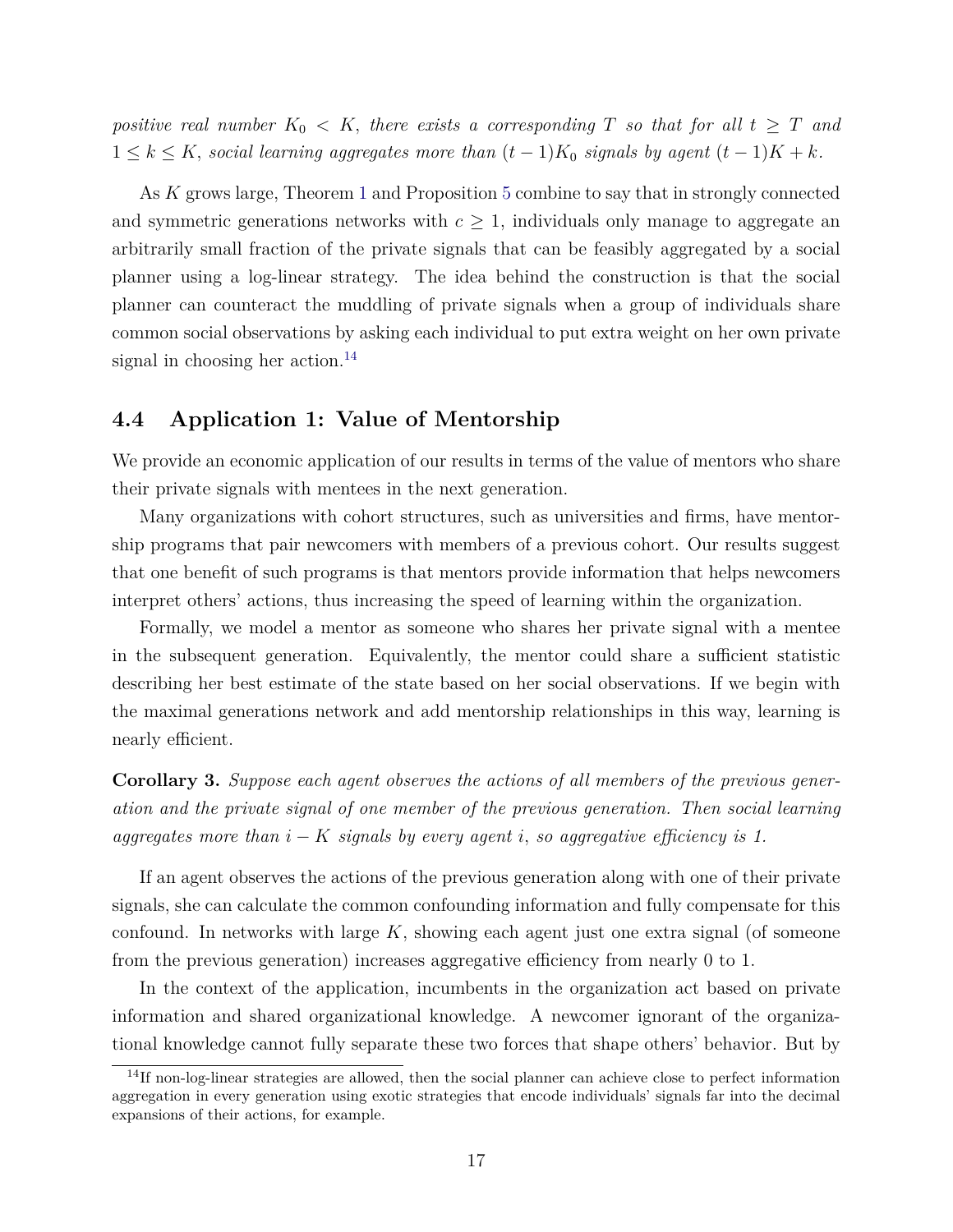describing her perspective, a mentor can help a newcomer interpret everyone else's behavior. This removes the informational confound facing the newcomer and lets her extract the private information underlying these predecessors' actions. A related force is described in management literature:

"Mentors can be powerful socializing agents as an individual adjusts to a new job or organization. As protégés learn about their roles within the organization, mentors can help them correctly interpret their experiences within the organization's expectations and culture." – [Chao](#page-24-10) [\(2007\)](#page-24-10)

Our result formalizes this intuition in a social-learning environment. Our stylized model of mentorship abstracts away from many of its other benefits (e.g., the expertise of the mentor in terms of being able to generate more precise signals than the mentee), and shows how the "interpretive" value of mentorship improves learning within the organization.

If each mentor instead generates a new, independent private signal for their mentee, rather than sharing the realization of their own private signal from the past, then social learning does not speed up very much. Compared to a world without mentoring, this intervention would at most double the number of signals aggregated by each agent. Using Proposition [4,](#page-12-3) this limits the organization to eventually aggregating at most four signals per cohort. In organizations with large cohorts, mentors who share their personal experience increase the rate of social learning much more than mentors who generate new signals. The comparison between the signal-sharing mentors and the signal-generating mentors shows that Corollary [3](#page-17-1) relies critically on the "interpretative" channel of mentoring: almost all of the additional learning under mentoring comes not from the mentor giving the mentee an extra signal about the state, but from the mentee using the mentor's past experience to clarify other people's behavior and to extract substantially more information from said behavior.

### <span id="page-18-0"></span>**4.5 Application 2: Information Silos**

Within some organizations, information is fragmented among various subgroups (departments, product divisions, trading desks) that fail to communicate with each other, creating *information silos*. [15](#page-18-1) These silos have a number of causes: compensation structures that discourage collaboration between teams, different subunits storing information in mutually incompatible databases, or technical language barriers that stop ideas from flowing between

<span id="page-18-1"></span><sup>15</sup>We thank Suraj Malladi for suggesting this application.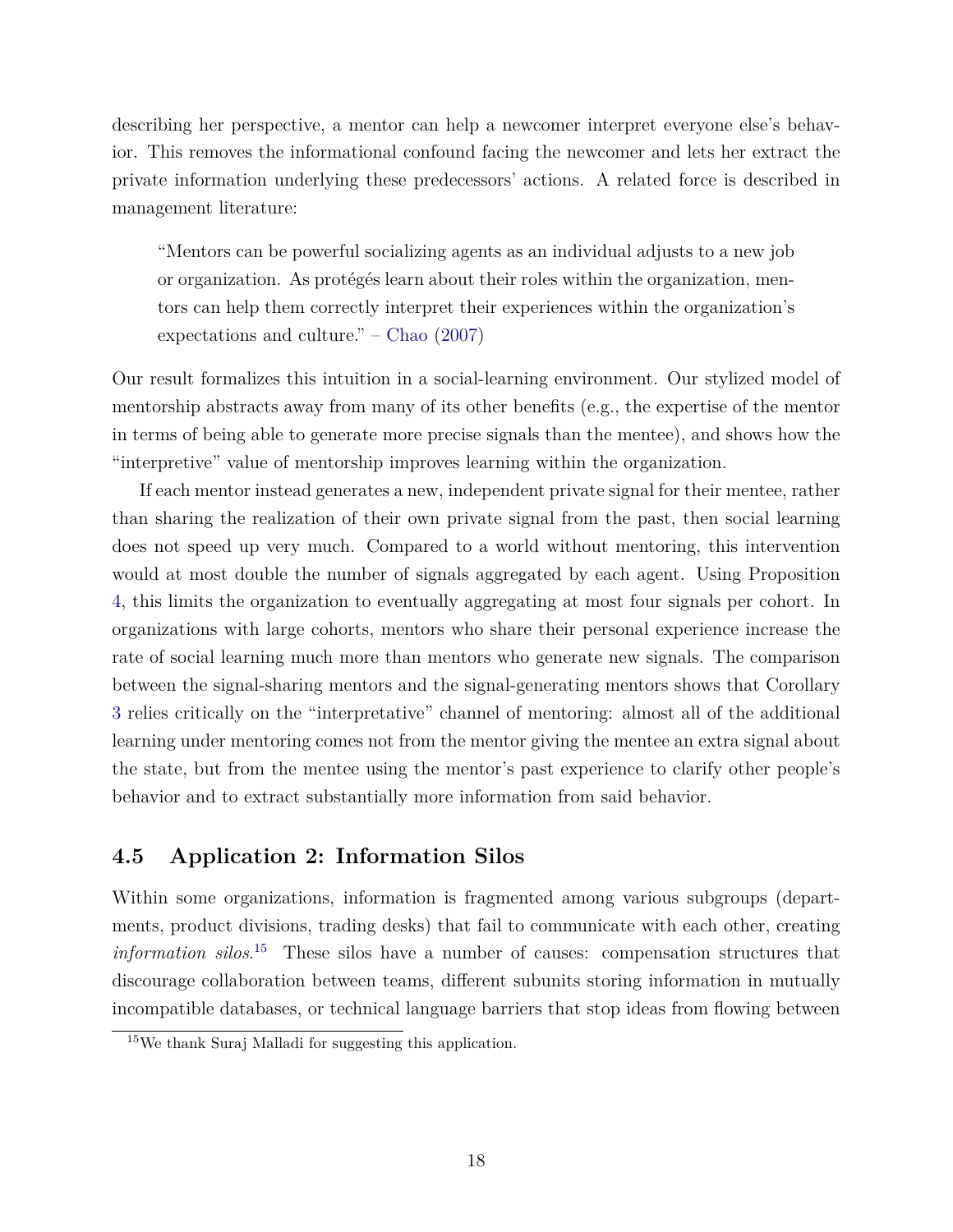specialties.<sup>[16](#page-19-0)</sup> [Tett](#page-26-5) [\(2015\)](#page-26-5) documents the prevalence of information silos in government bureaucracies, technology firms, and banks, noting that many of these silos persist for many decades. She joins a number of other authors and management consultants in arguing that information silos are a necessary evil for running a complex workforce, but they hurt the organization by obstructing internal information exchange.[17](#page-19-1)

We use a generations network to show that information silos may benefit the organization compared with fully transparent data sharing,<sup>[18](#page-19-2)</sup> when the organization's success primarily depends on the actions of a few executives who can observe and process the behavior in all the silos.

<span id="page-19-3"></span>**Corollary 4.** In a generations network with  $K \geq 2$  agents per generation, suppose positions  $\{2, ..., K\}$  are partitioned into  $N \geq 1$  silos  $S_1, ..., S_N$  so that each position *k* only observe *predecessors in the same silo,*  $\Psi_k = S_n$  *for*  $k \in S_n$ *, while agents in the first position can observe all of the silos,*  $\Psi_1 = \{2, ..., K\}$ *. Agents in the first position eventually aggregate*  $\lim_{t\to\infty} \frac{r_{(t-1)K+1}}{t} = \sum_{n=1}^{N} \frac{2|S_n|-1}{|S_n|}$  $\frac{|S_n| - 1}{|S_n|}$  signals per generation. Agents in position  $k \in S_n$  in silo *n eventually aggregate*  $\lim_{t\to\infty} \frac{r_{(t-1)K+k}}{t} = \frac{2|S_n|-1}{|S_n|}$  $\frac{|S_n|-1}{|S_n|}$  signals per generation.

The agents in positions  $S_n$  form an information silo for each  $1 \leq n \leq N$ . As a new cohort of workers join the organization, each newcomer learns by observing their seniors from the same silo, and information does not flow across different silos. Agents in position 1 are executives who observe all predecessors in silos. Corollary [4](#page-19-3) shows that executives can aggregate up to  $K-1$  signals per generation, depending on the sizes of the silos. Figure [4](#page-20-0) shows an example with two information silos that contain one and two agents respectively in each generation. Social learning can aggregate more than three signals per generation for the executives when there are silos. By contrast, the executives' information improves by no more than three signals per generation starting from generation 3 in the maximal generations network (Proposition [4\)](#page-12-3), which represents an organization with full data transparency.

If the organization's payoff is closely identified with the utility of its executive's action in each generation, then information silos can improve the organization's welfare. Such an

<span id="page-19-0"></span> $16$ [Sethi and Yildiz](#page-26-6) [\(2016\)](#page-26-6) show that a silo-like information segregation may become endogenously entrenched in an organization as each agent learns the subjective perspectives of the people she talks to most often. This encourages the agent to keep consulting the same people's opinions in the future, as she can better account for their subjective biases and extract more precise information from their opinions.

<span id="page-19-1"></span><sup>&</sup>lt;sup>17</sup>Arguments in favor of eliminating information silos are common in the popular press: see for example, [Gleeson and Rozo](#page-24-11) [\(2013\)](#page-24-11) and [Casciaro, Edmondson, and Jang](#page-24-12) [\(2019\)](#page-24-12).

<span id="page-19-2"></span><sup>&</sup>lt;sup>18</sup>Similar network structures can also improve social learning in experimentation settings. In a model where a sequence of short-lived, behavioral agents take turns interacting with a multi-armed bandit, [Immorlica,](#page-25-12) [Mao, Slivkins, and Wu](#page-25-12) [\(2020\)](#page-25-12) show that an observation structure featuring many information silos ensures at least one silo produces a large amount of information about the payoffs of each bandit arm, thus improving the welfare of later agents who observe all the information generated in every silo.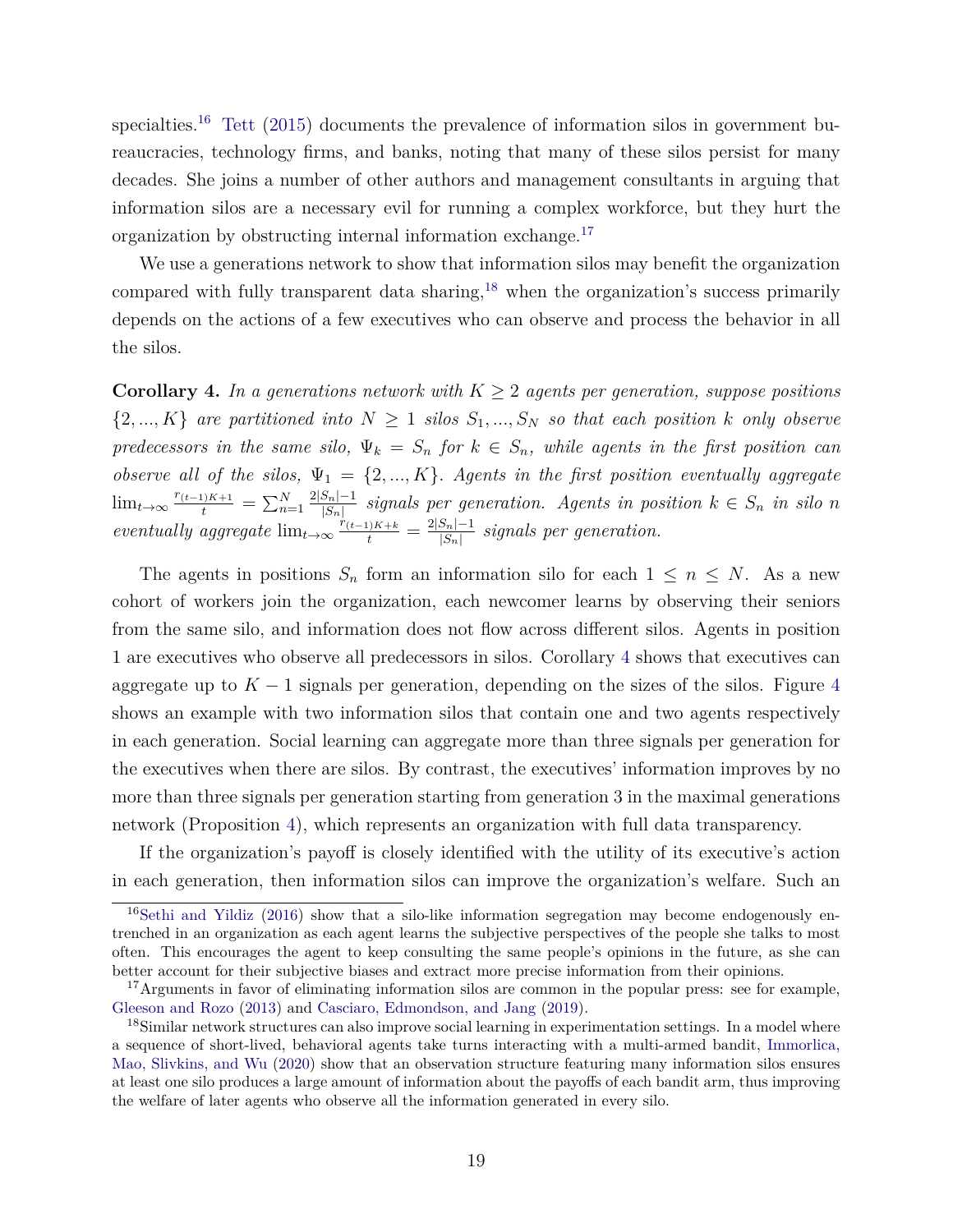<span id="page-20-0"></span>

Figure 4: A generations network with executives in the first position and two information silos,  $S_1 = \{2\}$  and  $S_2 = \{3, 4\}.$ 

organization structure provides less confounded information to the key decision-makers by sacrificing the rate of learning within silos. Indeed, behavior in different silos are conditionally independent of each other. If the organization is instead one where every member's action significantly contributes to its welfare, then information silos are detrimental to the organization. Newcomers could learn better by observing all incumbents in the organization, instead of only those in the same silo.

The negative case studies that [Tett](#page-26-5) [\(2015\)](#page-26-5) and others use to advocate breaking down silos mostly involve workers in silos who take actions that severely harm the company, or executives who are unable to process the data from multiple silos. For instance, [Tett](#page-26-5) [\(2015\)](#page-26-5) discusses two product divisions of Sony simultaneously producing two very similar music players that ended up competing with each other on the market, a situation where the organization's welfare depends on the actions taken within the silos rather than the action of a single executive who oversees all silos.

An important qualification is that if employees communicate private signals along with actions (perhaps as in the application in Section [4.4\)](#page-17-2), then information silos will be harmful for social learning. When full information sharing is possible, information silos will lead to less informed workers without meaningfully improving executives' actions.

## **5 Aggregative Efficiency of Random Networks**

Much of our analysis so far has focused on networks with a generational structure, but learning can also be very inefficient on quite different networks. In this section, we suppose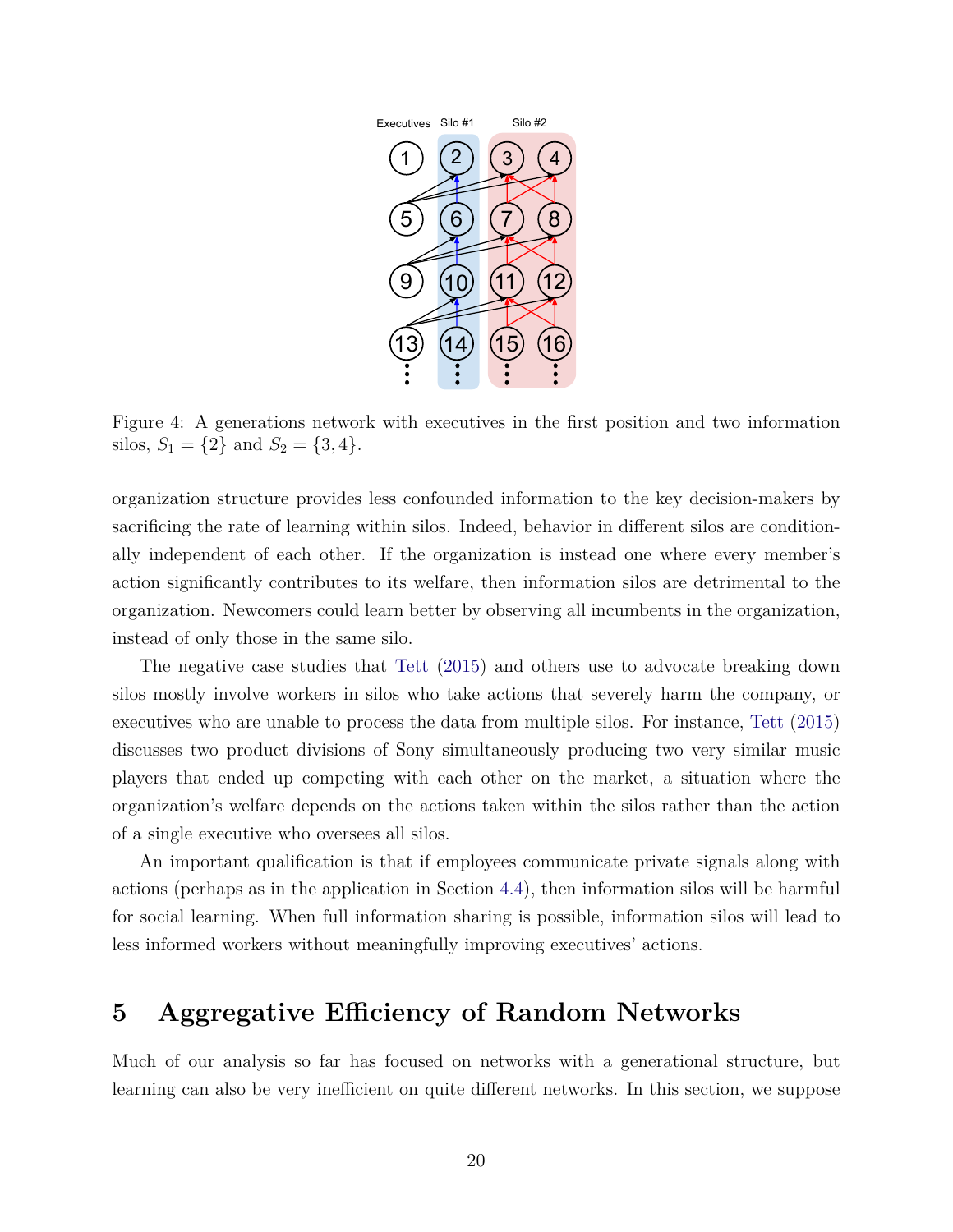the network is random and give a class of networks where, with probability one, there is long-run learning but aggregative efficiency is zero.

Formally, we consider a distribution over the set of directed networks among the agents {1*,* 2*,* 3*, ...*}, i.e., those networks where each agent only has links to others that came before her. At the beginning of time, Nature draws a network *M* from this distribution, and we maintain the assumption that the realization of *M* is common knowledge among the agents. In this environment, each  $r_i$  is a random variable that depends on the network realization. We can still study the asymptotic behavior of the stochastic processes  $(r_i)$  and  $(r_i/i)$  and investigate their almost-sure limits with respect to the network realization (when these limits exist).

Consider the *fixed-degree random network*, perhaps the most canonical random network in the setting where agents arrive sequentially (see, for example, Chapter 5.1 of [Jackson,](#page-25-13) [2010\)](#page-25-13). Let  $d \geq 2$  and consider the random network where each agent  $i \leq d$  is always linked to all predecessors, but each agent  $i \geq d+1$  is linked to *d* different predecessors sampled uniformly at random. That is,  $N(i)$  is equally likely to be any size-*d* subset of  $\{1, ..., i - 1\}$ , and the neighborhoods of different agents are independently drawn. In the fixed-degree random network, almost all agents have out-degree *d*.

The fixed-degree random network with any  $d \geq 2$  almost surely leads to complete but arbitrarily inefficient learning.

<span id="page-21-0"></span>**Proposition 6.** *In any fixed-degree random network, almost surely*  $\lim_{i\to\infty} r_i = \infty$  and  $\lim_{i\to\infty}(r_i/i)=0.$ 

An agent who arrives late enough in the sequence has arbitrarily long observation paths with probability near 1, so there is complete learning almost surely. But at the same time, we can also show that this agent's indirect neighbors (i.e., those that are reachable through paths of any length) account for an arbitrarily small fraction of all her predecessors with probability near 1, so she cannot access a vast majority of the available signals. Unlike in generations networks, inefficient learning in fixed-degree random networks is due to physical constraints and not solely information confounding.

Intuitively, these physical constraints arise because a "typical" neighbor of an agent *i* has index considerably smaller than *i*, as neighbors are chosen uniformly at random from all predecessors. For an agent *n,* no matter how large *n* is, with high probability "long paths" from *n* do not stay in the interval  $[\epsilon n, n]$ . At the same time, we can bound the number of agents reachable through "short paths" from *n*, and this bound becomes a vanishingly small fraction of *n* as *n* grows. So altogether, through paths of any lengths, *n* can reach no more than  $2\epsilon$  fraction of the predecessors.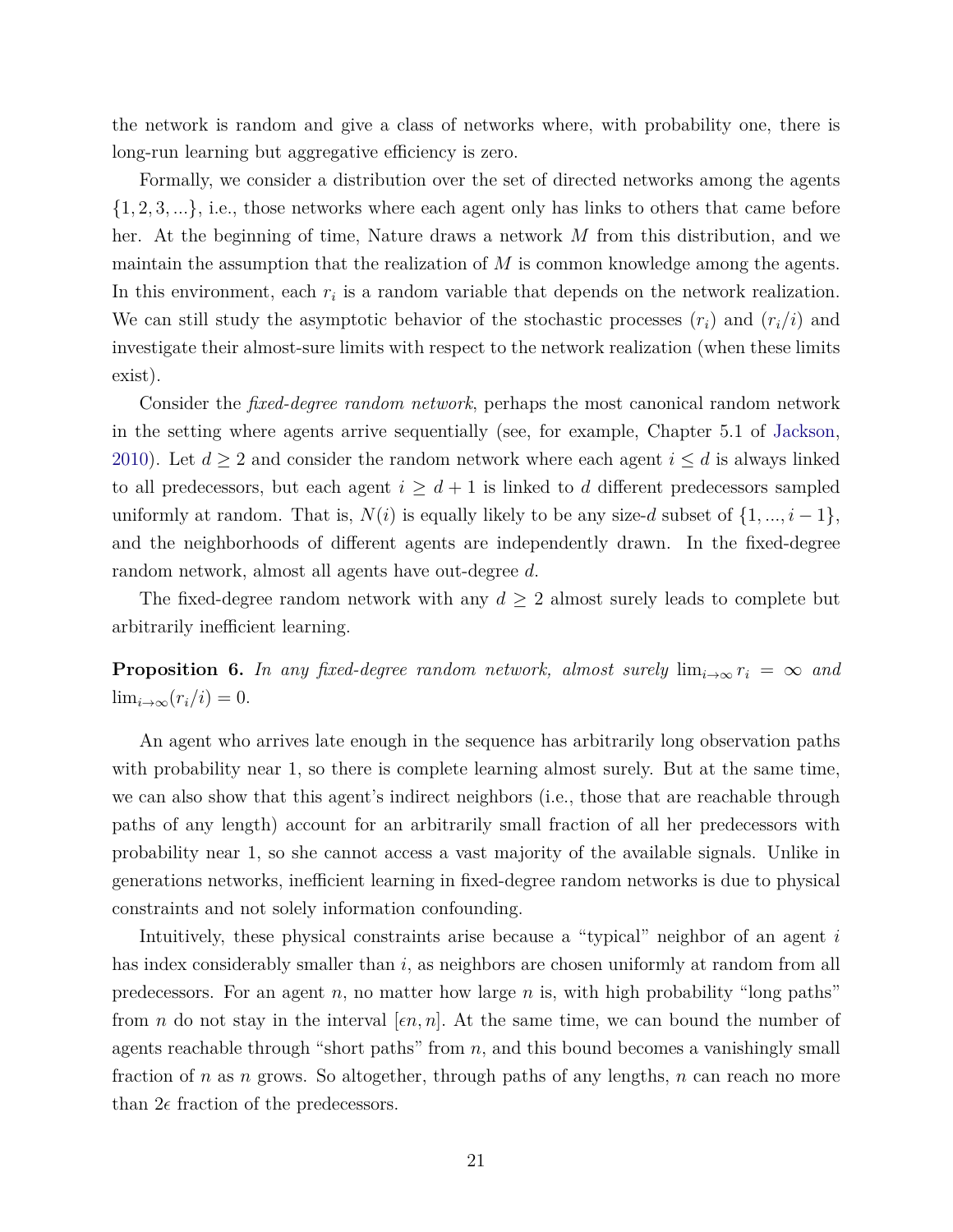### <span id="page-22-0"></span>**6 Aggregative Efficiency and Welfare Comparisons**

In this section, we show that aggregative efficiency comparisons translate into two kinds of welfare comparisons.

Let  $v_i := \mathbb{E}[u_i(a_i^*, \omega)]$  denote the expected equilibrium welfare of agent *i*, and recall that  $-0.25 < v_i < 0$  for every *i* in any network and with any private signal precision  $0 < 1/\sigma^2 < \infty$ . If society learns completely in a network, then  $\lim_{i\to\infty} v_i = 0$ . Given a threshold level  $\underline{v} \in (-0.25, 0)$  of utility, we might ask when does social learning first attain  $v_i \geq v$ . We say social learning *strongly attains*  $v$  by agent *I* if *I* is the smallest integer such that  $v_i \geq v$  for all  $i \geq I$ . We say social learning *weakly attains*  $v$  by agent *i* if *i* is the earliest agent with  $v_i \geq v$  (but the expected utilities of some later agents may fall below  $v$ ).

<span id="page-22-1"></span>**Proposition 7.** *Suppose in networks*  $M$  *and*  $M'$ , *social learning aggregates*  $r_i$  *and*  $r_i'$ *i signals by agent i, respectively, with strictly ranked aggregative efficiency*  $\lim_{i\to\infty} (r_i/i) > \lim_{i\to\infty} (r'_i$ *i /i*) *>* 0*.* For every utility threshold  $\underline{v} \in (-0.25, 0)$ , M strongly attains  $\underline{v}$  strictly earlier than M' *weakly attains the same threshold, provided signals are not too precise. That is, there exists a bound*  $\pi > 0$  *on private signal precision so that whenever*  $0 < 1/\sigma^2 \leq \pi$ , social learning *strongly attains*  $\underline{v}$  *by agent*  $I$  *in*  $M$  *and weakly attains*  $\underline{v}$  *by agent*  $i'$  *in*  $M'$ *, with*  $I < i'$ *.* 

Now fix the signal precision and consider the expected welfare profiles  $(v_i)_{i\geq 1}$  and  $(v'_i)$ *i* )*i*≥<sup>1</sup> in two networks  $M$  and  $M'$  that both lead to complete social learning. A planner could compare these two profiles through a social welfare function  $\Gamma$  with  $\Gamma(v) = \sum_{i=1}^{\infty} \gamma_i v_i + \gamma_{\infty}(\lim_{i \to \infty} v_i)$ , where  $\gamma_1, \gamma_2, ..., \gamma_\infty \geq 0$  is a summable sequence of welfare weights that combine utilities across agents. Here  $\gamma_{\infty}$  is the welfare weight on "the end of time," and comparing two networks based on whether they lead to complete social learning corresponds to an "infinitely patient"  $\Gamma_{\infty}$  with the weights  $\gamma_i = 0$  for all  $i \in \mathbb{N}_+$  and  $\gamma_{\infty} = 1$ . A social welfare function  $\Gamma_T$  is called *T*-patient if  $\gamma_i = 0$  for all  $i < T$  and  $\gamma_i > 0$  for all finite  $i \geq T$ . That is, the planner is blind to the welfare of the first  $T-1$  agents, but strictly cares about the welfare of all later agents. One example is  $\gamma_i = \delta^{i-T}$  for  $i \geq T$  where the welfare of agents later than *T* are discounted at rate  $\delta \in (0,1)$ . For large *T*, we can interpret a *T*-patient social welfare function as corresponding to a "very patient" but not "infinitely patient" planner. The next result implies that all very patient planners will rank *M* and *M* ′ based on their aggregative efficiency, even though the degenerate limiting case of the infinitely patient planner is indifferent between them.

<span id="page-22-2"></span>**Proposition 8.** Suppose in networks M and M', social learning aggregates  $r_i$  and  $r'_i$ *i signals by agent i, respectively, with strictly ranked aggregative efficiency,*  $\lim_{i\to\infty} (r_i/i)$  $\lim_{i\to\infty} (r'_i)$  $\int_{i}^{'}$ , *i*)*. There exists a*  $\underline{T} \in \mathbb{N}_{+}$  *such that for all*  $T \geq \underline{T}$ *, any T-patient social welfare function*  $\Gamma_T$  *is strictly higher on M than on M'*.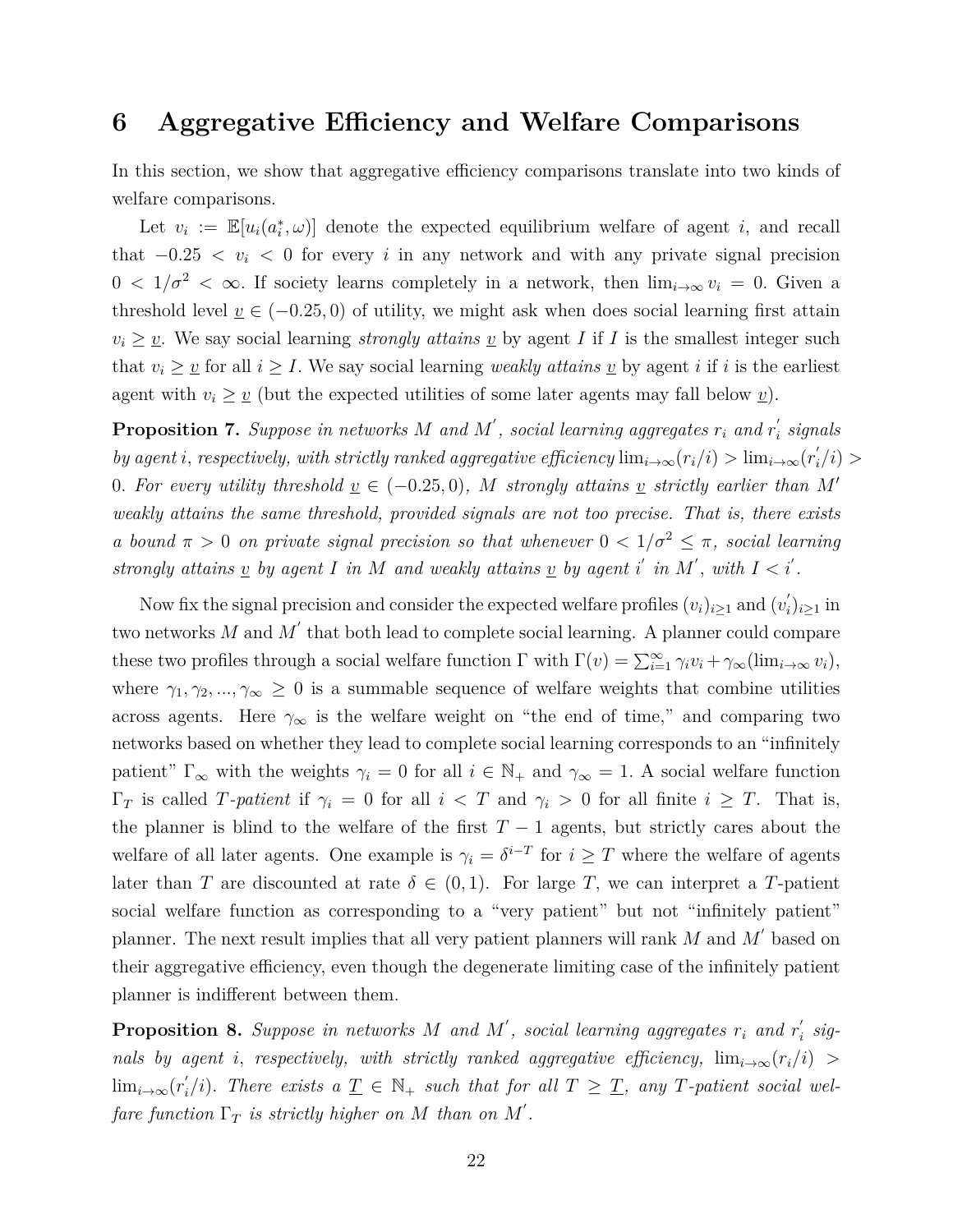## **7 Conclusion**

This paper presents a tractable model of sequential social learning that lets us compare sociallearning dynamics across different observation networks. Generally, observation networks confound the informational content of neighbors' behavior and slow down learning. Rational agents face an optimal signal-extraction problem, whose solution takes a log-linear form in our environment. The efficiency of learning can be measured in terms of the fraction of available signals incorporated into beliefs. This allows us to make precise comparisons about the rate of learning and welfare across different networks, where additional links may trade off extra observations against the reduced informational content of each observation.

For a class of symmetric networks where agents move in generations, we derive an analytic expression for aggregative efficiency and quantify the information loss due to confounding. Additional observations speed up learning but extra confounding slows it down. Confounding severely limits the rate of signal aggregation — in any network in this class, social learning aggregates no more than two signals per generation in the long run, even for arbitrarily large generations. Inefficient aggregation is not particular to generations networks: learning is even less efficient in fixed-degree random networks, where individuals aggregate a vanishing fraction of private signals.

We have focused on how the network structure affects social learning and abstracted away from many other sources of learning-rate inefficiency. These other sources may realistically co-exist with the informational-confounding issues discussed here and complicate the analysis. For instance, even though the complete network allows agents to exactly infer every predecessor's private signal, it could lead to worse informational free-riding incentives in settings where agents must pay for the precision of their private signals (compared to networks where agents have fewer observations). Studying the trade-offs and/or interactions between network-based information confounds and other obstructions to fast learning could lead to fruitful future work.

### **References**

- <span id="page-23-0"></span>ACEMOGLU, D., M. A. DAHLEH, I. LOBEL, AND A. OZDAGLAR (2011): "Bayesian learning in social networks," *Review of Economic Studies*, 78, 1201–1236.
- <span id="page-23-1"></span>Ali, S. N. (2018): "Herding with costly information," *Journal of Economic Theory*, 175, 713–729.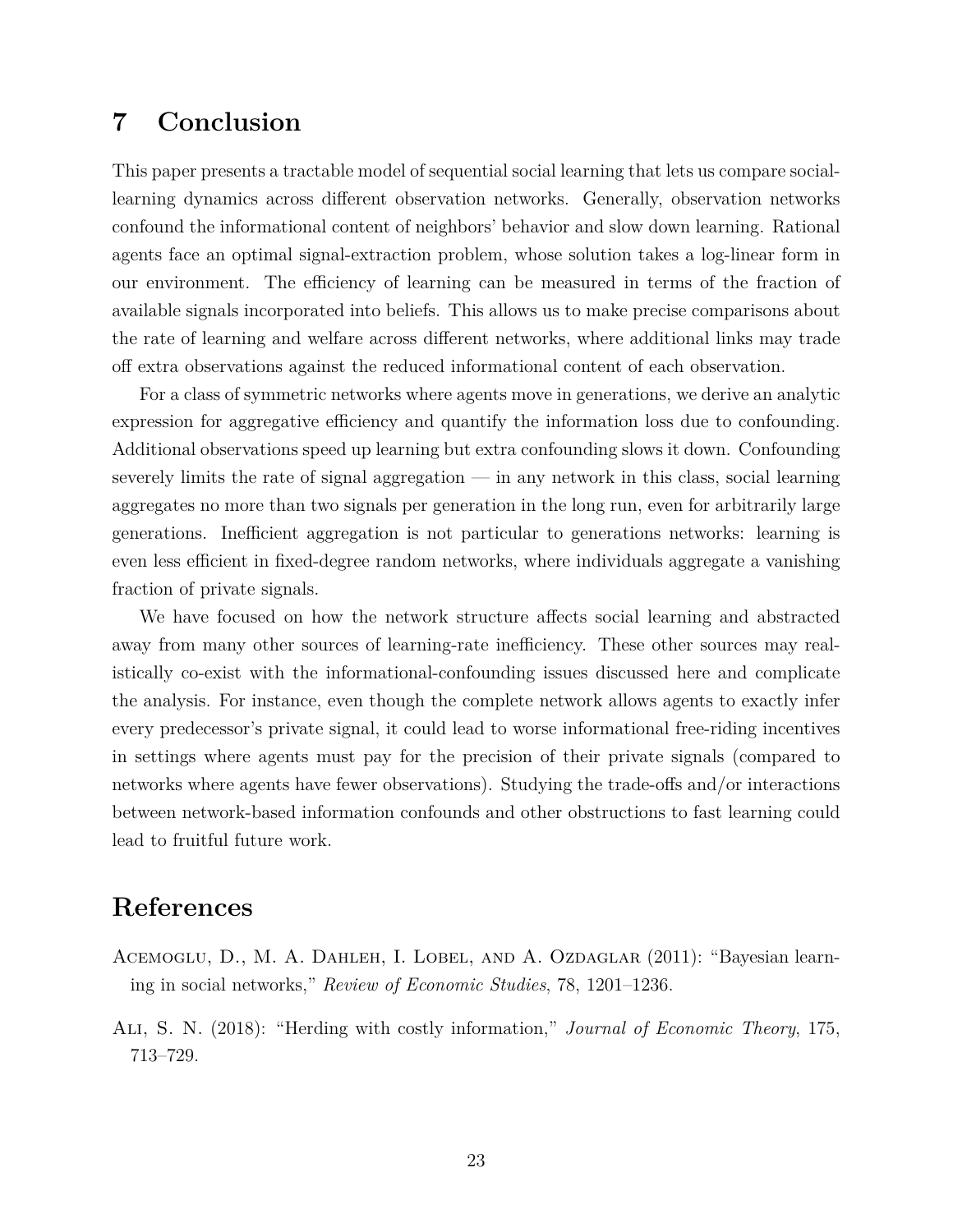- <span id="page-24-3"></span>Arieli, I. and M. Mueller-Frank (2019): "Multidimensional social learning," *Review of Economic Studies*, 86, 913–940.
- <span id="page-24-7"></span>BANERJEE, A. AND D. FUDENBERG (2004): "Word-of-mouth learning," *Games and Economic Behavior*, 46, 1–22.
- <span id="page-24-0"></span>BANERJEE, A. V. (1992): "A simple model of herd behavior," *Quarterly Journal of Economics*, 107, 797–817.
- <span id="page-24-1"></span>BIKHCHANDANI, S., D. HIRSHLEIFER, AND I. WELCH (1992): "A theory of fads, fashion, custom, and cultural change as informational cascades," *Journal of Political Economy*, 100, 992–1026.
- <span id="page-24-13"></span>Billingsley, P. (2013): *Convergence of Probability Measures*, John Wiley and Sons.
- <span id="page-24-4"></span>BOARD, S. AND M. MEYER-TER-VEHN (2021): "Learning dynamics in social networks," *Econometrica, forthcoming*.
- <span id="page-24-6"></span>BURGUET, R. AND X. VIVES (2000): "Social learning and costly information acquisition," *Economic Theory*, 15, 185–205.
- <span id="page-24-12"></span>Casciaro, T., A. C. Edmondson, and S. Jang (2019): "Cross-silo leadership," *Harvard Business Review, https://hbr.org/2019/05/cross-silo-leadership*.
- <span id="page-24-10"></span>Chao, G. (2007): "Mentoring and organizational socialization: Networks for work adjustment," in *The Handbook of Mentoring at Work*, ed. by B. R. Ragins and K. E. Kram, Sage Publications, chap. 7, 179–196.
- <span id="page-24-8"></span>DASARATHA, K., B. GOLUB, AND N. HAK (2020): "Learning from neighbors about a changing state," *Working Paper*.
- <span id="page-24-2"></span>Ellison, G. and D. Fudenberg (1993): "Rules of thumb for social learning," *Journal of Political Economy*, 101, 612–643.
- <span id="page-24-9"></span>EYSTER, E., M. RABIN, AND G. WEIZSACKER (2018): "An experiment on social mislearning," *Working Paper*.
- <span id="page-24-5"></span>GALE, D. AND S. KARIV (2003): "Bayesian learning in social networks," *Games and Economic Behavior*, 45, 329–346.
- <span id="page-24-11"></span>GLEESON, B. AND M. ROZO (2013): "The silo mentality: How to break down the barriers," *Forbes, https://www.forbes.com/sites/brentgleeson/2013/10/02/the-silo-mentalityhow-to-break-down-the-barriers*.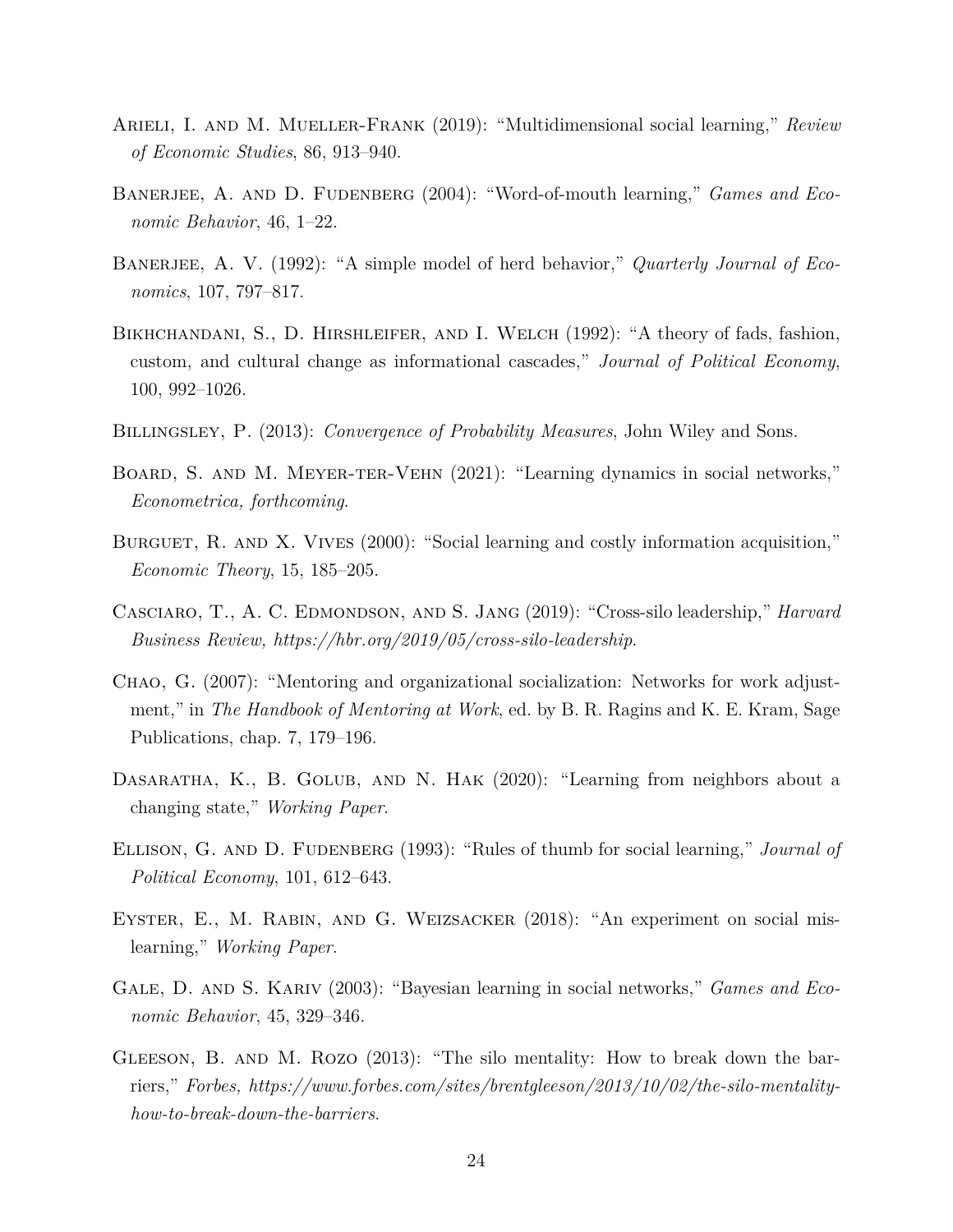- <span id="page-25-3"></span>Golub, B. and M. O. Jackson (2012): "How homophily affects the speed of learning and best-response dynamics," *Quarterly Journal of Economics*, 127, 1287–1338.
- <span id="page-25-0"></span>Golub, B. and E. Sadler (2016): "Learning in Social Networks," in *The Oxford Handbook of the Economics of Networks*, Oxford University Press.
- <span id="page-25-6"></span>Goyal, S. (2012): *Connections: An Introduction to the Economics of Networks*, Princeton University Press.
- <span id="page-25-7"></span>HANN-CARUTHERS, W., V. V. MARTYNOV, AND O. TAMUZ (2018): "The speed of sequential asymptotic learning," *Journal of Economic Theory*, 173, 383–409.
- <span id="page-25-1"></span>Harel, M., E. Mossel, P. Strack, and O. Tamuz (2021): "Rational groupthink," *Quarterly Journal of Economics*, 136, 621–668.
- <span id="page-25-12"></span>Immorlica, N., J. Mao, A. Slivkins, and Z. S. Wu (2020): "Incentivizing Exploration with Selective Data Disclosure," in *Proceedings of the 21st ACM Conference on Economics and Computation*, New York, NY, USA: Association for Computing Machinery, EC '20, 647–648.
- <span id="page-25-13"></span>Jackson, M. O. (2010): *Social and Economic Networks*, Princeton University Press.
- <span id="page-25-10"></span>Liang, A. and X. Mu (2020): "Complementary information and learning traps," *Quarterly Journal of Economics*, 135, 389–448.
- <span id="page-25-5"></span>LOBEL, I., D. ACEMOGLU, M. DAHLEH, AND A. OZDAGLAR (2009): "Rate of convergence of learning in social networks," *Proceedings of the American Control Conference*.
- <span id="page-25-4"></span>LOBEL, I. AND E. SADLER  $(2015)$ : "Information diffusion in networks through social learning," *Theoretical Economics*, 10, 807–851.
- <span id="page-25-9"></span>Lomys, N. (2020): "Collective search in networks," *Working Paper*.
- <span id="page-25-11"></span>MATHON, R. AND A. ROSA (1985): "Tables of parameters of BIBDs with  $r \leq 41$  including existence, enumeration, and resolvability results," in *Annals of Discrete Mathematics (26): Algorithms in Combinatorial Design Theory*, ed. by C. Colbourn and M. Colbourn, North-Holland, vol. 114 of *North-Holland Mathematics Studies*, 275 – 307.
- <span id="page-25-2"></span>Molavi, P., A. Tahbaz-Salehi, and A. Jadbabaie (2018): "A theory of non-Bayesian social learning," *Econometrica*, 86, 445–490.
- <span id="page-25-8"></span>Mueller-Frank, M. and M. M. Pai (2016): "Social learning with costly search," *American Economic Journal: Microeconomics*, 8, 83–109.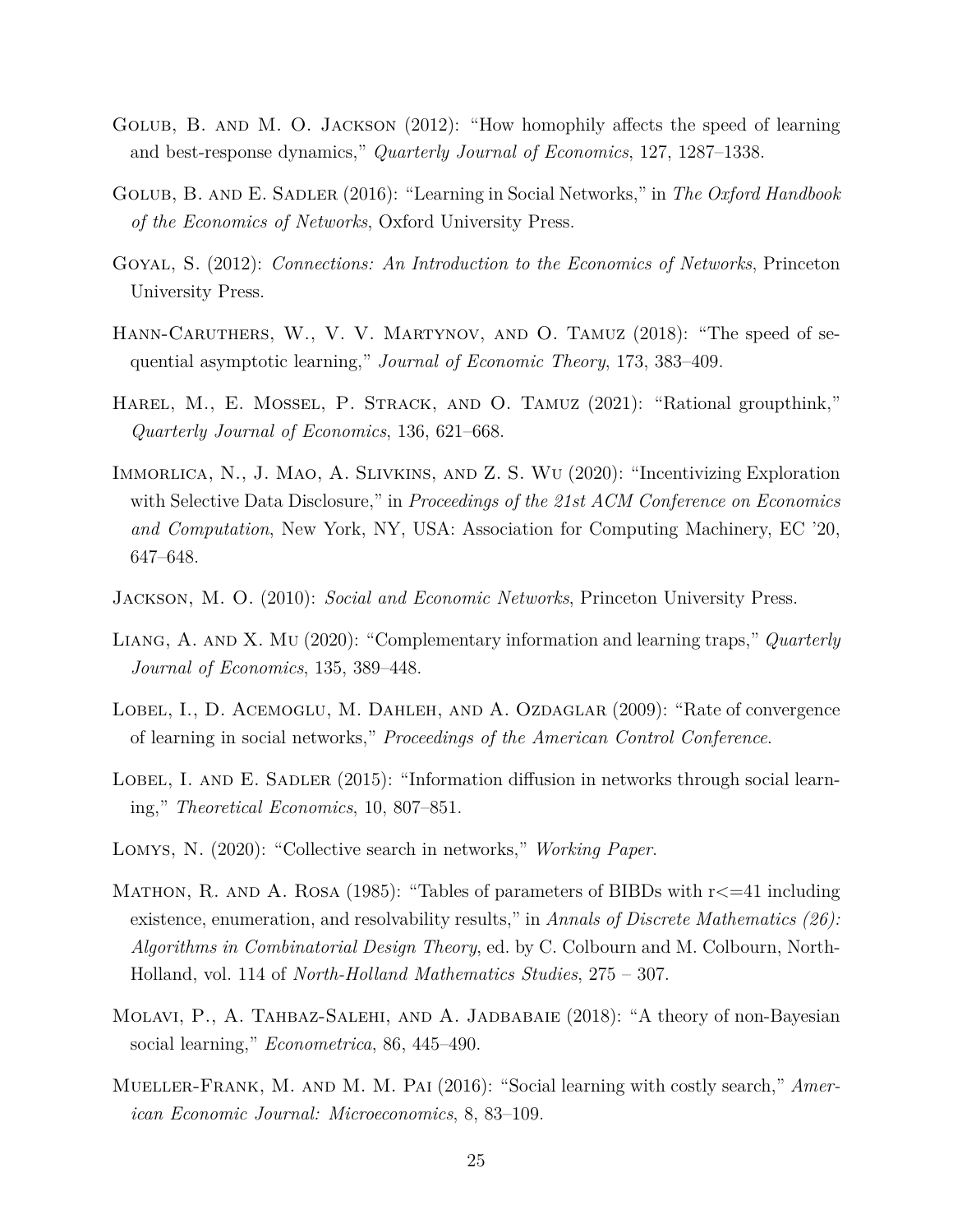- <span id="page-26-0"></span>Rosenberg, D. and N. Vieille (2019): "On the efficiency of social learning," *Econometrica*, 87, 2141–2168.
- <span id="page-26-7"></span>Ryser, H. J. (1963): *Combinatorial Mathematics*, American Mathematical Society.
- <span id="page-26-6"></span>SETHI, R. AND M. YILDIZ (2016): "Communication with unknown perspectives," *Econometrica*, 84, 2029–2069.
- <span id="page-26-1"></span>SGROI, D. (2002): "Optimizing information in the herd: Guinea pigs, profits, and welfare," *Games and Economic Behavior*, 39, 137–166.
- <span id="page-26-4"></span>Stolarczyk, S., M. Bhardwaj, K. E. Bassler, W. J. Ma, and K. Josić (2017): "Loss of information in feedforward social networks," *Journal of Complex Networks*, 6, 448–469.
- <span id="page-26-5"></span>Tett, G. (2015): *The Silo Effect: The Peril of Expertise and the Promise of Breaking Down Barriers*, New York: Simon and Schuster.
- <span id="page-26-2"></span>Vives, X. (1993): "How fast do rational agents learn?" *Review of Economic Studies*, 60, 329–347.
- <span id="page-26-3"></span>Wolitzky, A. (2018): "Learning from others' outcomes," *American Economic Review*, 108, 2763–2801.

## **Appendix**

## **A Proofs**

### **A.1 Proof of Lemma [1](#page-9-1)**

*Proof.* We show that  $\lambda_i = \frac{2}{\sigma^2} s_i$ . This is because

$$
\lambda_i = \ln \left( \frac{\mathbb{P}[\omega = 1|s_i]}{\mathbb{P}[\omega = 0|s_i]} \right) = \ln \left( \frac{\mathbb{P}[s_i|\omega = 1]}{\mathbb{P}[s_i|\omega = 0]} \right) = \ln \left( \frac{\exp \left( \frac{-(s_i - 1)^2}{2\sigma^2} \right)}{\exp \left( \frac{-(s_i + 1)^2}{2\sigma^2} \right)} \right)
$$

$$
= \frac{-(s_i^2 - 2s_i + 1) + (s_i^2 + 2s_i + 1)}{2\sigma^2} = \frac{2}{\sigma^2} s_i.
$$

The result then follows from scaling the conditional distributions of  $s_i$ ,  $(s_i | \omega = 1)$  ~  $\mathcal{N}(1, \sigma^2)$  and  $(s_i | \omega = 0) \sim \mathcal{N}(-1, \sigma^2)$ .  $\Box$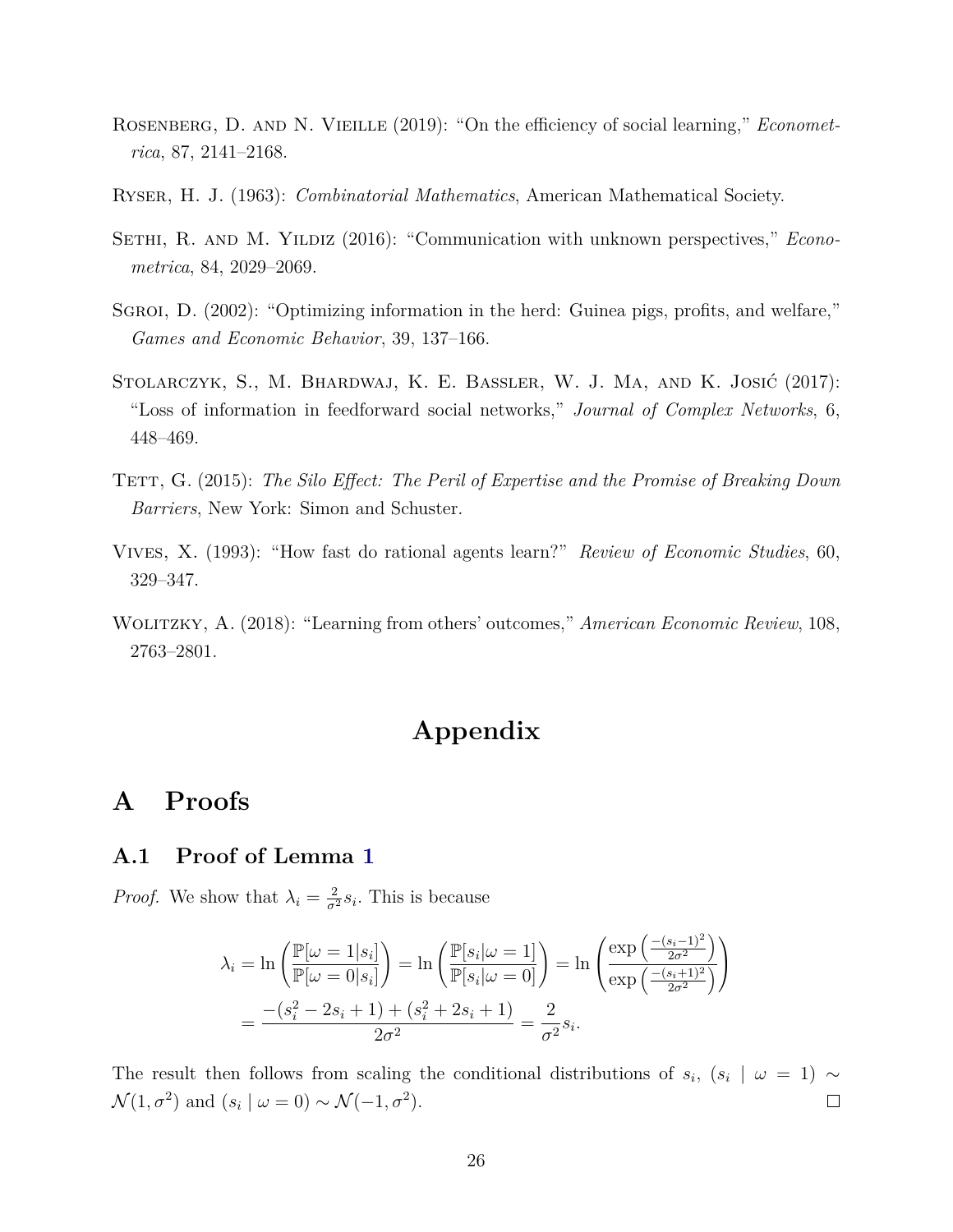### **A.2 Proof of Proposition [1](#page-8-1)**

*Proof.* Agent 1 does not observe any predecessors, so clearly  $\mathcal{L}_1^*(\lambda_1) = \lambda_1$ . Suppose by way of induction that the equilibrium strategies of all agents  $j \leq I - 1$  are linear. Then each  $\ell_j$  for  $j \leq I - 1$  $j \leq I - 1$  is a linear combination of  $(\lambda_h)_{h=1}^I$ , which by Lemma 1 are conditionally Gaussian with conditional means  $\pm 2/\sigma^2$  in states  $\omega = 1$  and  $\omega = 0$  and conditional variance  $4/\sigma^2$ in each state. This implies  $(\ell_{j(1)}, ..., \ell_{j(n)})$  have a conditional joint Gaussian distribution with  $(\ell_{j(1)}, ..., \ell_{j(n_I)}) \sim \mathcal{N}(\vec{\mu}, \Sigma)$  conditional on  $\omega = 1$ , and t  $(\ell_{j(1)}, ..., \ell_{j(n_I)}) \sim \mathcal{N}(-\vec{\mu}, \Sigma)$ conditional on  $\omega = 0$ , where  $\vec{\mu} = \mathbb{E}[(\ell_{j(1)}, ..., \ell_{j(d_i)})' | \omega = 1]$  and  $\Sigma = \text{Cov}[\ell_{j(1)}, ..., \ell_{j(d_i)}]$  $\omega = 1$ .

From the the multivariate Gaussian density, (writing  $(\ell_{j(1)}, ..., \ell_{j(n)}')' = \vec{a}$ ),

$$
\ln\left(\frac{\mathbb{P}[\ell_{j(1)},...,\ell_{j(n)} | \omega = 1]}{\mathbb{P}[\ell_{j(1)},...,\ell_{j(n)} | \omega = 0]}\right) = \ln\left(\frac{\exp(-\frac{1}{2}(\vec{a} - \vec{\mu})'\Sigma^{-1}(\vec{a} - \vec{\mu}))}{\exp(-\frac{1}{2}(\vec{a} + \vec{\mu})'\Sigma^{-1}(\vec{a} + \vec{\mu}))}\right)
$$

$$
= \vec{a}'\Sigma^{-1}\vec{\mu} + \vec{\mu}'\Sigma^{-1}\vec{a}
$$

which is  $2(\vec{\mu}'\Sigma^{-1}) \cdot (\ell_{j(1)},...,\ell_{j(n)}')'$  because  $\Sigma$  is symmetric. This then shows agent *I*'s equilibrium strategy must also be linear, completing the inductive step. This argument also gives the explicit form of  $\vec{\beta}_{I,\cdot}$ .

For the final statement, we first prove a lemma.

**Lemma A.1.** *Let*  $\hat{W}$  *be the submatrix of*  $W$  *with rows*  $N(i)$  *and columns*  $\{1, ..., i-1\}$ *. Then*  $\vec{\beta}_i = \vec{\mathbf{1}}'_{(i-1)} \times \hat{W}'(\hat{W}\hat{W}')^{-1}$  and the *i*-th row of W is  $W_i = ((\vec{\beta}'_{i, \cdot} \times \hat{W}), 1, 0, 0, ...)$ .

*Proof.* Suppose  $N(i) = \{j(1), ..., j(d_i)\}$  $N(i) = \{j(1), ..., j(d_i)\}$  $N(i) = \{j(1), ..., j(d_i)\}$  with  $j(1) < ... < j(d_i)$ . By Lemma 1 and construction of  $\hat{W}$ , we have  $\mathbb{E}[\ell_{j(k)} | \omega = 1] = \frac{2}{\sigma^2} \sum_{h=1}^{i-1} \hat{W}_{k,h}$ . So,  $\mathbb{E}[(\ell_{j(1)},...,\ell_{j(d_i)}) | \omega = 1] = \frac{2}{\sigma^2}(\hat{W} \cdot \hat{W}_{k,h})$  $\mathbf{1}_{(i-1)}$  $\mathbf{1}_{(i-1)}$  $\mathbf{1}_{(i-1)}$ )' =  $\frac{2}{\sigma^2} \mathbf{1}'_{(i-1)} \hat{W}'$ . Also, again by Lemma 1 and construction of  $\hat{W}$ , we can calculate that for  $1 \leq k_1 \leq k_2 \leq d_i$ ,  $Cov[\ell_{j(k_1)}, \ell_{j(k_2)} | \omega = 1] = \frac{4}{\sigma^2} \sum_{h=1}^{i-1} (\hat{W}_{k_1,h} \hat{W}_{k_2,h})$ , meaning  $Cov[\ell_{j(1)},...,\ell_{j(d_i)} | \omega = 1] = \frac{4}{\sigma^2} \hat{W} \hat{W}'$ . It then follows from what we have shown above that  $\vec{\beta}_{i,\cdot} = 2 \cdot \frac{2}{\sigma^2} \mathbf{1}'_{(i-1)} \hat{W}' \times \left[ \frac{4}{\sigma^2} \hat{W} \hat{W}' \right]^{-1} = \vec{\mathbf{1}}'_{(i-1)} \times \hat{W}' (\hat{W} \hat{W}')^{-1}.$ 

Since *i* puts weight 1 on  $\lambda_i$  and weights  $\vec{\beta}_{i,j}$  on  $(\ell_{j(1)}, ..., \ell_{j(d_i)})' = \hat{W} \times (\lambda_1, ..., \lambda_{i-1})'$ , this shows the first  $i-1$  elements in the row  $W_i$  must be  $\vec{\beta}'_{i,\cdot} \cdot \hat{W}$  while the *i*-th element is 1.

To prove the final statement of Proposition [1,](#page-8-1)  $W_1 = (1, 0, 0, \ldots)$  does not depend on  $\sigma^2$ . The same applies to  $\vec{\beta}_{1}$ . By way of induction, suppose rows  $W_i$  and vectors  $\vec{\beta}_{i}$ , do not depend on  $\sigma^2$  for any  $i \leq I$ . If  $\hat{W}$  is the submatrix of *W* with rows  $N(I + 1)$ , then since  $N(I + 1) \subseteq \{1, ..., I\}$ , by the inductive hypothesis  $\hat{W}$  must be independent of  $\sigma^2$ . Thus the same independence also applies to  $\vec{\beta}_{I+1, \cdot}$  since this vector only depends on  $\hat{W}$  by the result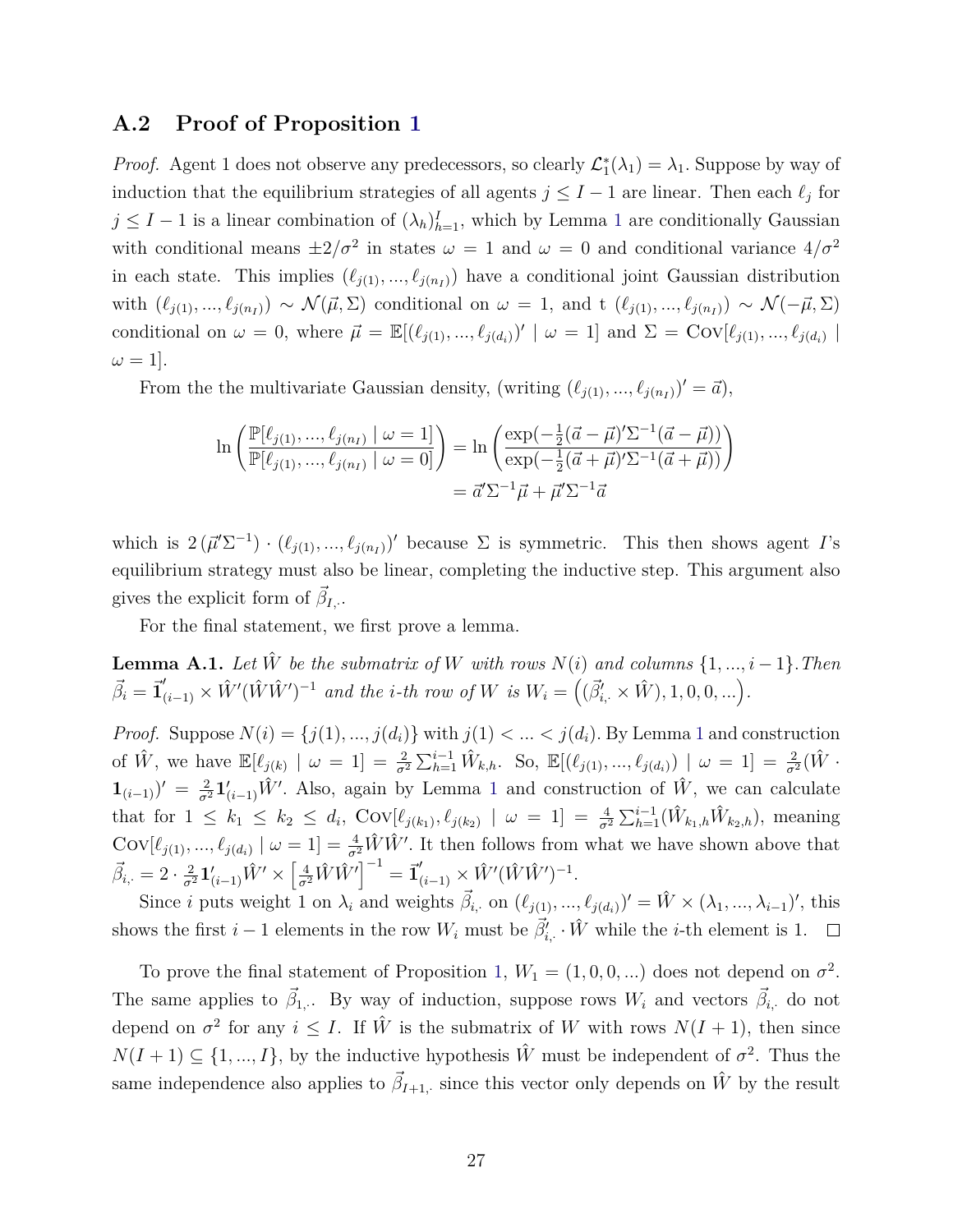just derived. In turn, since  $W_{I+1}$  is only a function of  $\vec{\beta}'_{I+1}$ , and  $\hat{W}$ , and these terms are independent of  $\sigma^2$  as argued before, same goes for  $W_{I+1}$ , completing the inductive step.

### **A.3 Proof of Proposition [2](#page-9-2)**

*Proof.* It suffices to show that  $\mathbb{E}[\ell_i \mid \omega = 1] = \frac{1}{2} \text{VAR}[\ell_i \mid \omega = 1]$ . By Proposition [1,](#page-8-1)  $\ell_i = \lambda_i +$  $\sum_{k=1}^{d_i} \beta_{i,j(k)} \ell_{j(k)}$ . From Lemma [1,](#page-9-1) we have  $\mathbb{E}[\lambda_i \mid \omega = 1] = \frac{1}{2} \text{VAR}[\lambda_i \mid \omega = 1]$ . Furthermore,  $\lambda_i$  is independent from  $\sum_{k=1}^{d_i} \beta_{i,j(k)} \ell_{j(k)}$ , as the latter term only depends on  $\lambda_1, ..., \lambda_{i-1}$ . So we need only show  $\mathbb{E}[\sum_{k=1}^{d_i} \beta_{i,j(k)} \ell_{j(k)} | \omega = 1] = \frac{1}{2} \text{VAR} \left[\sum_{k=1}^{d_i} \beta_{i,j(k)} \ell_{j(k)} | \omega = 1\right]$ 

Let  $\vec{\mu} = \mathbb{E}[(\ell_{j(1)}, ..., \ell_{j(d_i)})' | \omega = 1]$  and  $\Sigma = \text{Cov}[\ell_{j(1)}, ..., \ell_{j(d_i)} | \omega = 1]$ . Using the expression for  $\vec{\beta}_{i}$ , from Proposition [1,](#page-8-1)  $\mathbb{E}\left[\sum_{k=1}^{d_i} \beta_{i,j(k)} \ell_{j(k)} \mid \omega = 1\right] = 2(\vec{\mu}' \Sigma^{-1}) \cdot \vec{\mu}$ . Also,

$$
VAR \left[\sum_{k=1}^{d_i} \beta_{i,j(k)} \ell_{j(k)} \mid \omega = 1\right] = \left(2\vec{\mu}' \Sigma^{-1}\right) \Sigma \left(2\vec{\mu}' \Sigma^{-1}\right)' = 4\vec{\mu}' \Sigma^{-1} \vec{\mu}
$$

using the fact that  $\Sigma$  is a symmetric matrix. This is twice  $\mathbb{E}\left[\sum_{k=1}^{d_i} \beta_{i,j(k)} \ell_{j(k)} \mid \omega = 1\right]$  as desired.  $\Box$ 

#### **A.4 Proof of Corollary [1](#page-10-0)**

*Proof.* When  $i < I$  use log-linear strategies, each  $\ell_i$  is some linear combination of  $(\lambda_h)_{h \leq I-1}$ . Thus,  $(\ell_j)_{j \in N(I)}$  are conditionally jointly Gaussian,  $(\ell_j)_{j \in N(I)} \mid \omega \sim \mathcal{N}(\pm \vec{\mu}, \Sigma)$ . This is sufficient for the the proofs of Propositions [1](#page-8-1) and [2](#page-9-2) to go through, implying that the  $\ell_I$ maximizing *I*'s expected utility using the information in  $(\ell_j)_{j \in N(I)}$  is a log-linear strategy and has a signal-counting interpretation.  $\Box$ 

#### **A.5 Proof of Proposition [3](#page-11-0)**

We first state and prove an auxiliary lemma.

<span id="page-28-0"></span>**Lemma A.2.** For any  $0 < \epsilon < 0.5$ ,  $\mathbb{P}[a_i > 1 - \epsilon \mid \omega = 1] = 1 - \Phi\left(\frac{\ln\left(\frac{1-\epsilon}{\epsilon}\right) - r_i \frac{2}{\sigma^2}}{\sqrt{r_i} \frac{2}{\sigma}}\right)$  *,where* Φ *is the standard Gaussian distribution function. This expression is increasing in r<sup>i</sup> and approaches 1. Also,*  $\mathbb{P}[a_i < \epsilon \mid \omega = 0] = \Phi\left(\frac{\ln\left(\frac{1-\epsilon}{\epsilon}\right) + r_i \frac{2}{\sigma^2}}{\sqrt{r_i} \frac{2}{\sigma}}\right)$  $\bigg)$ . *This expression is increasing in*  $r_i$ *and approaches 1.*

*Proof.* Note that  $a_i > 1 - \epsilon$  if and only if  $\ell_i > \ln \left( \frac{1 - \epsilon}{\epsilon} \right)$ *ϵ*  $\left( \begin{array}{c} \circ \\ \circ \end{array} \right)$  > 0. Given that  $\left( \begin{array}{c} \ell_i \end{array} \right|$  *ω* = 1) ∼  $\mathcal{N}\left(r_i\cdot\frac{2}{\sigma^2}\right)$  $\frac{2}{\sigma^2}$ ,  $r_i \cdot \frac{4}{\sigma^2}$ *σ*<sup>2</sup> by Proposition [2,](#page-9-2) the expression for  $\mathbb{P}[a_i > 1 - \epsilon \mid \omega = 1]$  follows. To see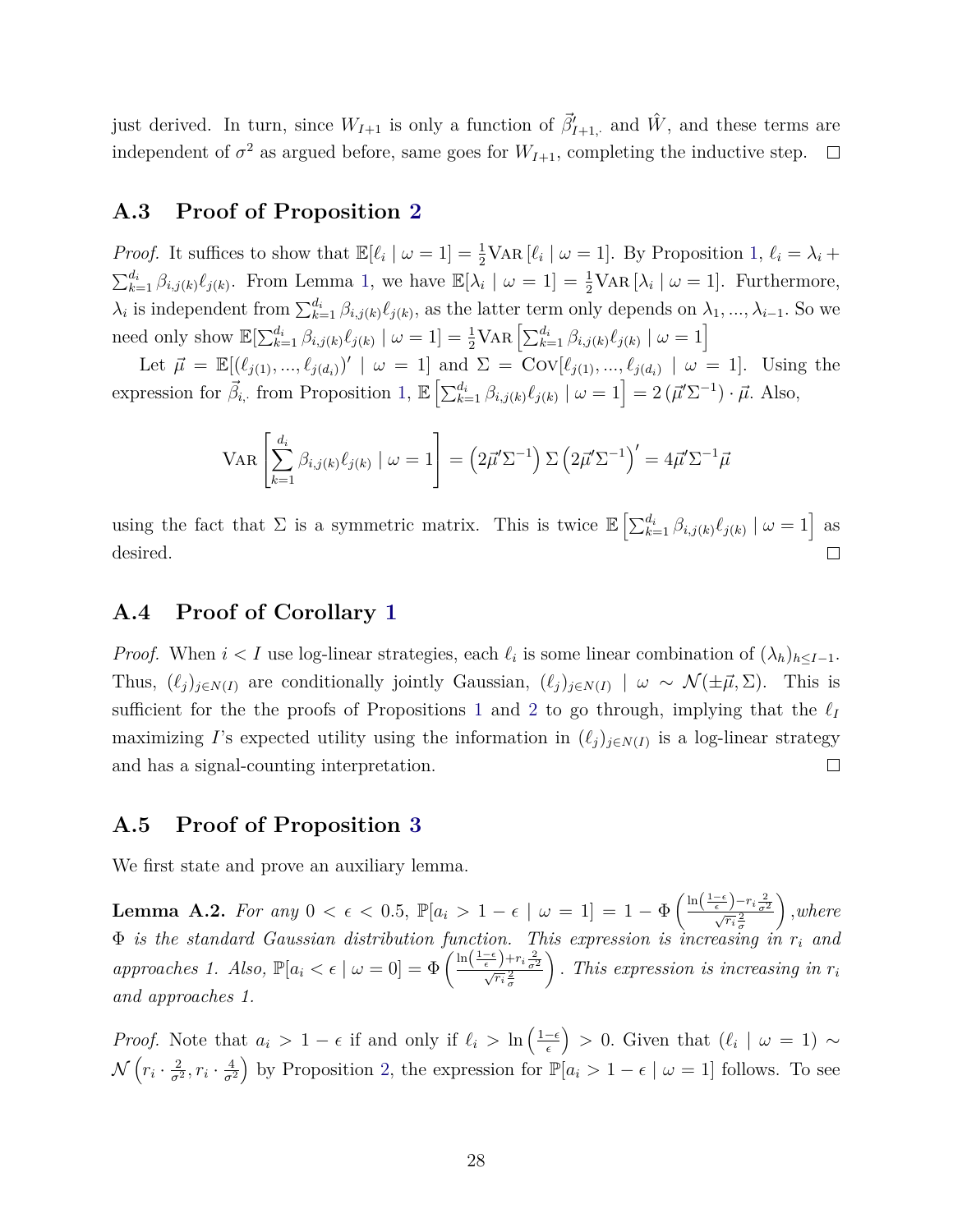that it is increasing in  $r_i$ , observe that  $\frac{d}{dr_i}$  $\frac{\ln\left(\frac{1-\epsilon}{\epsilon}\right)-r_i\frac{2}{\sigma^2}}{\sqrt{r_i}\frac{2}{\sigma}}$  has the same sign as

$$
\frac{-2}{\sigma^2}(\sqrt{r_i}\frac{2}{\sigma^2}) - (\ln\left(\frac{1-\epsilon}{\epsilon}\right) - r_i\frac{2}{\sigma^2})(\frac{1}{2}r_i^{-0.5}\frac{2}{\sigma}) = -\frac{2}{\sigma^3}\sqrt{r_i} - \ln\left(\frac{1-\epsilon}{\epsilon}\right)r_i^{-0.5}\frac{1}{\sigma} < 0.
$$

Also, it is clear that  $\lim_{r_i \to \infty} \frac{\ln\left(\frac{1-\epsilon}{\epsilon}\right) - r_i \frac{2}{\sigma^2}}{\sqrt{r_i} \frac{2}{\sigma}} = -\infty$ , hence  $\lim_{r_i \to \infty} \mathbb{P}[a_i > 1 - \epsilon \mid \omega = 1] = 1$ . The results for  $\mathbb{P}[a_i < \epsilon \mid \omega = 0]$  follow from analogous arguments.  $\Box$ 

We now turn to the proof of Proposition [3.](#page-11-0)

*Proof.* By Proposition [2,](#page-9-2) there exist  $(r_i)_{i\geq 1}$  so that social learning aggregates  $r_i$  signals by agent *i*. We first show that ([3](#page-11-0)) and (4) in Proposition 3 are equivalent. Let  $\epsilon' > 0$  be given and suppose  $\lim_{i\to\infty} r_i = \infty$ . Putting  $\epsilon = \min(\epsilon', 0.4)$ , we get that  $\mathbb{P}[|a_i - \omega| < \epsilon \mid \omega = 1] \to 1$ and  $\mathbb{P}[\vert a_i - \omega \vert < \epsilon \vert \omega = 0] \rightarrow 1$  since the two expressions in Lemma [A.2](#page-28-0) increase in  $r_i$  and approach 1, hence also  $\mathbb{P}[|a_i - \omega| < \epsilon'] \to 1$ . So society learns completely in the long run. Conversely, if we do not have  $\lim_{i\to\infty} r_i = \infty$ , then for some  $K < \infty$  we have  $r_i < K$  for infinitely many *i*. By Lemma [A.2](#page-28-0) we will get that  $\mathbb{P}[|a_i - \omega| < 0.1 | \omega = 1]$  are bounded by  $1 - \Phi\left(\frac{\ln(9) - K\frac{2}{\sigma^2}}{\sqrt{K}\frac{2}{\sigma}}\right)$ for these  $i$ , hence society does not learn completely in the long run.

Next, we show that Conditions (1) and (2) in the proposition are both equivalent to Condition (3),  $\lim_{i\to\infty} r_i = \infty$ .

**Condition** (1):  $\lim_{i\to\infty} \mathcal{PL}(i) = \infty$ .

*Necessity*: Suppose  $\lim_{i\to\infty} r_i = \infty$ . For  $h \in \mathbb{N}$ , let  $I(h) := \{i : \mathcal{PL}(i) = h\}$ . We show by induction that  $I(h)$  is finite for all  $h \in \mathbb{N}$ . For every  $i \in I(0)$ ,  $r_i = 1$ , so  $\lim_{i \to \infty} r_i = \infty$ implies  $|I(0)| < \infty$ . Now suppose  $|I(h)| < \infty$  for all  $h \leq L$ . If  $i \in I(L+1)$ , then every *j* that can be reached along *M* from *i* must belong to  $I(h)$  for some  $h \leq L$ . The subnetwork containing *i* is therefore a subset of  $\cup_{h=0}^{L} I(h)$ , a finite set by the inductive hypothesis. Thus  $r_i \leq 1 + \sum_{h=0}^{L} |I(h)|$  for all  $i \in I(L+1)$ . So  $\lim_{i\to\infty} r_i = \infty$  implies  $I(L+1)$  is finite, completing the inductive step and proving  $I(h)$  is finite for all *h*. Hence  $\lim_{i\to\infty} \mathcal{PL}(i) = \infty$ *.* 

*Sufficiency*: First note if  $j \in N(i)$ , then  $r_i \geq r_j + 1$ . This is because in equilibrium,  $\ell_j \sim \mathcal{N}\left(\pm r_j\cdot \frac{2}{\sigma^2}\right)$  $\frac{2}{\sigma^2}$ ,  $r_j \cdot \frac{4}{\sigma^2}$ *σ*<sup>2</sup> ) conditional on the two states, and furthermore  $\ell_j$  is conditionally independent of  $s_i$ . So,  $\ell_j + \lambda_i$  is a possibly play for *i*, which would have the conditional distributions  $\mathcal{N}\left(\pm(r_j+1)\cdot\frac{2}{\sigma^2}\right)$  $\frac{2}{\sigma^2}$ ,  $(r_j + 1) \cdot \frac{4}{\sigma^2}$ *σ*<sup>2</sup> ) in the two states. If  $r_i < r_j + 1$ , then *i* would have a profitable deviation by choosing  $\ell_i = \ell_j + \lambda_i$  instead, since it follows from Lemma [A.2](#page-28-0) that a log-action that aggregates more signals leads to higher expected payoffs.

**Condition** (2):  $\lim_{i\to\infty} \left[\max_{j\in N(i)} j\right] = \infty$ .

*Necessity*: If Condition (2) is violated, there exists some  $\bar{j} < \infty$  so that there exist infinitely many *i*'s with  $N(i) \subseteq \{1, ..., \overline{j}\}$ . The subnetwork containing any such *i* is a subset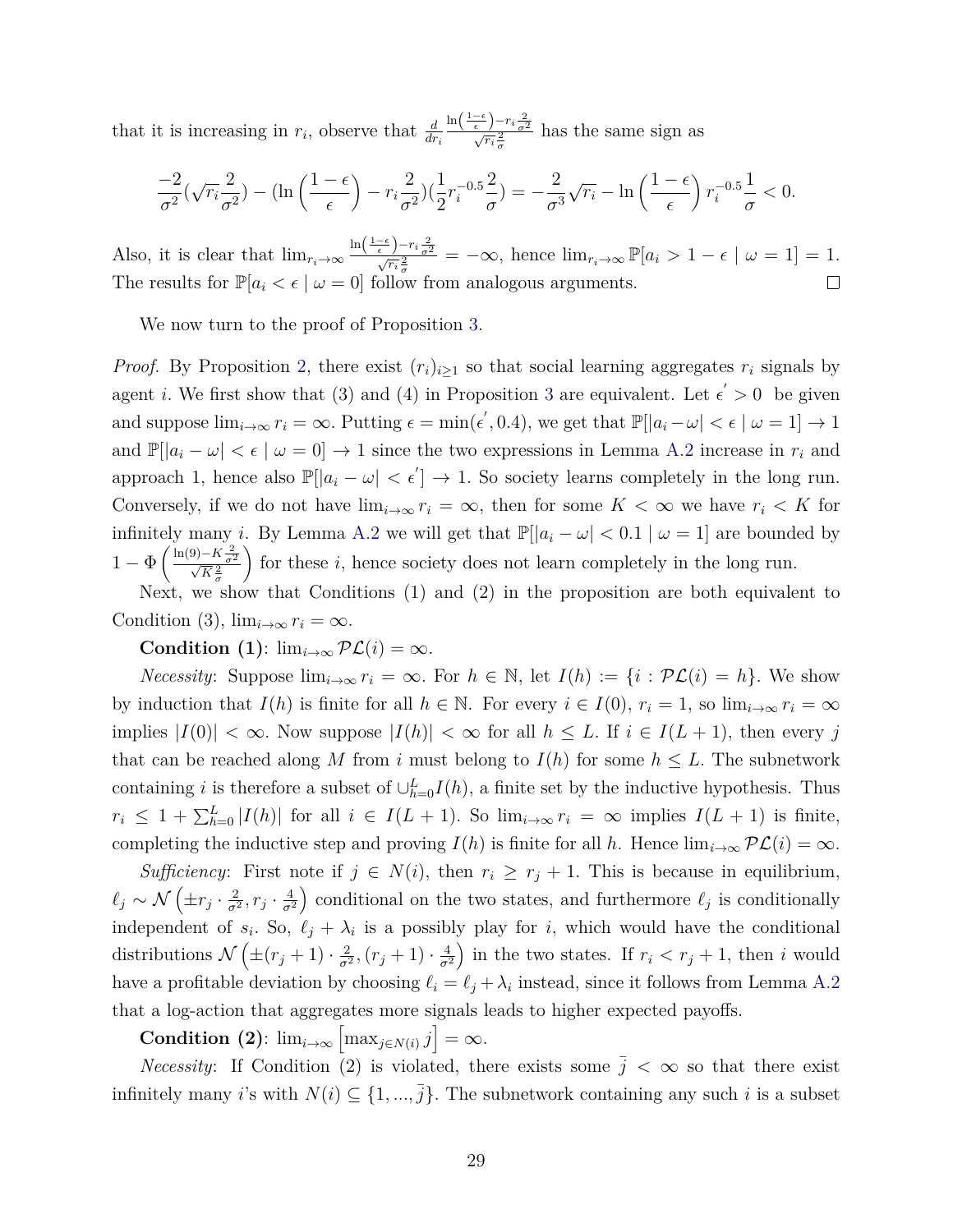of  $\{1, ..., \overline{j}\}$ , so  $r_i \leq \overline{j} + 1$ . We cannot have  $\lim_{i \to \infty} r_i = \infty$ .

*Sufficiency*: Construct an increasing sequence  $C_1 \leq C_2 \leq ...$  as follows. Condition (2) implies there exists  $C_1$  so that  $\max_{j \in N(i)} j \geq 1$  for all  $i \geq C_1$ . So,  $\mathcal{PL}(i) \geq 1$  for all  $i \geq C_1$ . Suppose  $C_1 \leq ... \leq C_n$  are constructed with the property that  $\mathcal{PL}(i) \geq k$  for all  $i \geq C_k$ ,  $k = 1, ..., n$ . Condition (2) implies there exists  $C_{n+1}$  so that  $\max_{j \in N(i)} j \geq C_n$  for all  $i \geq C_{n+1}$ . But since all  $j \geq C_n$  have  $\mathcal{PL}(j) \geq n$  by the inductive hypothesis, all  $i \geq C_{n+1}$ must have  $\mathcal{PL}(i) \geq n+1$ , completing the inductive step. This shows  $\lim_{i\to\infty} \mathcal{PL}(i) = \infty$ . By the sufficiency of Condition (1) for  $\lim_{i\to\infty} r_i = \infty$ , we see that Condition (2) implies the same.  $\Box$ 

#### **A.6 Proof of Theorem [1](#page-14-0)**

*Proof.* If  $d = 1$ , then exactly one signal is aggregated per generation so  $r_i/K \to 1$  as required. Also, if  $c = 0$ , then we must have  $d = 1$ . From now on we assume  $d \geq 2$  and  $c \geq 1$ .

<span id="page-30-0"></span>**Lemma A.3.** For  $d \geq 2$ , each generation  $t$  and each  $i \neq i'$  in generation  $t$ ,  $\text{VAR}[\ell_i | \omega = 1]$ and  $Cov[\ell_i, \ell_{i'} | \omega = 1]$  *depend only on t* and not on the identities of *i* or *i*<sup>'</sup>, which we call  $VAR_t$  *and*  $Cov_t$ , respectively. Similarly, for *i* in generation *t* and each  $j \in N(i)$ , the weight  $\beta_{i,j}$  *depends only on t, which we call*  $\beta_t$ *.* 

*Proof.* The results hold by inductively applying the symmetry condition. Clearly they are true for  $t = 2$ . Suppose they are true for all  $t \leq T$ . For an agent *i* in generation  $t = T + 1$ , the inductive hypothesis implies  $\text{VAR}[\ell_j | \omega = 1]$  is the same for all  $j \in N(i)$ , and all pairs  $j, j' \in N(i)$  with  $j \neq j'$  have the same conditional covariance. Also, using Proposition [2,](#page-9-2)  $\mathbb{E}[\ell_j | \omega = 1]$  is the same for all  $j \in N(i)$ . Thus by Proposition [1,](#page-8-1) *i* places the same weight, say  $\beta_t$ , on all neighbors. Using the fact that  $\ell_i = \lambda_i + \sum_{j \in N(i)} \beta_t \ell_j$ , we have the recursive expressions  $\text{Var}[\ell_i \mid \omega = 1] = \frac{4}{\sigma^2} + \beta_t^2 (d \text{Var}_{t-1} + (d^2 - d) \text{Cov}_{t-1})$  for all *i* in generation *t*, and  $Cov[\ell_i, \ell_{i'} \mid \omega = 1] = \beta_t^2(cVa_{t-1} + (d^2 - c)Cov_{t-1})$  for all agents  $i \neq i'$  in generation *t*. This shows the claims for  $t = T + 1$ , and completes the proof by induction.  $\Box$ 

Taking the difference of the two expressions for  $VAR_t$  and  $Cov_t$  gives:

<span id="page-30-2"></span>
$$
VAR_t - Cov_t = \frac{4}{\sigma^2} + \beta_t^2 (d - c) (VAR_{t-1} - Cov_{t-1}).
$$
\n(1)

We now require two auxiliary lemmas.

<span id="page-30-1"></span>**Lemma A.4.** *Consider the Markov chain on* {1*, ..., K*} *with state transition matrix p, with*  $p_{i,j} = \mathbb{P}[i \to j] = 1/d$  *if*  $j \in \Psi_i$ , 0 otherwise. Suppose  $(\Psi_k)_k$  *is symmetric with*  $c \geq 1$ *. Then*  $p_i^{\infty} := \lim_{t \to \infty} (p^t)_i \in [0, 1]^K$  *exists, and it is the same for all*  $1 \le i \le K$ .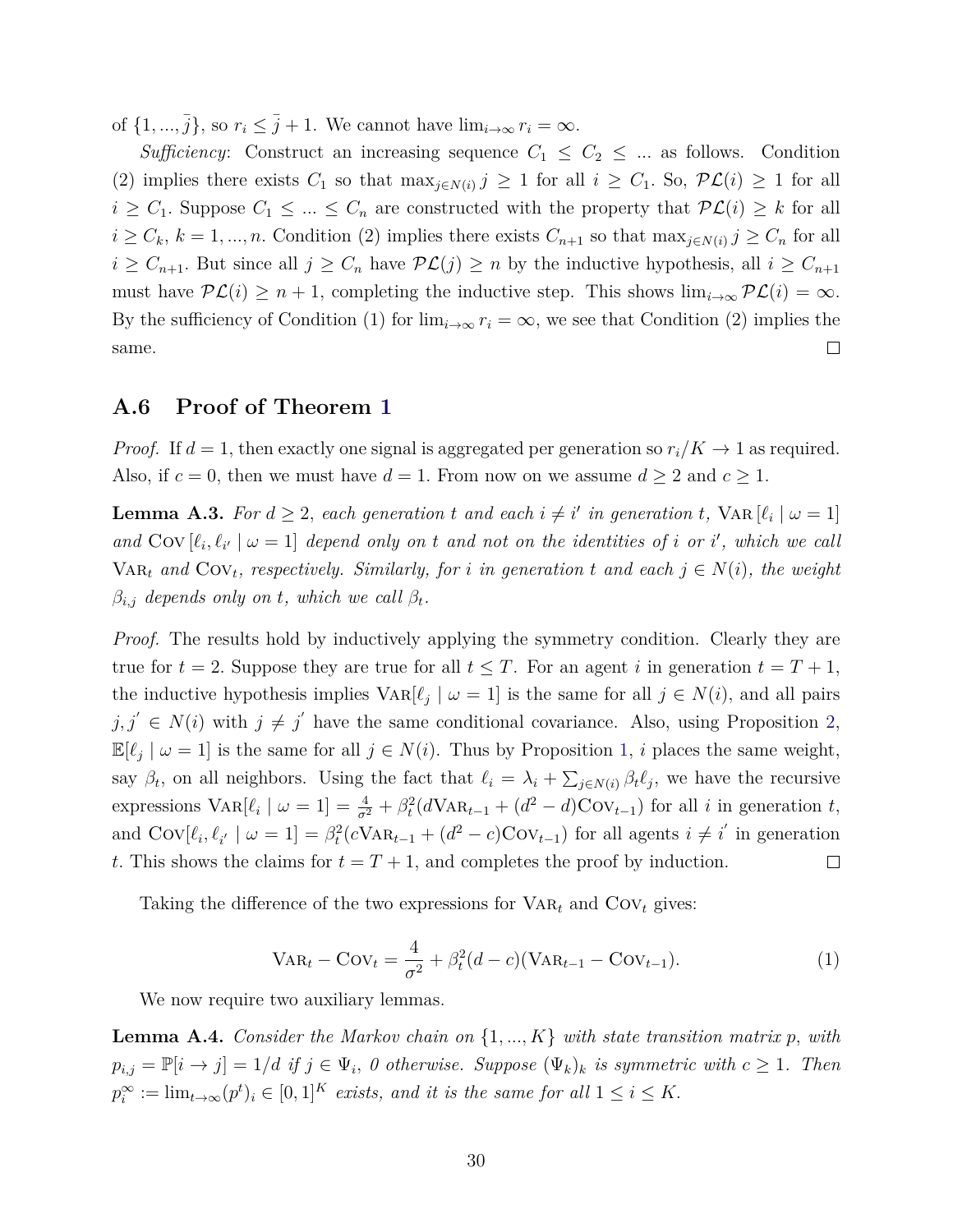*Proof.* For existence of  $p_i^{\infty}$ , consider the decomposition of the Markov chain into its communication classes,  $C_1, ..., C_L \subseteq \{1, ..., K\}$ . Without loss suppose the first  $L'$  communication classes are closed and the rest are not.

We show that each closed communication class is aperiodic when (Ψ*k*)*<sup>k</sup>* is symmetric and  $c, d \geq 1$ . Let  $i \in C_m$  for  $1 \leq m \leq L'$ . Let  $\Psi_i = \{j_1, ..., j_d\}$ . If  $i \in \Psi_i$ , then *i*'s periodicity is 1. Otherwise,  $\Psi_i \subseteq C_m$  since  $C_m$  is closed, so for every  $1 \leq h \leq d$  there exists a cycle of some length  $Q_h$  starting at *i*, where the *h*-th such cycle is  $i \to j_h \to \ldots \to i$ . Since  $c \geq 1$ , *i* and  $j_1$  share a common neighbor, which must be  $j_{h^*}$  for some  $1 \leq h^* \leq d$ . We can therefore construct a cycle of length  $Q_{h^*} + 1$  starting at  $i, i \rightarrow j_1 \rightarrow j_{h^*} \rightarrow \dots \rightarrow i$ . Since cycle lengths  $Q_{h^*}$  and  $Q_{h^*} + 1$  are coprime, *i*'s periodicity is 1.

By standard results (see e.g., [Billingsley](#page-24-13) [\(2013\)](#page-24-13)) there exist  $\nu_m^*$ ,  $1 \leq m \leq L'$ , so that  $\lim_{t\to\infty} (p^t)_i = \nu_m^*$  whenever  $i \in C_m$ . If  $i \notin \bigcup_{1 \le m \le L'} C_m$ , then starting the process at *i*, almost surely the process enters one of the closed communication classes eventually. This shows  $\lim_{t\to\infty} (p^t)_i$  exists and is equal to  $\sum_{m=1}^{L'} q_m \nu_m^*$ , where  $q_m$  is the probability that the process started at  $i$  enters  $C_m$  before any other closed communication class.

To prove that  $p_i^{\infty}$  is the same for all *i*, we inductively show that for all  $i \neq j$ ,  $\parallel p_i^{\infty}$  – *p*<sub>∂</sub><sup>∞</sup>  $\parallel$ max≤  $\left(\frac{d-c}{d}\right)$ *d*  $\int_0^t$  for all  $t \geq 1$ . Since  $c \geq 1$ , this would show that in fact  $p_i^{\infty} = p_j^{\infty}$  for all *i, j.* 

For the base case of  $t = 1$ , enumerate  $\Psi_i = \{n_1, ..., n_c, n_{c+1}, ..., n_d\}, \Psi_j = \{n_1, ..., n_c, n'_{c+1}, ..., n'_d\}$ where all  $n_1, ..., n_d, n'_{c+1}, ..., n'_d \in \{1, ..., K\}$  are distinct. Then

$$
p_i^{\infty} = \frac{1}{d} \left( \sum_{k=1}^{c} p_{n_k}^{\infty} \right) + \frac{1}{d} \left( \sum_{k=c+1}^{d} p_{n_k}^{\infty} \right),
$$
  

$$
p_j^{\infty} = \frac{1}{d} \left( \sum_{k=1}^{c} p_{n_k}^{\infty} \right) + \frac{1}{d} \left( \sum_{k=c+1}^{d} p_{n_k}^{\infty} \right),
$$
 so

$$
\| p_i^{\infty} - p_j^{\infty} \|_{\max} \le \frac{1}{d} \sum_{k=c+1}^d \| p_{n_k}^{\infty} - p_{n'_k}^{\infty} \|_{\max} \le \frac{d-c}{d} \cdot 1
$$

where the 1 comes from  $|| x - y ||_{\text{max}} \leq 1$  for any two distributions *x*, *y*.

The inductive step just replaces the bound  $|| x - y ||_{\text{max}} \leq 1$  with

$$
\parallel p_{n_k}^{\infty} - p_{n'_k}^{\infty} \parallel_{\max} \le \left(\frac{d-c}{d}\right)^{t-1}
$$

from the inductive hypothesis.

<span id="page-31-0"></span>**Lemma A.5.**  $\beta_t \rightarrow 1/d$ *.* 

 $\Box$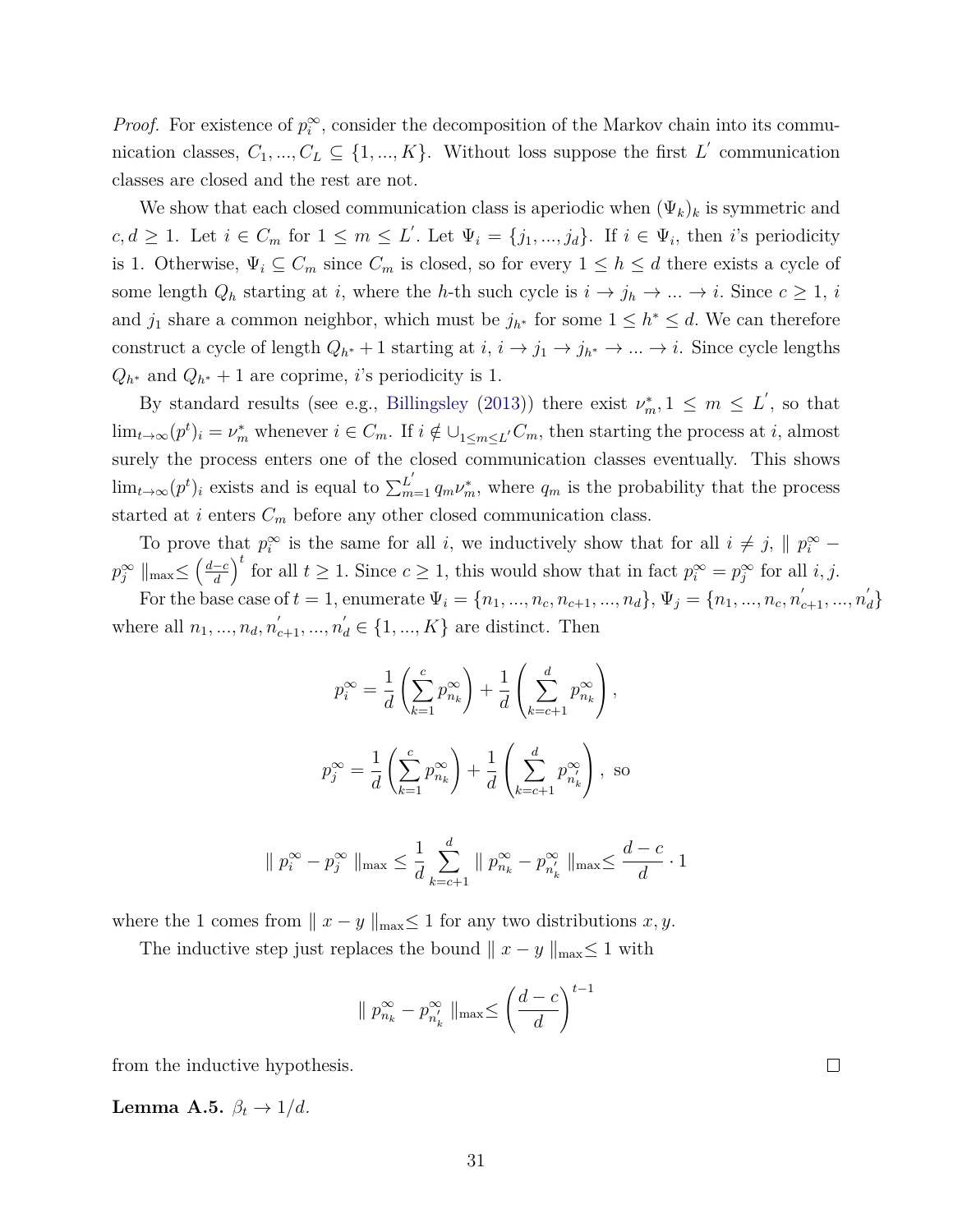*Proof.* For *i* in generation  $t + 1$ ,  $\ell_i = \lambda_i + \beta_{i+1} \sum_{j \in N(i)} \ell_j$ , so as in the proof of Lemma [A.3,](#page-30-0)  $\text{Var}[\ell_i \mid \omega = 1] = \frac{4}{\sigma^2} + \beta_{t+1}^2 (d \text{Var}_t + (d^2 - d) \text{Cov}_t)$ . Using the definition of signal-counting interpretation and Proposition [2,](#page-9-2)  $\mathbb{E}[\ell_j | \omega = 1] = \frac{1}{2} \text{VAR}_t$  for each  $j \in N(i)$ , and so  $\mathbb{E}[\ell_i \mid \omega = 1] = \frac{2}{\sigma^2} + d\beta_{t+1}(\frac{1}{2} \text{VAR}_t)$ . By the same argument we also have  $\text{VAR}[\ell_i \mid \omega = 1] =$  $2 \cdot \mathbb{E}[\ell_i \mid \omega = 1]$ , and this lets us solve out

$$
\beta_{t+1} = \frac{\text{VAR}_{t}}{\text{VAR}_{t} + (d-1)\text{Cov}_{t}} \ge \frac{1}{d}.
$$

It is therefore sufficient to show that  $\text{VaR}_t/\text{Cov}_t \to 1$ . The weight  $w_{i,i'}$  that an agent *i* in generation *t* places on the private signal of an agent  $i'$  in generation  $t - \tau$  is equal to the product of  $\prod_{j=1}^{\tau} \beta_{t+1-j}$  and the number of paths from *i* to *i*' in the network *M*.

We can compute the number of paths as follows. Consider a Markov chain with states  $\{1, \ldots, K\}$  and state transition probabilities  $\mathbb{P}[k_1 \to k_2] = 1/d$  if  $k_2 \in \Psi_{k_1}$ ,  $\mathbb{P}[k_1 \to k_2] = 0$ . The number of paths from *i* in generation *t* to *j* in generation  $t - \tau$  is equal to  $d^{\tau}$  times the probability that the state is *j* after  $\tau$  periods.

By Lemma [A.4,](#page-30-1) there exists a stationary distribution  $\pi^* \in \mathbb{R}_+^K$  with  $\sum_{k=1}^K \pi_k^* = 1$  of the Markov chain. Given  $\epsilon > 0$ , we can choose  $\tau_0$  such that the number of paths from *i* in generation t to  $j = (\tau - 1)K + k$  in generation  $\tau$  is in  $[d^{\tau}(\pi_k^* - \epsilon), d^{\tau}(\pi_k^* + \epsilon)]$  for all t and all  $τ ≥ τ_0$ .

Fixing distinct agents  $i$  and  $i'$  in generation  $t$ :

$$
VAR_{t} = \frac{4}{\sigma^{2}} + \frac{4}{\sigma^{2}} \sum_{\tau=1}^{t-1} \sum_{k=1}^{K} w_{i,(t-\tau)K+k}^{2} \text{ and } Cov_{t} = \frac{4}{\sigma^{2}} \sum_{\tau=1}^{t-1} \sum_{k=1}^{K} w_{i,(t-\tau)K+k} w_{i',(t-\tau)K+k}.
$$

We want to show that

$$
VAR_t / Cov_t = \frac{1 + \sum_{\tau=1}^{t-1} \sum_{k=1}^{K} w_{i,(t-\tau)K+k}^2}{\sum_{\tau=1}^{t-1} \sum_{k=1}^{K} w_{i,(t-\tau)K+k} w_{i',(t-\tau)K+k}} \to 1.
$$

Take  $\epsilon > 0$  smaller than  $\pi_k^*$  for all *k*. For  $\tau \ge \tau_0$ , we have

$$
w_{i,(t-\tau)K+k}w_{i',(t-\tau)K+k} \ge (d^{\tau} \prod_{j=1}^{\tau} \beta_{t+1-j})^2 (\pi_k^* - \epsilon)^2 \text{ and } w_{i,(t-\tau)K+k}^2 \le (d^{\tau} \prod_{j=1}^{\tau} \beta_{t+1-j})^2 (\pi_k^* + \epsilon)^2
$$

The covariance grows at least linearly in *t* since each  $\beta \geq 1/d$ , while the contribution from periods  $t - \tau_0 + 1, \ldots, t$  is bounded and therefore lower order. Thus,

$$
\limsup_{t \to \infty} \text{VAR}_t / \text{Cov}_t \leq \limsup_{t \to \infty} \frac{\sum_{k=1}^K \sum_{\tau=\tau_0}^{t-1} (d^\tau \prod_{j=1}^\tau \beta_{t+1-j})^2 (\pi_k^* + \epsilon)^2}{\sum_{k=1}^K \sum_{\tau=\tau_0}^{t-1} (d^\tau \prod_{j=1}^\tau \beta_{t+1-j})^2 (\pi_k^* - \epsilon)^2} \leq \max_{1 \leq k \leq K} \frac{(\pi_k^* + \epsilon)^2}{(\pi_k^* - \epsilon)^2}.
$$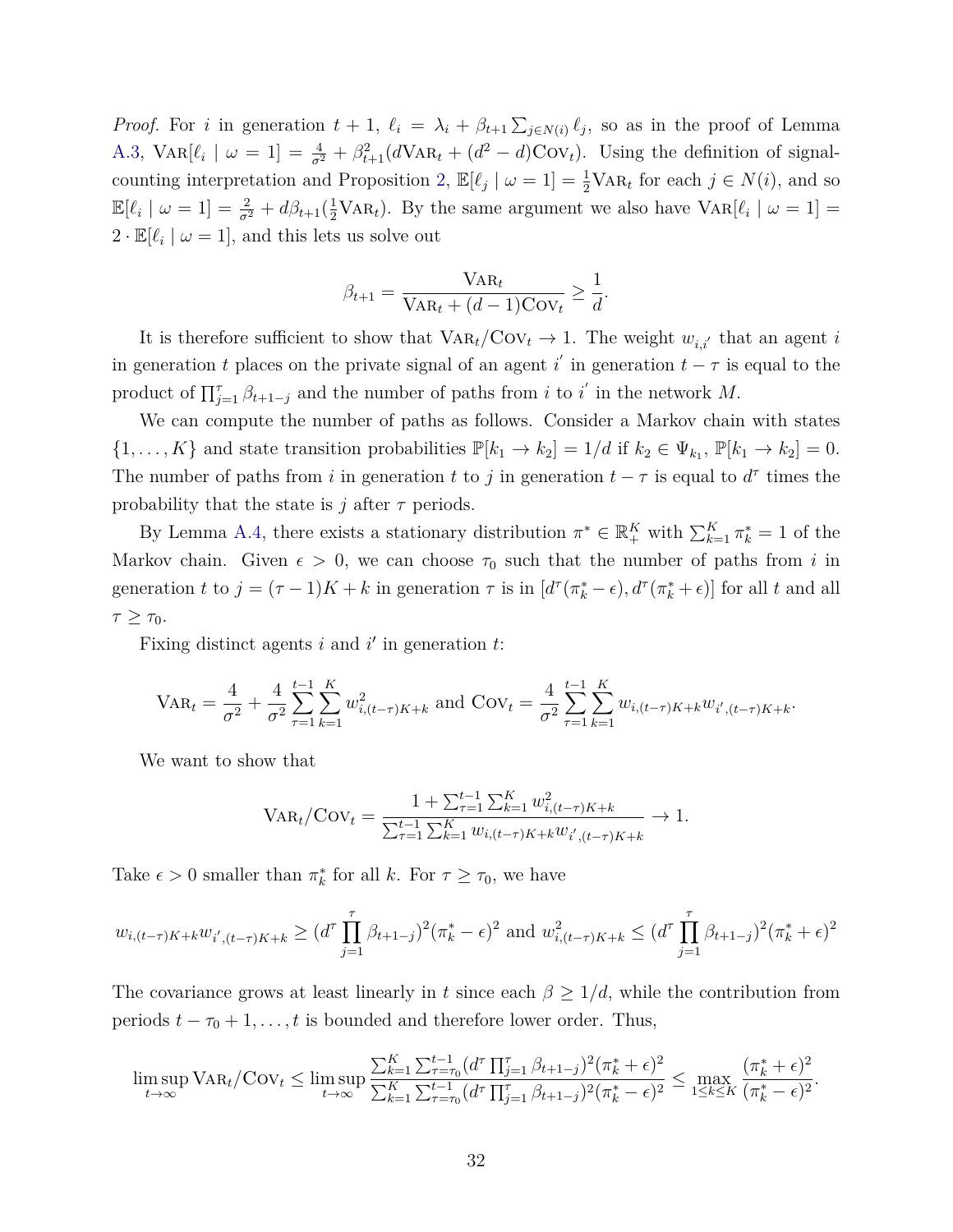Since  $\epsilon$  is arbitrary, this completes the proof of the lemma.

We return to the proof of Theorem [1.](#page-14-0) Fix small  $\epsilon > 0$ . By Lemma [A.5,](#page-31-0) we can choose *T* such that  $\beta_t \leq \frac{1+\epsilon}{d}$  $\frac{d}{dt}$  for all  $t \geq T$ . Therefore,  $\beta_t^2(d-c) \leq \frac{(1+\epsilon)^2}{d^2}$  $\frac{d}{dt^2}(d-c)$  for  $t \geq T$ . Consider the contraction map  $\varphi(x) = \frac{4}{\sigma^2} + \frac{(1+\epsilon)^2}{d^2}$  $\frac{d}{d^2}(d-c)x$ . Iterating Equation [\(1\)](#page-30-2) starting with  $t=T$ , we find that  $\text{VAR}_t - \text{Cov}_t \leq \varphi^{(t-T)}(\text{VAR}_T - \text{Cov}_T)$ , so this shows

$$
\limsup_{t \to \infty} (\text{VAR}_{t} - \text{Cov}_{t}) \le \frac{4}{\sigma^2} \cdot \frac{d^2}{d^2 - (1 + \epsilon)^2 d + (1 + \epsilon)^2 c}
$$

where the RHS is the fixed point of  $\varphi$ . Since this holds for all small  $\epsilon > 0$ , we get lim sup<sub>t→∞</sub>(VAR<sub>t</sub>−  $Cov_t$ )  $\leq \frac{4}{\sigma^2}$ *σ*<sup>2</sup>  $d^2$  $\frac{d^2}{d^2-d+c}$ .

At the same time,  $\beta_t \geq \frac{1}{d}$  $\frac{1}{d}$  for all *t*. Consider the contraction map  $\varphi(x) = \frac{4}{\sigma^2} + \frac{1}{d^2}$  $\frac{1}{d^2}(d-c)x$ . Iterating Equation [\(1\)](#page-30-2) starting with  $t = 1$ , we find that  $\text{VAR}_t - \text{Cov}_t \geq \varphi^{(t-1)}(\text{VAR}_1 - \text{Cov}_1)$ , so this shows

$$
\liminf_{t \to \infty} (\text{VAR}_t - \text{Cov}_t) \ge \frac{4}{\sigma^2} \cdot \frac{d^2}{d^2 - d + c}
$$

where the RHS is the fixed point of  $\varphi$ . Combining with the result before, we get  $\lim_{t\to\infty}$ (VAR<sub>t</sub>−  $\text{Cov}_t$ ) =  $\frac{4}{\sigma^2} \cdot \frac{d^2}{d^2 - a}$  $\frac{d^2}{d^2-d+c}$ .

As in the proof of Lemma [A.5,](#page-31-0) for *i* in generation  $t+1$ ,  $\mathbb{E}[\ell_i \mid \omega = 1] = \frac{2}{\sigma^2} + d\beta_{t+1}(\frac{1}{2} \text{VAR}_t)$ . Using the definition of signal-counting interpretation and Proposition [2,](#page-9-2) we have  $VAR<sub>t+1</sub>$  $2 \cdot \mathbb{E}[\ell_i \mid \omega = 1] = 2(\beta_{t+1}d(\text{VAR}_t/2) + 2/\sigma^2),$  so

$$
VAR_{t+1} - VAR_t = (\beta_{t+1}d - 1)VAR_t + \frac{4}{\sigma^2}
$$
  
=  $(\frac{dVAR_t}{VAR_t + (d-1)Cov_t} - 1)VAR_t + \frac{4}{\sigma^2}$   
=  $(\frac{dVAR_t}{dVAR_t - (d-1)(VAR_t - Cov_t)} - 1)VAR_t + \frac{4}{\sigma^2}$ 

Using  $\lim_{t\to\infty}(\text{VAR}_t - \text{Cov}_t) = \frac{4}{\sigma^2} \cdot \frac{d^2}{d^2 - d}$  $\frac{d^2}{d^2-d+c}$ , we conclude

$$
\lim_{t \to \infty} (\text{VAR}_{t+1} - \text{VAR}_{t}) = \lim_{t \to \infty} \left( \frac{\text{VAR}_{t}}{\text{VAR}_{t} - \frac{4}{\sigma^{2}} \frac{d^{2} - d}{d^{2} - d + c}} - 1 \right) \text{VAR}_{t} + \frac{4}{\sigma^{2}}.
$$
\n
$$
= \lim_{t \to \infty} \left( \frac{4}{\sigma^{2}} \frac{d^{2} - d}{d^{2} - d + c} \cdot \frac{\text{VAR}_{t}}{\text{VAR}_{t} - \frac{4}{\sigma^{2}} \frac{d^{2} - d}{d^{2} - d + c}} \right) + \frac{4}{\sigma^{2}}
$$

Since  $VAR_t \rightarrow \infty$ , the asymptotic increase in conditional variance across successive generations is  $\lim_{t\to\infty} (\text{VAR}_{t+1} - \text{VAR}_{t}) = \frac{4}{\sigma^2}$  $\int$ <sup>2</sup>−*d*  $\frac{d^2-d}{d^2-d+c}+1$ . Since agent *i* is in generation  $\lfloor i/K \rfloor$ ,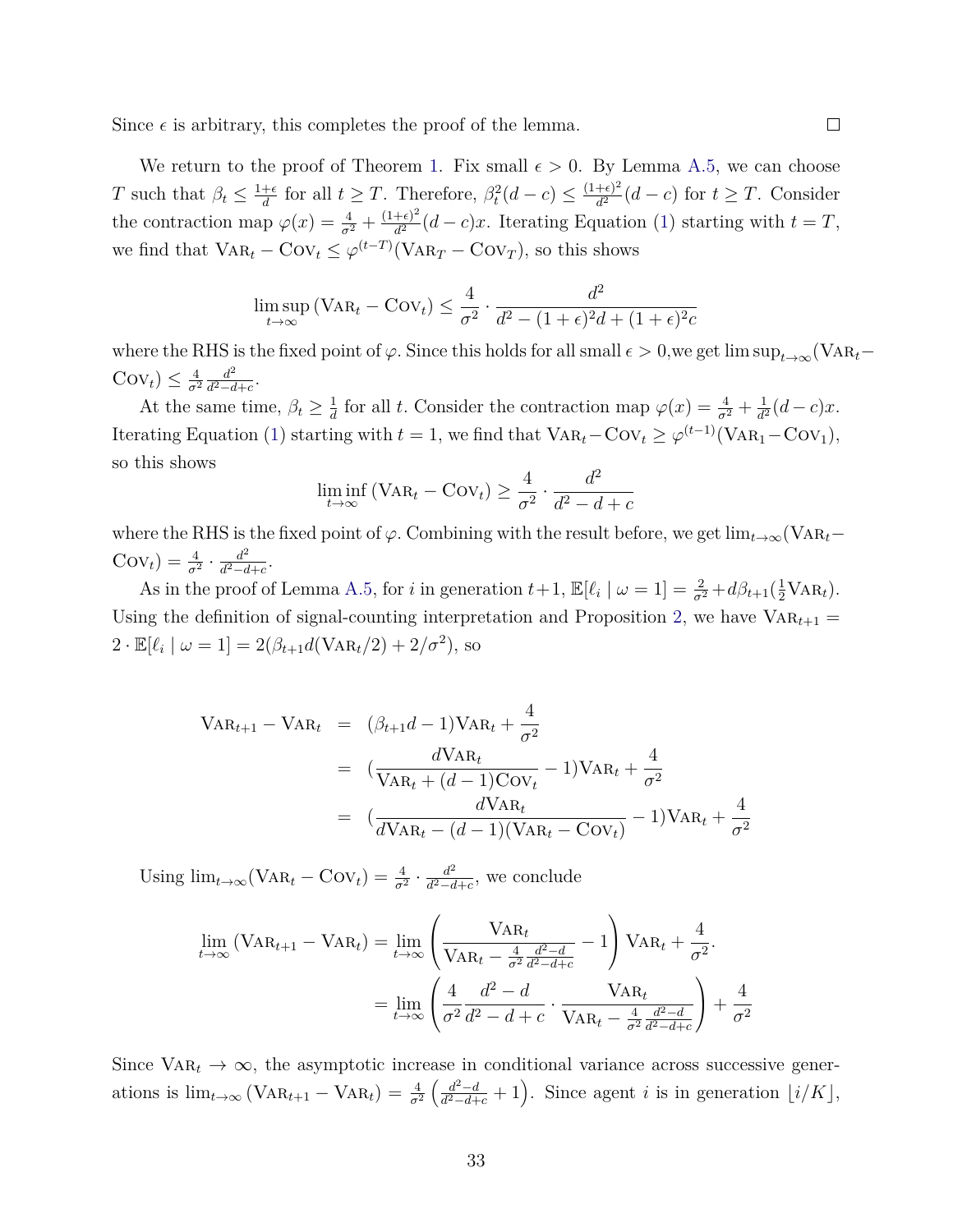we therefore have  $r_i = \left(1 + \frac{d^2 - d}{d^2 - d^2}\right)$  $\int \frac{i}{K} + o(i)$ . So  $\lim_{i \to \infty} (r_i/i) = \left(1 + \frac{d^2 - d}{d^2 - d + 1}\right)$  $\frac{1}{2}$  $\frac{1}{K}$ .  $\Box$ *d* <sup>2</sup>−*d*+*c d* <sup>2</sup>−*d*+*c*

### **A.7 Proof of Proposition [4](#page-12-3)**

*Proof.* Regardless of *K*, for each agent *i* in generation  $t$ ,  $\mathcal{PL}(i) = t-1$ , so  $\lim_{i\to\infty} \mathcal{PL}(i) = \infty$ . By Proposition [3,](#page-11-0) society learns completely in the long run. The expression for  $r_i$  comes from specializing Theorem [1](#page-14-0) (whose proof does not depend on Proposition [4\)](#page-12-3) to the case of *d* = *c* = *K*. Observe  $\frac{(2K-1)}{K^2}$  ⋅ *K* =  $\frac{(2K-1)}{K}$  /*K* < 2 for any *K* ≥ 1*.* 

To bound *r<sup>i</sup>* starting with the 3rd generation, we first establish a lemma that expresses  $\vec{\beta}_{i}$ , in closed-form for an agent *i* in generation  $t + 1$ . Let  $\ell_{\text{sum}}$  be the sum of the log-actions played in generation  $t - 1$  in equilibrium. By the linearity of equilibrium (Proposition [1\)](#page-8-1), there must exist some  $\mu_{\text{sum}}, \sigma_{\text{sum}}^2 > 0$  so that the conditional distributions of  $\ell_{\text{sum}}$  in the two states are  $\mathcal{N}(\pm\mu_{\text{sum}}, \sigma_{\text{sum}}^2)$ .

<span id="page-34-0"></span> $\textbf{Lemma A.6.}$  *Each element in*  $\vec{\beta}_{i, \cdot}$  *is*  $\left(\frac{\mu_{sum}^2}{\sigma_{sum}^2} + \frac{1}{\sigma^2}\right)$ *σ*<sup>2</sup>  $\left(\frac{1}{K}\frac{\mu_{sum}^{2}}{\sigma_{sum}^{2}} + \frac{1}{\sigma^{2}}\right)$ *σ*<sup>2</sup> *.*

*Proof.* An application of Proposition [1](#page-8-1) shows each agent *j* in generation *t* aggregates *ℓ*sum and own private signal  $\lambda_j$  according to  $\ell_j = 2 \cdot \frac{\mu_{\text{sum}}}{\sigma^2}$  $\frac{u_{\text{sum}}}{\sigma_{\text{sum}}^2} \ell_{\text{sum}} + \lambda_j$ .

Next, consider the problem of someone in generation  $t + 1$  who observes the log-actions  $\ell_j$  of the *K* agents  $j = (t-1)K + k$  for  $1 \leq k \leq K$  from generation *t*. By symmetry, *i* places the same weight on these *K* log-actions in equilibrium. To find this weight, we calculate

$$
\mathbb{E}\left[\sum_{k=1}^{K} \ell_{(t-1)K+k} \mid \omega = 1\right] = 2K \frac{\mu_{\text{sum}}^2}{\sigma_{\text{sum}}^2} + 2K \frac{1}{\sigma^2}
$$
  
VAR  $\left[\sum_{k=1}^{K} \ell_{(t-1)K+k} \mid \omega = 1\right] = K \cdot \left(4 \cdot \frac{\mu_{\text{sum}}^2}{\sigma_{\text{sum}}^2} + 4 \cdot \frac{1}{\sigma^2}\right) + K \cdot (K - 1) \cdot 4 \cdot \frac{\mu_{\text{sum}}^2}{\sigma_{\text{sum}}^2}$ 

So by Proposition [1,](#page-8-1)

$$
\beta_{i,j}=\frac{2\cdot\left(2K\frac{\mu_{\mathrm{sum}}^2}{\sigma_{\mathrm{sum}}^2}+2K\frac{1}{\sigma^2}\right)}{K\cdot\left(4\cdot\frac{\mu_{\mathrm{sum}}^2}{\sigma_{\mathrm{sum}}^2}+4\cdot\frac{1}{\sigma^2}\right)+K\cdot\left(K-1\right)\cdot4\cdot\frac{\mu_{\mathrm{sum}}^2}{\sigma_{\mathrm{sum}}^2}}=\frac{\frac{\mu_{\mathrm{sum}}^2}{\sigma_{\mathrm{sum}}^2}+\frac{1}{\sigma^2}}{K\frac{\mu_{\mathrm{sum}}^2}{\sigma_{\mathrm{sum}}^2}+\frac{1}{\sigma^2}}
$$

for every  $j = (t-1)K + k$  for  $1 \leq k \leq K$ , as desired.

Consider an agent *i* in generation *t*. From Proposition [2,](#page-9-2) there is some  $x_{old} > 0$  so that  $\ell_i \sim \mathcal{N}(\pm x_{old}, 2x_{old})$  conditional on the two states. In fact, from Proposition [1,](#page-8-1)  $x_{old}$  =  $2\cdot\frac{\mu^2_{\mathrm{sum}}}{\sigma^2_{\mathrm{sum}}}+\frac{2}{\sigma^2}$  $\frac{2}{\sigma^2}$ . For an agent in generation  $t + 1$ , using the same argument and applying the formula for  $\vec{\beta}_i$ , from Lemma [A.6,](#page-34-0) we have  $x_{new} = \frac{2K(\frac{\mu_{sum}^2}{\sigma_{sum}^2} + \frac{1}{\sigma^2})^2}{2\sigma^2}$  $K \frac{\mu_{\text{sum}}^2}{\sigma_{\text{sum}}^2} + \frac{1}{\sigma^2}$  $+\frac{2}{\sigma^2}$  $\frac{2}{\sigma^2}$ .

 $\Box$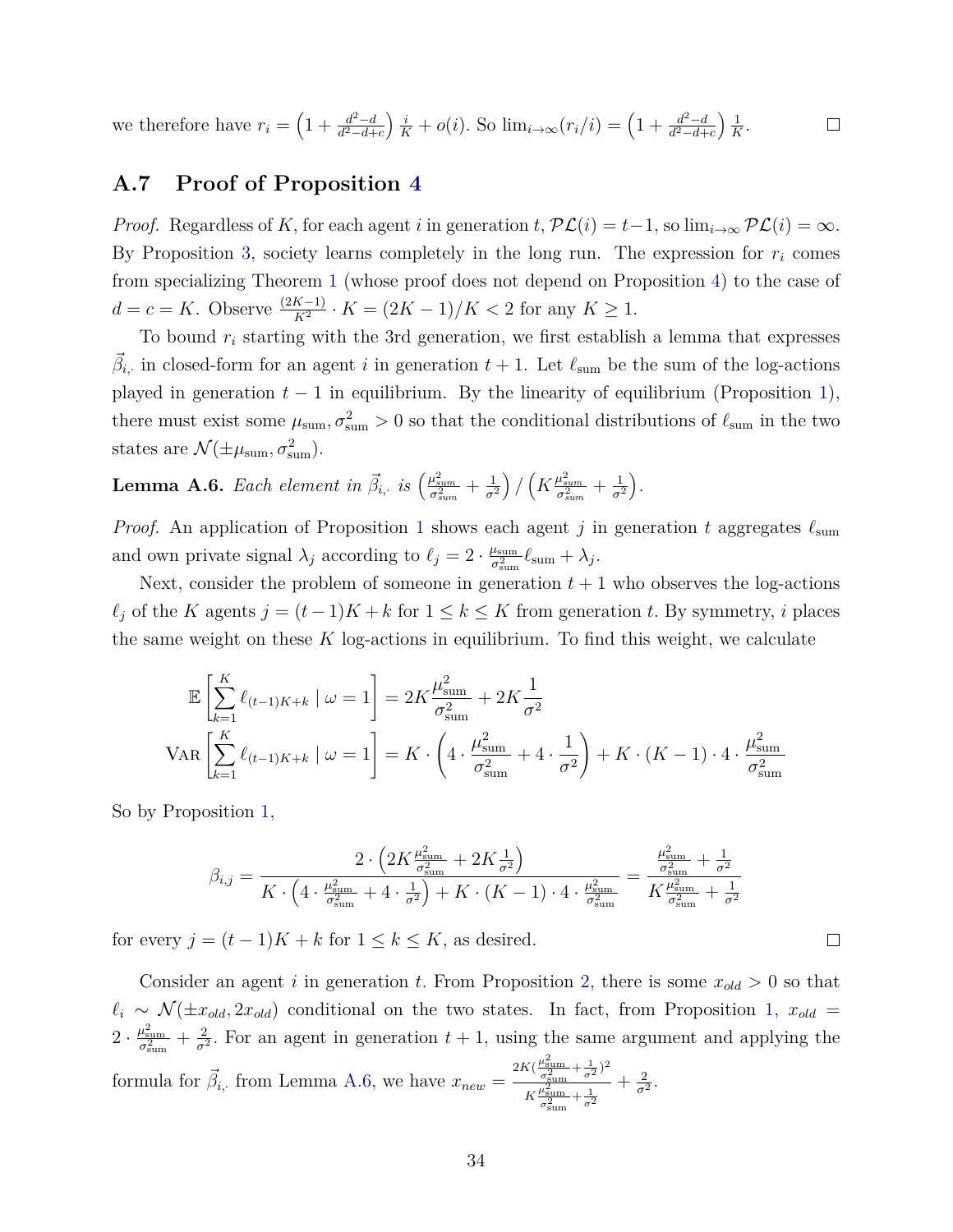A hypothetical agent who observes *ℓ*sum (the sum of log-actions in generation *t* − 1) with conditional distributions  $\mathcal{N}(\pm \mu_{\text{sum}}, \sigma_{\text{sum}}^2)$  and three independent private signals would play a log-action with conditional distributions  $\mathcal{N}(\pm y, 2y)$  where  $y = \left[2\frac{\mu_{\text{sum}}^2}{\sigma_{\text{sum}}^2} + \frac{6}{\sigma^2}\right]$ *σ*<sup>2</sup>  $+\frac{2}{\sigma^2}$  $\frac{2}{\sigma^2}$ . We have

$$
(y - x_{new}) \cdot (K \frac{\mu_{\text{sum}}^2}{\sigma_{\text{sum}}^2} + \frac{1}{\sigma^2}) = \left[ 2 \frac{\mu_{\text{sum}}^2}{\sigma_{\text{sum}}^2} + \frac{6}{\sigma^2} \right] \cdot \left[ K \frac{\mu_{\text{sum}}^2}{\sigma_{\text{sum}}^2} + \frac{1}{\sigma^2} \right] - 2K(\frac{\mu_{\text{sum}}^2}{\sigma_{\text{sum}}^2} + \frac{1}{\sigma^2})^2
$$
  
=  $(2 + 6K) \cdot \frac{\mu_{\text{sum}}^2}{\sigma_{\text{sum}}^2} \cdot \frac{1}{\sigma^2} + \frac{6}{\sigma^4} - 4K \cdot \frac{\mu_{\text{sum}}^2}{\sigma_{\text{sum}}^2} \cdot \frac{1}{\sigma^2} - 2K \frac{1}{\sigma^4}$   
 $\geq 2K \frac{1}{\sigma^2} \left( \frac{\mu_{\text{sum}}^2}{\sigma_{\text{sum}}^2} - \frac{1}{\sigma^2} \right).$ 

We must have  $\mathbb{P}[\ell_{\text{sum}} > 0 \mid \omega = 1] \geq \mathbb{P}[\lambda_1 > 0 \mid \omega = 1]$ , a probability that just depends  $\frac{1}{\sigma}$ , i.e.  $\frac{\mu_{\text{sum}}^2}{\sigma_{\text{sum}}^2} \geq \frac{1}{\sigma^2}$ on the ratio of the mean and standard deviation. So  $\frac{\mu_{\text{sum}}}{\sigma_{\text{sum}}} \geq \frac{1}{\sigma}$  $\frac{1}{\sigma^2}$ . Hence the difference above is positive. This shows  $x_{new} - x_{old} \leq 3 \cdot \frac{2}{\sigma^2}$  $\frac{2}{\sigma^2}$ .  $\Box$ 

### **A.8 Proof of Corollary [2](#page-16-0)**

*Proof.* When  $d \geq 2$  and  $c < d$ , the collection of symmetric observation sets with these parameters correspond to the collection of symmetric balanced incomplete block designs by Theorem 2.2 from Chapter 8 of [Ryser](#page-26-7) [\(1963\)](#page-26-7). If there exists at least one symmetric network with parameters  $(d, c, K)$  under the previous inequalities, then  $K = \frac{d^2 - d + c}{c}$  $\frac{c}{c}$  by Equation (3.17) from Chapter 8 of [Ryser](#page-26-7) [\(1963\)](#page-26-7).

Applying this result to the expression for aggregative efficiency from our Theorem [1,](#page-14-0)  $\lim_{i \to \infty} (r_i/i) = \left(1 + \frac{d^2 - d}{d^2 - d + 1}\right)$  $\left(2 - \frac{c}{d^2 - c}\right)$  $\frac{1}{K} = (2 - \frac{1}{K})$  $\frac{1}{K}$ )  $\cdot$   $\frac{1}{K}$  $\frac{1}{K}$ .  $\Box$ *d* <sup>2</sup>−*d*+*c d* <sup>2</sup>−*d*+*c*

#### **A.9 Proof of Proposition [5](#page-16-1)**

*Proof.* We first construct weights such that agent *i*'s action need not admit a signal-counting interpretation, but has distribution close to the distribution of the action that aggregates *i* signals for *i* large. We will then rescale these weights to obtain a nearby strategy that admits a signal-counting interpretation.

Consider a Markov process with states  $\{1, ..., K\}$  and state transition probabilities  $\mathbb{P}[k_1 \to \infty]$  $k_2$  = 1/ $|\Psi_{k_1}|$  if  $k_2 \in \Psi_{k_1}$ ,  $\mathbb{P}[k_1 \to k_2] = 0$  otherwise. (Each  $\Psi_k$  is non-empty, since the observation sets are strongly connected.) This process is irreducible by strong connectivity. Also, since the observation sets are symmetric with  $c \geq 1$ , the proof of Lemma [A.4](#page-30-1) implies the process is aperiodic. By standard results (see e.g., [Billingsley](#page-24-13) [\(2013\)](#page-24-13)), there exists a stationary distribution  $\pi^* \in \mathbb{R}_{++}^K$  with  $\sum_{k=1}^K \pi_k^* = 1$ , such that  $\lim_{\tau \to \infty} (M_{\Psi})^{\tau} \vec{e}_k = \pi^*$  for every  $1 \leq k \leq K$ , where  $\vec{e}_k \in \mathbb{R}^K$  is a vector with 1 in position *k* and 0 in other positions,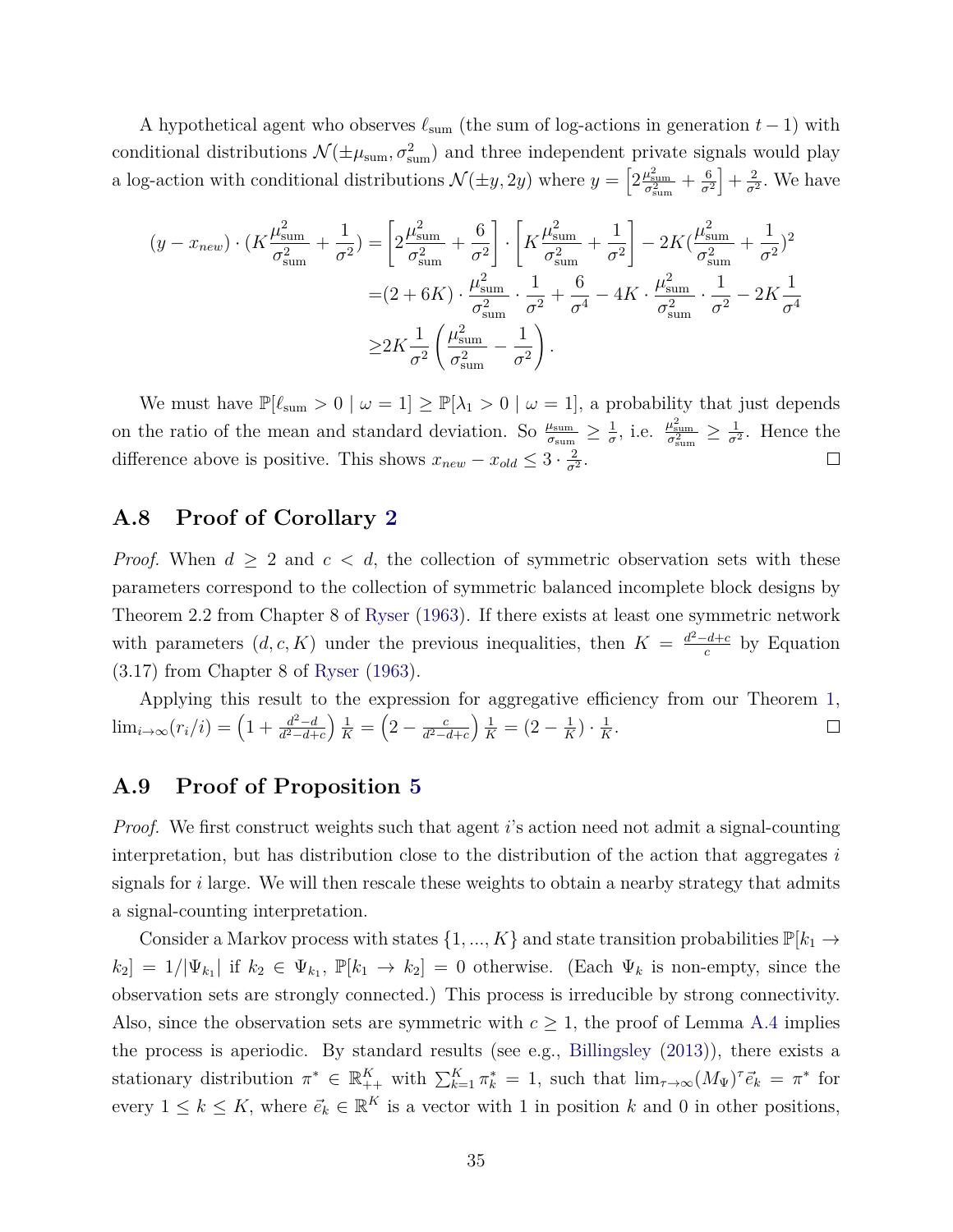and  $M_{\Psi}$  is the stochastic matrix for the Markov process.

For  $t \geq 1, 1 \leq k \leq K$ , abbreviate agent  $i = (t-1)K + k$  as [ $t, k$ ]. Consider the strategy profile  $\vec{\beta}'_i$  where agent  $i = [1, k]$  puts weight  $1/\pi^*_k$  on her log-signal, while agent  $i = [t, k]$ for  $t \geq 2$  puts weight  $\beta'_{i,j} = 1/|\Psi_k|$  on each observed log-action and weight  $1/\pi_k^*$  on her log-signal. We will call the actions under this strategy profile  $\ell'_i$ .

The weight that  $[t, k]$  puts on the log-signal of  $[t', k']$  for  $t' < t$  is  $(1/\pi_{k'}^*) \cdot ((M_{\Psi})^{t-t'} \vec{e}_k)_{k'}$ . Noting this quantity only depends on the difference  $t - t'$  and on  $k, k'$ , we abbreviate it as  $c_{t-t',k,k'}$  and observe that  $\max_{k,k'} |c_{\tau,k,k'} - 1| \to 0$  as  $\tau \to \infty$ , since  $\lim_{\tau \to \infty} (M_{\Psi})^{\tau} \vec{e}_k = \pi^*$  for every *k.*

We show that under this strategy profile,  $\ell'_i$  with  $i = [t, k]$  has the conditional distributions  $\mathcal{N}(\pm((t-1)K + o(i))\frac{2}{\sigma^2}, ((t-1)K + o(i))\frac{4}{\sigma^2})$ . Let  $\epsilon > 0$  be given. We show for all large enough  $i = [t, k]$ ,  $|\mathbb{E}[\ell_i \mid \omega = 1]/(2/\sigma^2) - ((t - 1)K)| < \epsilon i$ . This is because there is *T* so that  $\max_{k,k'} |c_{\tau,k,k'} - 1| < \epsilon/4$  for all  $\tau \geq T$ , which shows

$$
|\mathbb{E}[\ell_i' \mid \omega = 1]/(2/\sigma^2) - ((t-1)K)| \le (\epsilon/4)(t-1-T)K + \max_{k,k',\tau < T} |c_{\tau,k,k'} - 1| \cdot (TK) + 1/\pi_k^*.
$$

Because there are finitely many values of  $c_{\tau,k,k'}$  with  $\tau < T$ , the maximum  $\max_{k,k',\tau < T} |c_{\tau,k,k'}|$ 1| is constant in *i*. Thus the bound is a constant term in *i* plus a term no larger than  $(\epsilon/4) \cdot i$ . By similar reasoning,

$$
|\text{Var}[\ell_i' \mid \omega = 1]/(4/\sigma^2) - ((t-1)K)| \le (\epsilon/2 + \epsilon^2/16)(t-1-T)K + \max_{k,k',\tau < T} |c_{\tau,k,k'}^2 - 1| \cdot (TK) + (1/\pi_k^*)^2.
$$

The bound is a constant term in *i* plus a term no larger than  $(2\epsilon/3) \cdot i$  for  $\epsilon$  near 0.

We next use  $\ell'_i$  to construct a strategy profile such that actions admit a signal-counting interpretation and continue to have the conditional distributions  $\mathcal{N}(\pm((t-1)K+o(i))\frac{2}{\sigma^2})$ ,  $((t 1)K + o(i)\frac{4}{\sigma^2}$ ). Define

$$
b_i = \frac{2\mathbb{E}[\ell_i' \mid \omega = 1]}{\text{Var}[\ell_i' \mid \omega = 1]}
$$

and  $\ell_i = b_i \ell'_i$ , so that

$$
2\mathbb{E}[\ell_i \mid \omega = 1] = \text{Var}[\ell_i \mid \omega = 1].
$$

Thus, the actions  $\ell_i$  admit a signal-counting interpretation. Because the log-actions  $\ell'_i$  with  $i = [t, k]$  have conditional distributions  $\mathcal{N}(\pm((t-1)K + o(i))\frac{2}{\sigma^2}, ((t-1)K + o(i))\frac{4}{\sigma^2})$ , the constants  $b_i \to 1$ . Therefore, the log-actions  $\ell_i$  with  $i = [t, k]$  have conditional distributions  $\mathcal{N}(\pm((t-1)K + o(i))\frac{2}{\sigma^2}, ((t-1)K + o(i))\frac{4}{\sigma^2})$  as well. Therefore, given  $K_0 < K$ , there exists  $T > 0$  such that social learning aggregates at least  $(t-1)K_0$  signals by agent  $(t-1)K + k$ for all  $t \geq T$  and all  $1 \leq k \leq K$ .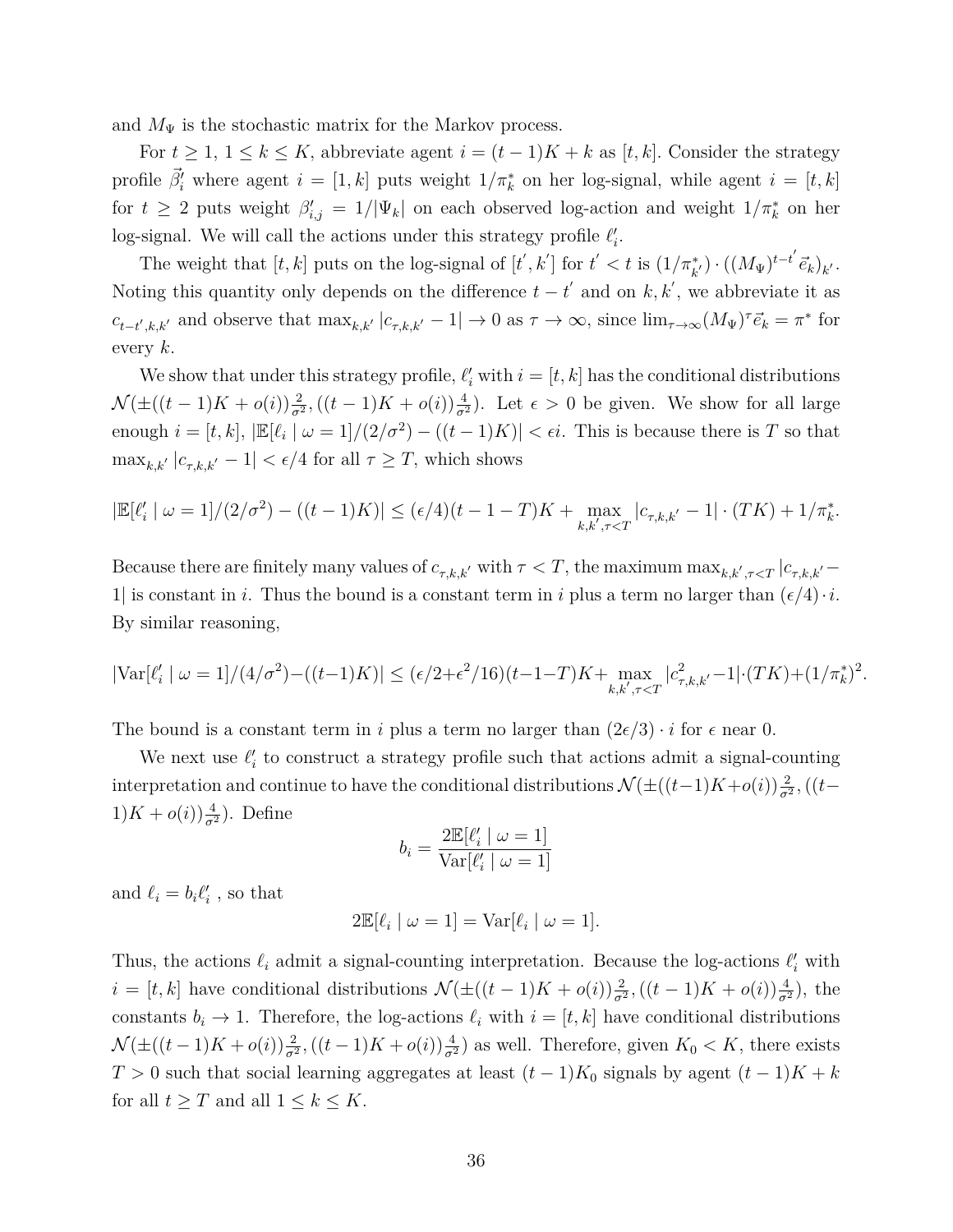Finally, we observe that because  $\ell_i$  is a linear transformation of  $\ell'_i$  for each *i*, these log-actions correspond to a feasible strategy profile for the social planner. In particular, agent *i* in position *k* puts weight  $b_i \beta'_{i,j} \frac{1}{b_j}$  $\frac{1}{b_j}$  on  $\ell_j$  (i.e., weight  $b_i \beta'_{i,j}$  on  $\ell'_j$ ) for each neighbor *j*, and weight  $b_i/\pi_k^*$  on own log-signal. This is equal to  $b_i l'_i$  because we know that  $l'_i$  =  $(1/\pi_k^*)\lambda_i + \sum_{j \in N(i)} \beta'_{i,j} \ell'_j.$  $\Box$ 

### **A.10 Proof of Corollary [3](#page-17-1)**

*Proof.* We claim that for any agent *i* in generation *t*, the action  $\ell_i$  is equal to the sum of  $\lambda_i$ and  $\lambda_j$  for all agents *j* in generations  $1, \ldots, t-1$ . The proof is by induction on *t*. The claim holds for the first generation because all agents in the first generation choose  $\ell_i = \lambda_i$ .

Consider an agent in generation *t*. By the inductive hypothesis, she observes neighbors' actions  $\ell_j = \lambda_j + \sum_{j' \leq (t-2)K} \lambda_{j'}$  for all *j* in generation  $t-1$  and observes  $s_j$  for one such *j*. Therefore, she can compute  $\sum_{j' \leq (t-2)K} \lambda_{j'}$  and  $\lambda_j$  for all *j* in generation  $t-1$ . Since these signals are independent and she has access to no information about other signals from her generation, she chooses  $\ell_i = \lambda_i + \sum_{j \leq (t-1)K} \lambda_j$ . By induction, we have  $r_i = K(t-1)+1 > i-K$ for all agents in generation *t*.  $\Box$ 

### **A.11 Proof of Corollary [4](#page-19-3)**

Each information silo is equivalent to a maximum generations network, so the expression for *ri* for agents in information silos follows immediately from Proposition [4.](#page-12-3)

The actions of agents in separate information silos are conditionally independent. For an agent in position  $(t-1)K+1$ , we have  $\frac{r_{(t-1)K+1}}{t} \ge \sum_{n=1}^{N} \frac{2|S_n|-1}{|S_n|}$  $\frac{|S_n|-1}{|S_n|}$  for *t* large, because that agent observes conditionally independent actions of agents with  $\lim_{t \to t} \frac{r_i}{t} = \frac{2|S_n| - 1}{|S_n|}$  $\frac{|S_n|-1}{|S_n|}$  for  $1 \leq n \leq N$ . On the other hand, even if agent knew all the actions and private signals of her neighbors, we would have  $\frac{r_{(t-1)K+1}}{t} = \sum_{n=1}^{N} \frac{2|S_n| - 1}{|S_n|} + o(t)$ , because there a constant number of such signals. This gives an upper bound, so we conclude  $\lim_{t\to\infty} \frac{r_{(t-1)K+1}}{t} = \sum_{n=1}^{N} \frac{2|S_n| - 1}{|S_n|}$  $\frac{|S_n|-1}{|S_n|}$ .

### **A.12 Proof of Proposition [6](#page-21-0)**

*Proof.* Let  $\epsilon > 0$ . We show that for all *n* sufficiently large, with sufficiently high probability, *n*'s indirect neighborhood contains no more than  $\epsilon n$  agents, so  $r_n/n \leq \epsilon$ .

For each *n*, let  $k_n$  be the largest even integer such that  $d^{k_n} < \epsilon n/4$ . Also, let  $\delta_n$  satisfy  $(1 - \delta_n)^{k_n/2} = \epsilon/2$ . Note that  $\delta_n \to 0$  as  $n \to \infty$ . Let  $A_n(\epsilon)$  be the event there is a path of length  $k_n$  from agent *n* to an agent in  $\lfloor \epsilon n/2, n \rfloor$ . We bound the probability of the event  $A_n(\epsilon)$ , which in turns will give a bound on the probability of the event  $\{r_n/n \geq \epsilon\}$ .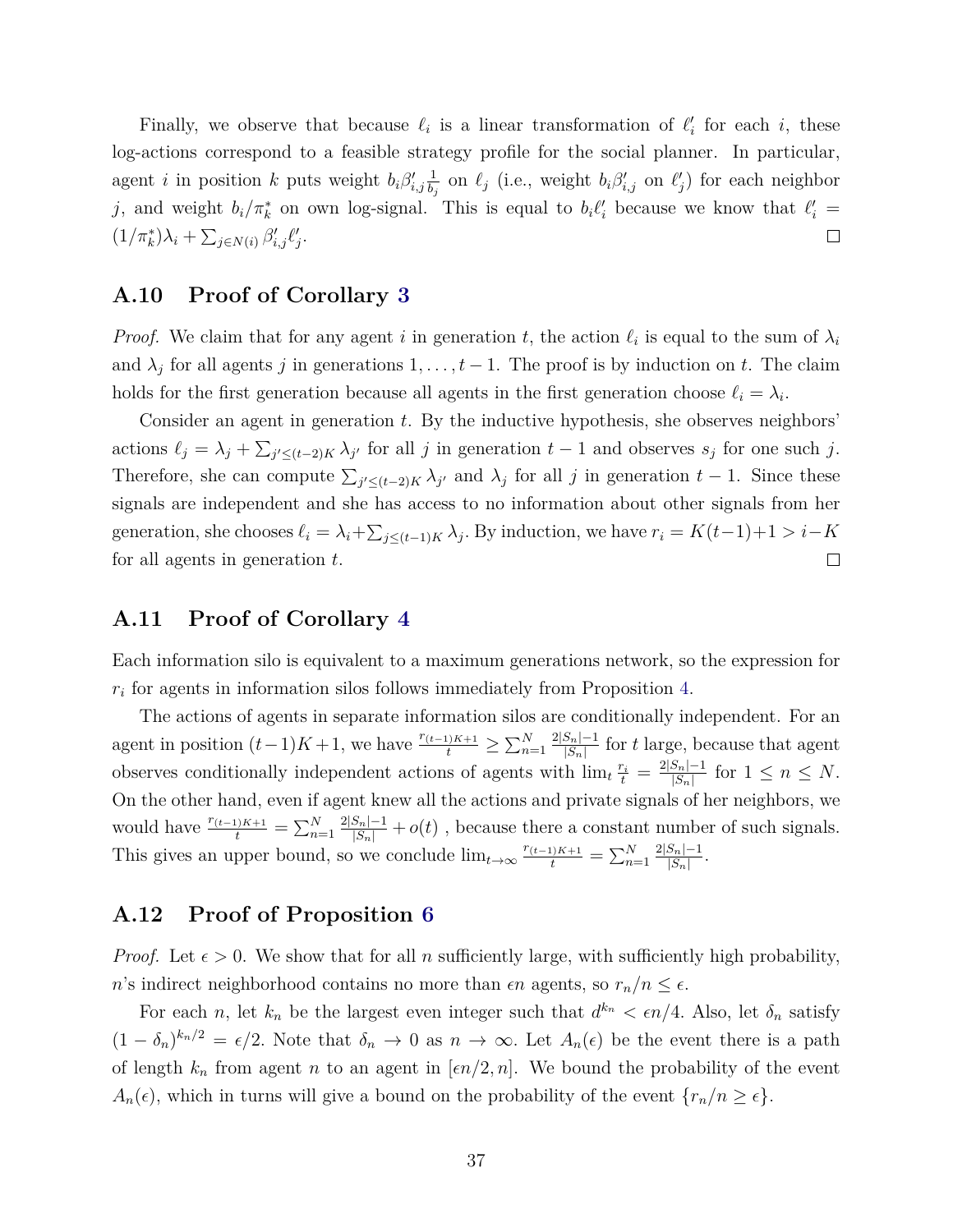For a path of length  $k_n$  from agent *n* that ends at an agent in  $\lfloor \epsilon n/2, n \rfloor$ , there must exist at least  $k_n/2$  agents *i* along the path with each such *i* observing an agent in  $[(1 - \delta_n)i, i - 1]$ . This is because the first time an agent *i* observes someone earlier than  $(1 - \delta_n)i$  along the path, the observed neighbor has the index  $(1-\delta_n)n$  or earlier, since  $i \leq n$ . When this happens for a second time, the observed neighbor has index  $(1 - \delta_n)^2 n$  or earlier, since the observer has an index of no larger than  $(1 - \delta_n)n$ , and so forth. If there were more than  $k_n/2$  agents *i* who observe a neighbor earlier than  $(1 - \delta_n)i$  along this path, then the path would end at an agent earlier than  $(1 - \delta_n)^{k_n/2} n = \epsilon n/2$ , by the construction of  $\delta_n$ .

Because each agent's neighbors are chosen uniformly at random from the predecessors, the probability of a uniformly randomly chosen neighbor of *i* being earlier than  $(1 - \delta_n)i$ has probability at least  $1 - 2\delta_n$ . Consider a stochastic process where we place a particle at *n* on the realized network, move the particle to a random neighbor of *n,* then move it again to a random neighbor of this neighbor, and so on until the particle reaches agent 1. The probability that the particle stays within  $\lfloor \epsilon n/2, n \rfloor$  for at least  $k_n$  steps is at most  $\left( k_n \right)$ *kn/*2  $(2\delta_n)^{k_n/2}$  — this is because by the analysis above, at least  $k_n/2$  of the particle's jumps along the path must be from some *i* to a random neighbor no earlier than  $(1 - \delta_n)i$ .

There are at most  $d^{k_n}$  paths of length  $k_n$  beginning with agent *n*, so the expected number of such paths ending at an agent in  $[\epsilon n/2, n]$  is at most  $d^{k_n} \begin{pmatrix} k_n \\ k \end{pmatrix}$ *kn/*2  $\int (2\delta_n)^{k_n/2}$ . By Stirling's approximation applied to the factorials *k*! and  $(k/2)$ !, there exists a constant  $C_1 > 0$  so that the following holds for every *δ* and *k*:

$$
d^{k} {k \choose k/2} (2\delta)^{k/2} \leq C_{1} \cdot \frac{\sqrt{2\pi k} \cdot (k/e)^{k}}{(\sqrt{2\pi k/2} \cdot ((k/2)/e)^{k/2})^{2}} \cdot (2\delta d^{2})^{k/2}
$$

$$
= \frac{C_{1}}{\sqrt{\pi k/2}} 2^{k} \cdot (2\delta d^{2})^{k/2}
$$

$$
= \frac{C_{1}}{\sqrt{\pi k/2}} (8\delta d^{2})^{k/2}.
$$

By our choice of *k*, we have

$$
k_n \ge \log_d(\epsilon n/4) - 1 \ge \log_d(\epsilon n/4) \log_d(e)/2
$$

for *n* sufficiently large. Substituting into the exponent,

$$
\frac{C_1}{\sqrt{\pi k_n/2}} (8\delta_n d^2)^{k_n/2} \le \frac{C_1}{\sqrt{\pi k_n/2}} [(8\delta_n d^2)^{\log_d(e)/4}]^{\log_d(en/4)}.
$$

When the quantity  $(8\delta_n d^2)^{\log_d(e)/4}$  is small enough,  $[(8\delta_n d^2)^{\log_d(e)/4}]^{\log_d(e)/4}$  tends to 0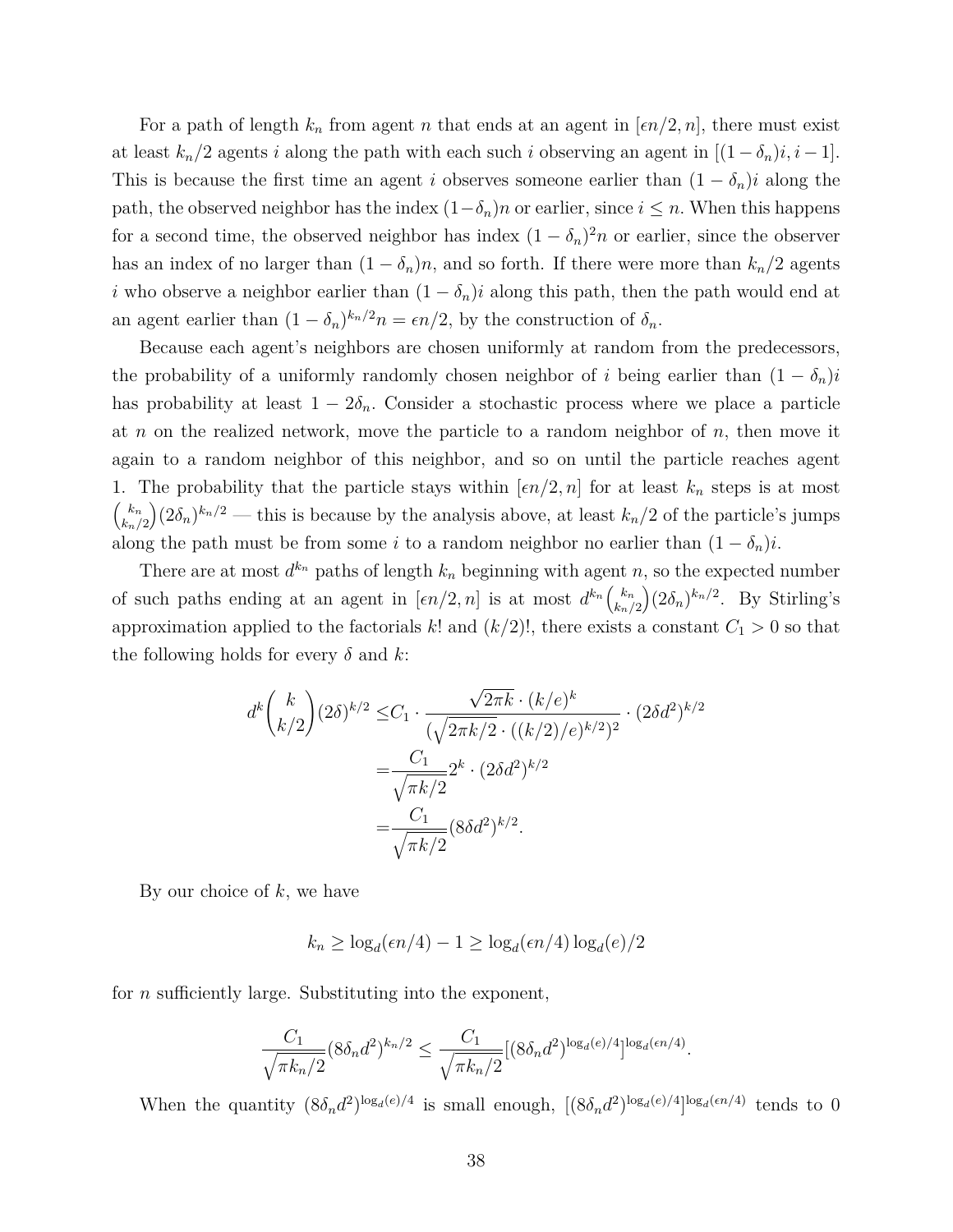faster than  $1/n^2$ . Since  $\delta_n \to 0$  with *n*, there exists some *N* so that for  $n \geq N$ , the expected number of paths of length  $k_n$  from agent *n* to agents in  $[\epsilon n/2, n]$  is smaller than  $1/n^2$ . The probability of the event  $A_n(\epsilon)$  is bounded above by the said expectation, so for large enough  $n, \mathbb{P}[A_n(\epsilon)] \leq 1/n^2.$ 

We show that for large enough *n*, outside of the event  $A_n(\epsilon)$ , *n*'s indirect neighborhood contains no more than  $\epsilon n$  agents. If the event  $A_n(\epsilon)$  does not hold, then *n* does not have any path with length  $k_n$  *or longer* that ends at an agent in  $\lfloor \epsilon n/2, n \rfloor$  (any such path with length larger than  $k_n$  contains a subpath of length  $k_n$  that ends in this region). So agent *n*'s indirect neighbors are either reachable by paths of length  $k_n - 1$  or shorter, or else they belong to the set  $[1, \epsilon n/2]$ . There are at most  $\sum_{j=1}^{k_n-1} d^j \leq d^{k_n}$  indirect neighbors of the first kind, and at most  $\epsilon n/2$  of the second kind. By our choice of  $k_n$ , we have  $d^{k_n} < \epsilon n/4$ . So for *n* large, *n* has no more than  $\epsilon n$  indirect neighbors on the complement of the event  $A_n(\epsilon)$ , which means  $r_n/n \leq \epsilon$ . Also, for *n* large,  $\mathbb{P}[A_n(\epsilon)] \leq 1/n^2$ . By the Borel-Cantelli lemma, this implies that almost surely,  $\limsup(r_n/n) \leq \epsilon$ . Since this holds for every  $\epsilon > 0$ , we must have the almost sure convergence of  $r_n/n \to 0$ .

We now show  $r_i \to \infty$  for all  $d \geq 2$ . For each network realization, Proposition [3](#page-11-0) shows that  $r_i \to \infty$  if and only if for every k, there are only finitely many agents who have no direct neighbors outside of  $\{1, ..., k\}$ . For fixed *k*, let  $E_n$  be the event that  $N(n) \subseteq \{1, ..., k\}$ . For  $n \geq k+1, \, \mathbb{P}[E_n] \leq \frac{k}{n}$  $\frac{k-1}{n-1}$  since  $d \ge 2$ . This shows  $\sum_{n} \mathbb{P}[E_n] < \infty$ , so by the Borel–Cantelli  $\frac{k}{n} \cdot \frac{k-1}{n-1}$ lemma, the set of networks where  $N(n) \subseteq \{1, ..., k\}$  for infinitely many *n* has probability 0. This result holds for every *k*, so except on a zero-probability set of network realizations,  $\Box$  $r_i \rightarrow \infty$ .

### **A.13 Proof of Proposition [7](#page-22-1)**

We first show that expected utility is increasing in *r<sup>i</sup>* .

#### <span id="page-39-0"></span>**Lemma A.7.** Agent *i*'s expected utility is a strictly increasing function of  $r_i$ .

*Proof.* Let  $r_i > r'_i \geq 1$ . Consider an agent *j* who observes two conditionally independent Gaussian signals of the state,  $s_A$  and  $s_B$ . When  $\omega = 1$ ,  $s_A \sim \mathcal{N}(1, \sigma^2/r'_i)$  and  $s_B \sim \mathcal{N}(1, \sigma^2/(r_i - r'_i))$ *i*)). When  $\omega = 0$ ,  $s_A \sim \mathcal{N}(-1, \sigma^2/r_i')$  and  $s_B \sim \mathcal{N}(-1, \sigma^2/(r_i - r_i')')$ *i* )). If this agent chooses an action  $a_j$  using only  $s_A$ , then the conditional distributions of the log-action are  $\ell_j \sim \mathcal{N}(\pm r'_i)$  $\frac{2}{\sigma^2}$ ,  $r_i'$  $\frac{2}{i} \cdot \frac{2}{\sigma^2}$  $\frac{7}{4} \cdot \frac{4}{\sigma^2}$ ). If the agent instead chooses an action  $a_j^*$  using both *s*<sub>*A*</sub> and *s*<sub>*B*</sub>, then the conditional distributions of the log-action are  $\ell_j^* \sim \mathcal{N}(\pm r_i \cdot \frac{2}{\sigma_j^2})$  $\frac{2}{\sigma^2}$ ,  $r_i \cdot \frac{4}{\sigma^2}$ ), by the conditional independence of  $s_A$  and  $s_B$ . Action  $a_j^*$  gives strictly higher expected utility to *j* than action  $a_i$  since it is based on an extra informative signal, and this implies *i* has strictly higher expected utility when social learning aggregates  $r_i$  instead of  $r'_i$ *i* signals.  $\Box$